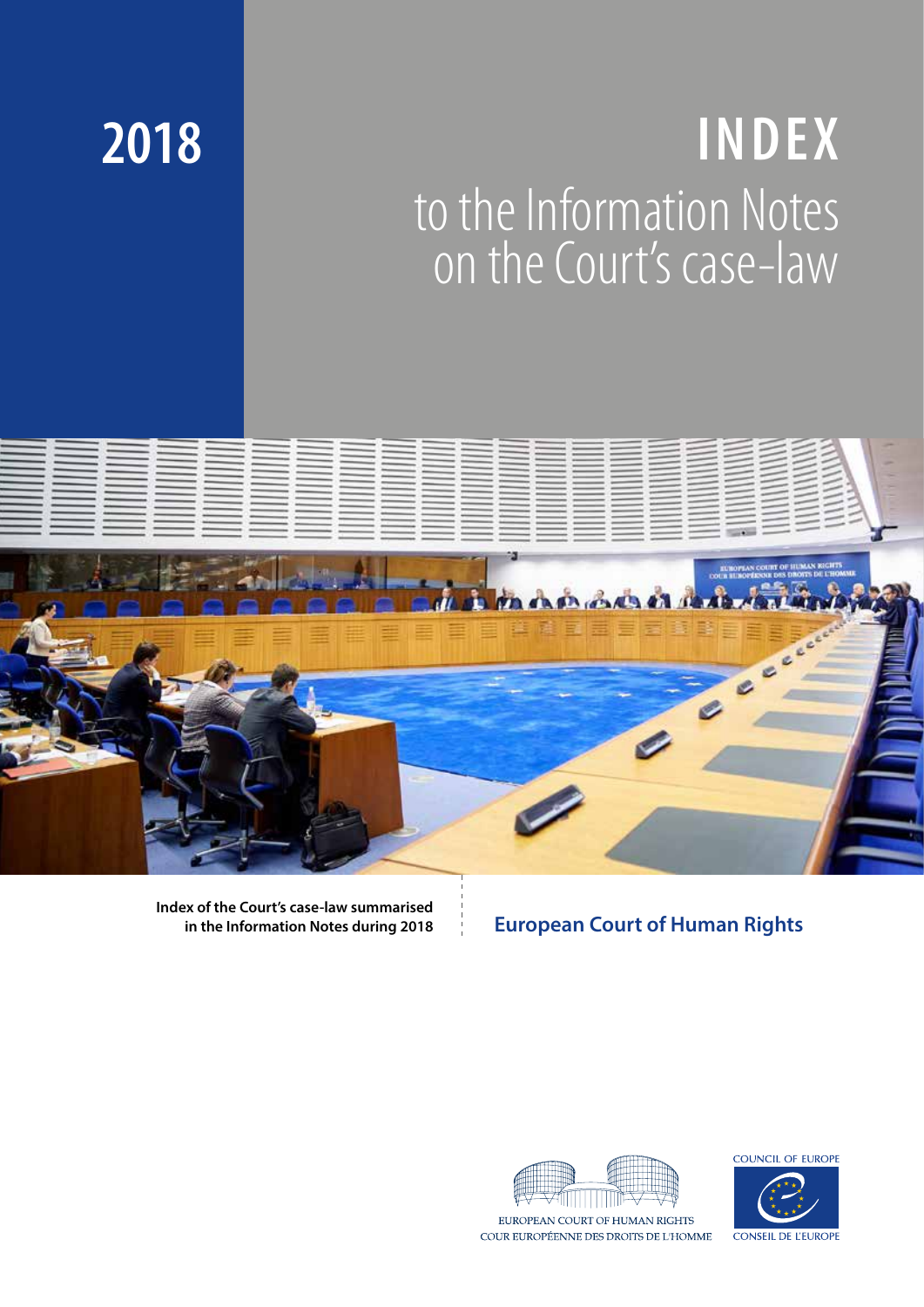The Information Note, compiled under the authority of the Jurisconsult, contains summaries of cases examined during the month in question which the Registry considers as being of particular interest. The summaries are not binding on the Court. In the provisional version the summaries are normally drafted in the language of the case concerned, whereas the final single-language version appears in English and French respectively.

An annual index provides an overview of all the cases summarised in each calendar year. To facilitate access to materials in the Information Notes, a running cumulative index will be updated online with each new edition of the provisional version of the Note. The cases summarised in the Information Notes are indexed by Convention Article, keyword, applicant name and respondent State. The Index also contains a list of cases which have been referred to or relinquished in favour of the Grand Chamber, and a list of cases from other European and international jurisdictions summarised in the Information Notes.

The Information Note and the index may be downloaded at www.echr.coe.int/NoteInformation/en. Legal summaries published in the Case-law Information Notes are also available in HUDOC under the filter and lilnks "[Legal Summaries](https://hudoc.echr.coe.int/eng#{"sort":["kpdate Descending"],"documentcollectionid2":["CLIN"]})".

The HUDOC database (http://hudoc.echr.coe.int) is available free-of-charge. It provides access to the case-law of the Court (Grand Chamber, Chamber and Committee judgments and decisions, communicated cases, advisory opinions and legal summaries from the Case-Law Information Note) and of the former European Commission of Human Rights (decisions and reports), and to the resolutions of the Council of Europe's Committee of Ministers.

European Court of Human Rights Council of Europe 67075 Strasbourg Cedex France Tel: +33 (0)3 88 41 20 18 / Fax: +33 (0)3 88 41 27 30 publishing@echr.coe.int www.echr.coe.int https://twitter.com/echrpublication [RSS feeds](https://www.echr.coe.int/Pages/home.aspx?p=ECHRRSSfeeds&c=)

Photograph: Council of Europe Cover: interior of the Human Rights Building (Architects: Richard Rogers Partnership and Atelier Claude Bucher)

ISSN 1996-1545

© Council of Europe / European Court of Human Rights, 2018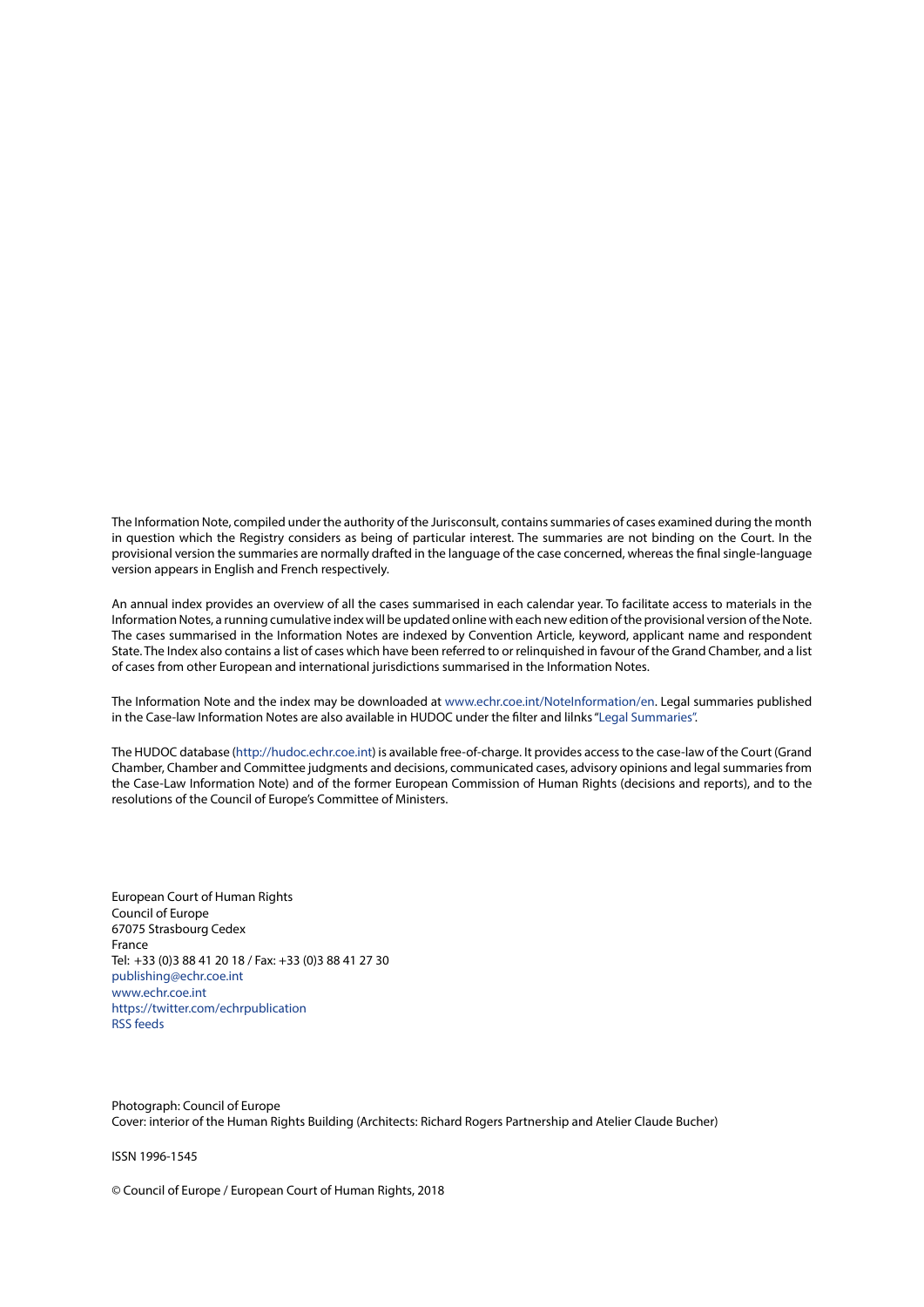# **Table of contents**

#### **CASES LISTED BY CONVENTION ARTICLE AND KEYWORD**

| <b>ARTICLE 1</b>                  |                                                                                  |  |
|-----------------------------------|----------------------------------------------------------------------------------|--|
|                                   |                                                                                  |  |
| <b>ARTICLE 2</b>                  |                                                                                  |  |
|                                   |                                                                                  |  |
|                                   |                                                                                  |  |
|                                   |                                                                                  |  |
|                                   |                                                                                  |  |
|                                   |                                                                                  |  |
|                                   |                                                                                  |  |
| <b>ARTICLE 3</b>                  |                                                                                  |  |
|                                   |                                                                                  |  |
|                                   |                                                                                  |  |
|                                   |                                                                                  |  |
|                                   |                                                                                  |  |
|                                   |                                                                                  |  |
|                                   |                                                                                  |  |
|                                   |                                                                                  |  |
| <b>ARTICLE 4</b><br>ARTICLE 4 § 1 |                                                                                  |  |
|                                   | Trafficking in human beings - Positive obligations - Effective investigation  10 |  |
| ARTICLE 4 § 2                     |                                                                                  |  |
|                                   |                                                                                  |  |
| <b>ARTICLE 5</b>                  |                                                                                  |  |
|                                   |                                                                                  |  |
| <b>ARTICLE 5 § 1</b>              |                                                                                  |  |
|                                   |                                                                                  |  |
|                                   |                                                                                  |  |
|                                   |                                                                                  |  |
| ARTICLE 5 § 1 (a)                 |                                                                                  |  |
|                                   |                                                                                  |  |
| ARTICLE $5 \S 1(c)$               |                                                                                  |  |
|                                   |                                                                                  |  |
| ARTICLE 5 § 1 (e)                 |                                                                                  |  |
|                                   |                                                                                  |  |
|                                   |                                                                                  |  |
| ARTICLE 5 § 1 (f)                 |                                                                                  |  |
|                                   |                                                                                  |  |
| <b>ARTICLE 5 § 4</b>              |                                                                                  |  |
|                                   |                                                                                  |  |
|                                   |                                                                                  |  |
| ARTICLE 5 § 5                     |                                                                                  |  |
|                                   |                                                                                  |  |
|                                   |                                                                                  |  |
| <b>ARTICLE 6</b>                  |                                                                                  |  |
| ARTICLE 6 § 1 (CIVIL)             |                                                                                  |  |
|                                   |                                                                                  |  |
|                                   |                                                                                  |  |
|                                   |                                                                                  |  |
|                                   |                                                                                  |  |
|                                   |                                                                                  |  |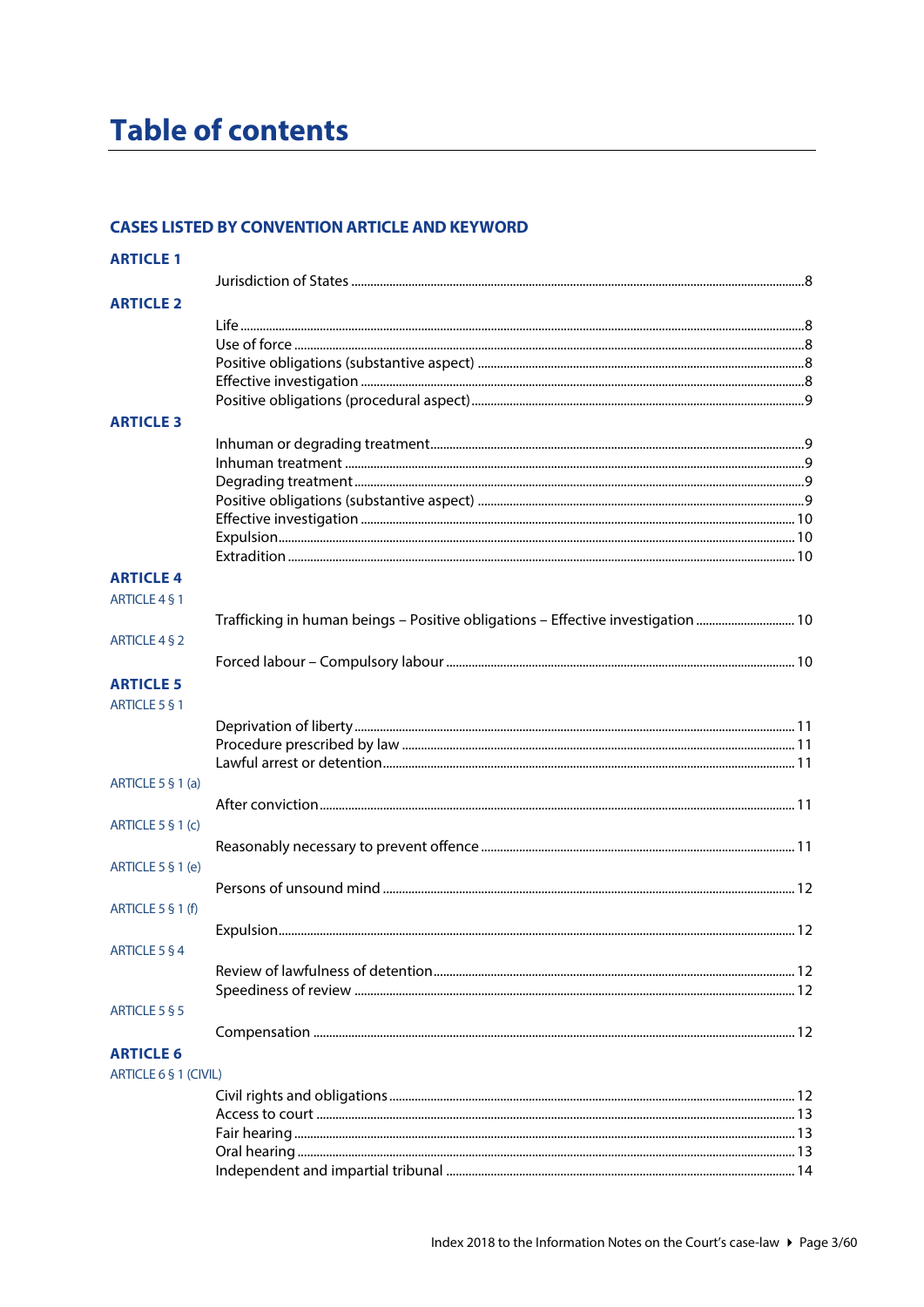| ARTICLE 6 § 1 (CRIMINAL)              |  |
|---------------------------------------|--|
|                                       |  |
|                                       |  |
|                                       |  |
|                                       |  |
|                                       |  |
|                                       |  |
| <b>ARTICLE 6 § 1 (ADMINISTRATIVE)</b> |  |
|                                       |  |
|                                       |  |
|                                       |  |
|                                       |  |
|                                       |  |
|                                       |  |
|                                       |  |
|                                       |  |
|                                       |  |
|                                       |  |
| <b>ARTICLE 6 § 1 (ENFORCEMENT)</b>    |  |
|                                       |  |
| ARTICLE 6 § 2                         |  |
|                                       |  |
| ARTICLE 6 § 3 (a)                     |  |
|                                       |  |
|                                       |  |
| ARTICLE $6 \frac{6}{3}$ (c)           |  |
|                                       |  |
| ARTICLE $6 \S 3$ (d)                  |  |
|                                       |  |
| ARTICLE 6 § 3 (e)                     |  |
|                                       |  |
|                                       |  |
| <b>ARTICLE 7</b>                      |  |
|                                       |  |
|                                       |  |
|                                       |  |
|                                       |  |
| <b>ARTICLE 8</b>                      |  |
|                                       |  |
|                                       |  |
|                                       |  |
|                                       |  |
|                                       |  |
|                                       |  |
|                                       |  |
| <b>ARTICLE 9</b>                      |  |
|                                       |  |
| <b>ARTICLE 10</b>                     |  |
|                                       |  |
|                                       |  |
|                                       |  |
|                                       |  |
| <b>ARTICLE 11</b>                     |  |
|                                       |  |
|                                       |  |
| <b>ARTICLE 12</b>                     |  |
|                                       |  |
|                                       |  |
| <b>ARTICLE 13</b>                     |  |
|                                       |  |
|                                       |  |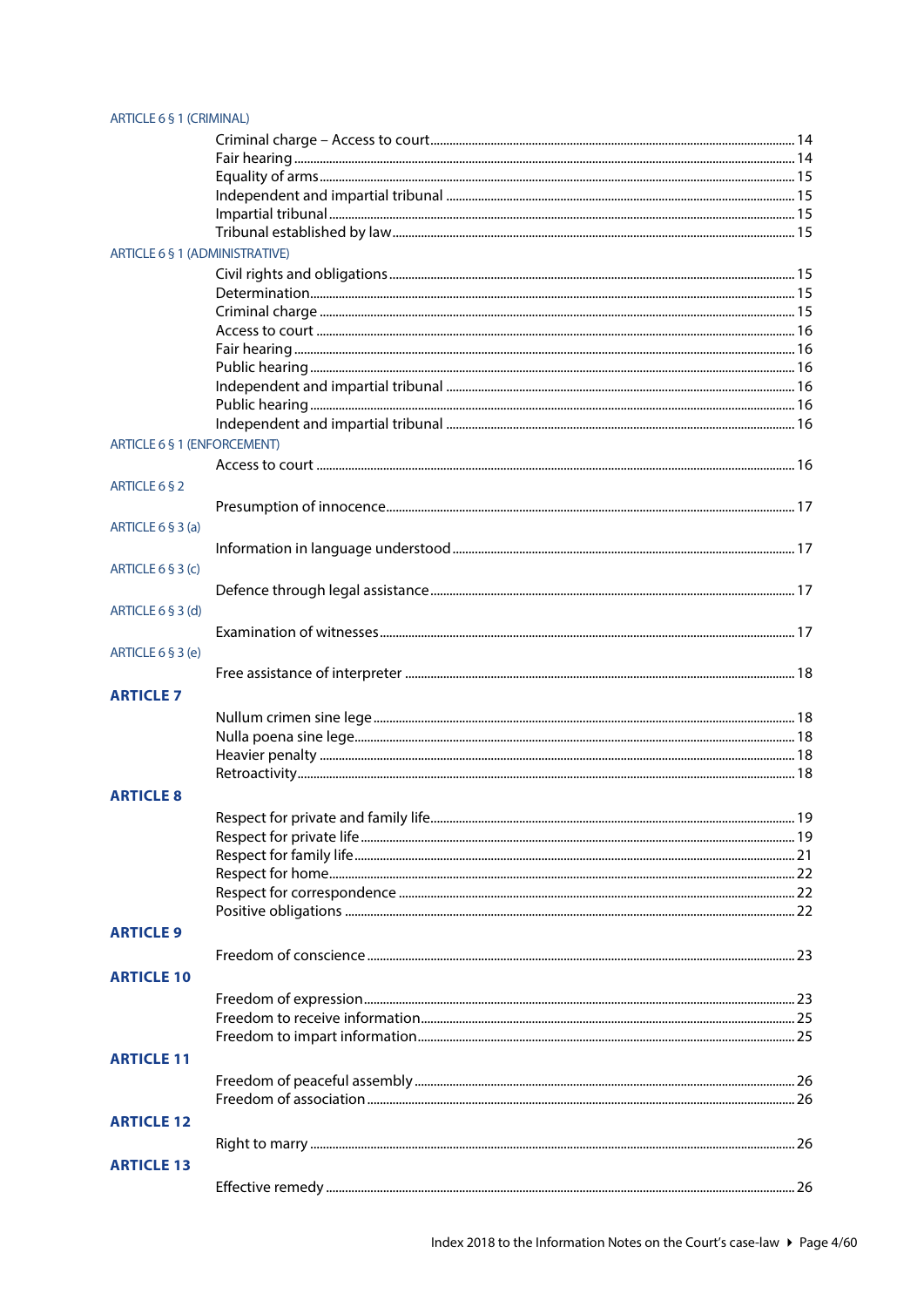#### **ARTICLE 14**

| <b>ARTICLE 15</b>     |                                    |  |
|-----------------------|------------------------------------|--|
|                       |                                    |  |
| <b>ARTICLE 17</b>     |                                    |  |
|                       |                                    |  |
|                       |                                    |  |
| <b>ARTICLE 18</b>     |                                    |  |
|                       |                                    |  |
| <b>ARTICLE 33</b>     |                                    |  |
|                       |                                    |  |
| <b>ARTICLE 34</b>     |                                    |  |
|                       |                                    |  |
|                       |                                    |  |
|                       |                                    |  |
| <b>ARTICLE 35</b>     |                                    |  |
| <b>ARTICLE 35 § 1</b> |                                    |  |
|                       |                                    |  |
|                       |                                    |  |
|                       |                                    |  |
|                       |                                    |  |
|                       |                                    |  |
| ARTICLE 35 § 3 (a)    |                                    |  |
|                       |                                    |  |
|                       |                                    |  |
| ARTICLE 35 § 3 (b)    |                                    |  |
|                       |                                    |  |
| <b>ARTICLE 37</b>     |                                    |  |
|                       |                                    |  |
|                       |                                    |  |
|                       |                                    |  |
| <b>ARTICLE 46</b>     |                                    |  |
| ARTICLE 46 § 2        |                                    |  |
|                       |                                    |  |
|                       |                                    |  |
|                       |                                    |  |
|                       | <b>ARTICLE 1 OF PROTOCOL No. 1</b> |  |
|                       |                                    |  |
|                       |                                    |  |
|                       |                                    |  |
|                       |                                    |  |
|                       |                                    |  |
|                       | <b>ARTICLE 3 OF PROTOCOL No. 1</b> |  |
|                       |                                    |  |
|                       |                                    |  |
|                       | <b>ARTICLE 1 OF PROTOCOL No. 4</b> |  |
|                       |                                    |  |
|                       |                                    |  |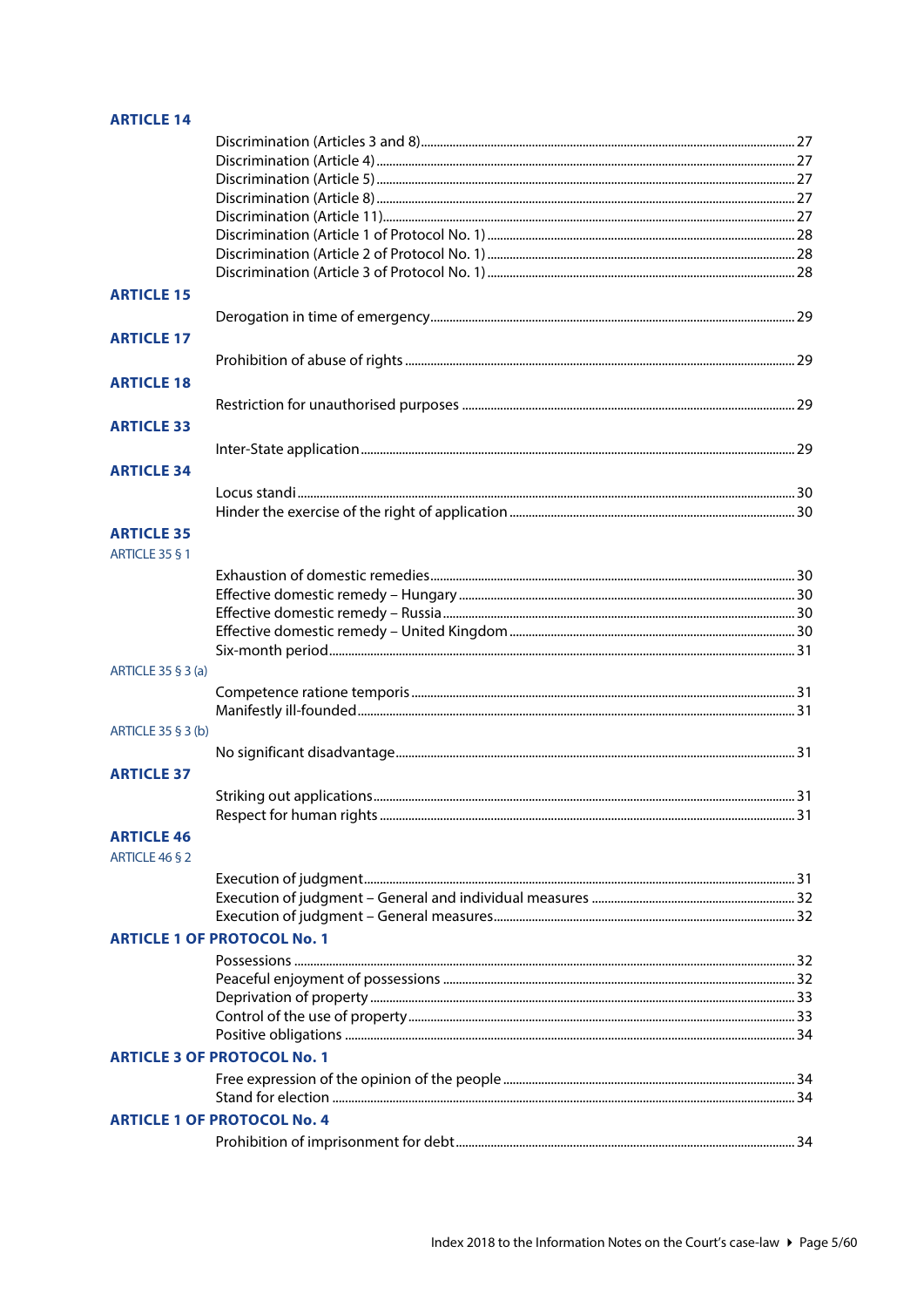#### **ARTICLE 2 OF PROTOCOL No. 4**

| ARTICLE 2 § 2                        |  |
|--------------------------------------|--|
|                                      |  |
| <b>ARTICLE 4 OF PROTOCOL No. 4</b>   |  |
|                                      |  |
| <b>ARTICLE 1 OF PROTOCOL No. 7</b>   |  |
|                                      |  |
| <b>ARTICLE 2 OF PROTOCOL No. 7</b>   |  |
|                                      |  |
| <b>ARTICLE 4 OF PROTOCOL No. 7</b>   |  |
|                                      |  |
| <b>ARTICLE 1 OF PROTOCOL No. 12</b>  |  |
|                                      |  |
| <b>RULE 80 OF THE RULES OF COURT</b> |  |
|                                      |  |

#### **CASES ACCEPTED FOR REFERAL TO THE GRAND CHAMBER AND CASES IN WHICH** JURISDICTION WAS RELINQUISHED BY A CHAMBER IN FAVOUR OF THE GRAND CHAMBER

| $D$ oforrak<br><b>Referral</b> |  |
|--------------------------------|--|
|                                |  |

#### **CASES LISTED ALPHABETICALLY BY RESPONDENT STATE**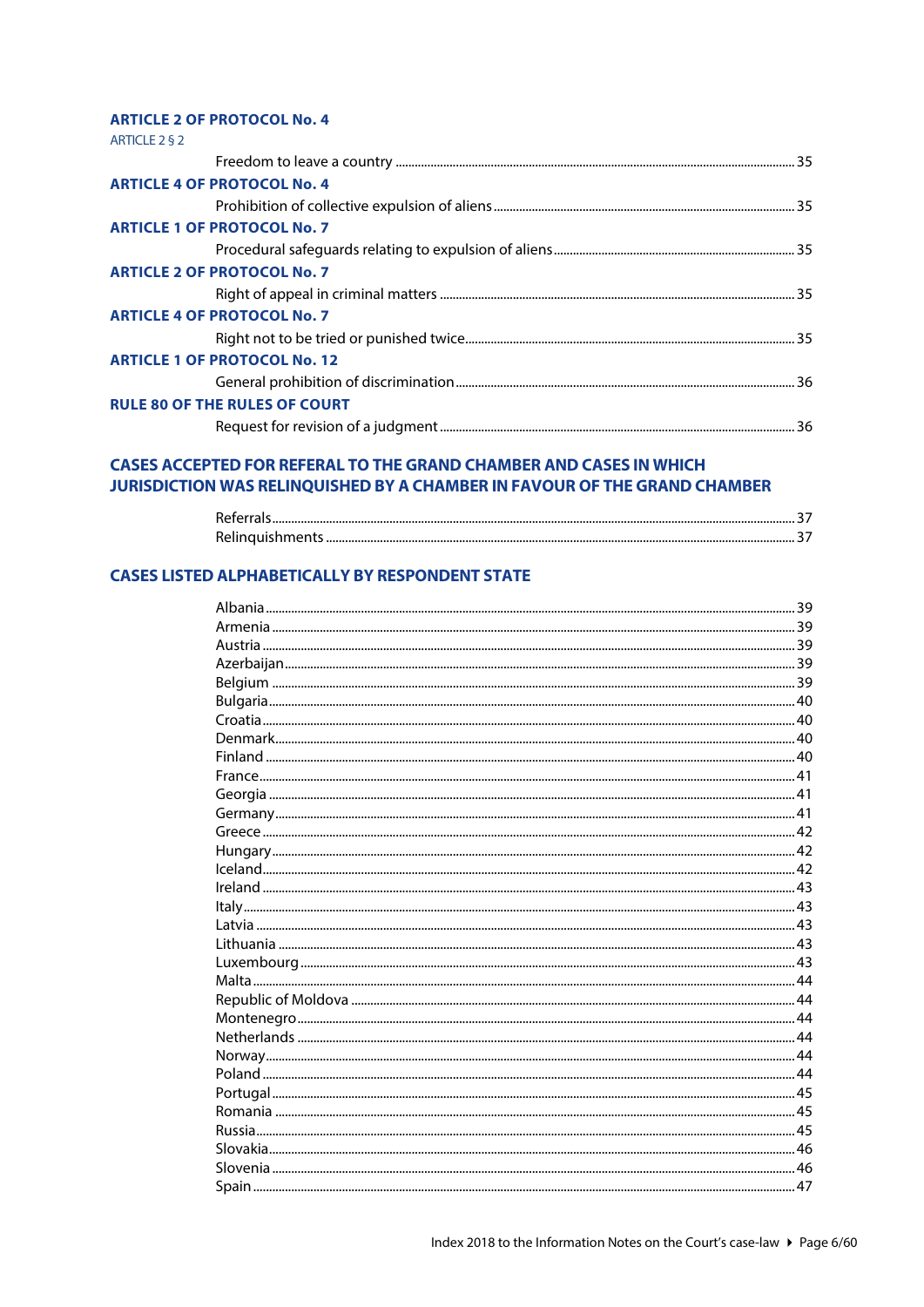#### **CASES LISTED ALPHABETICALLY BY APPLICANT**

#### **DECISIONS OF OTHER INTERNATIONAL JURISDICTIONS**

| 00 United Nations Committee on the Rights of Persons with Disabilities (CRPD)  60 |  |
|-----------------------------------------------------------------------------------|--|
|                                                                                   |  |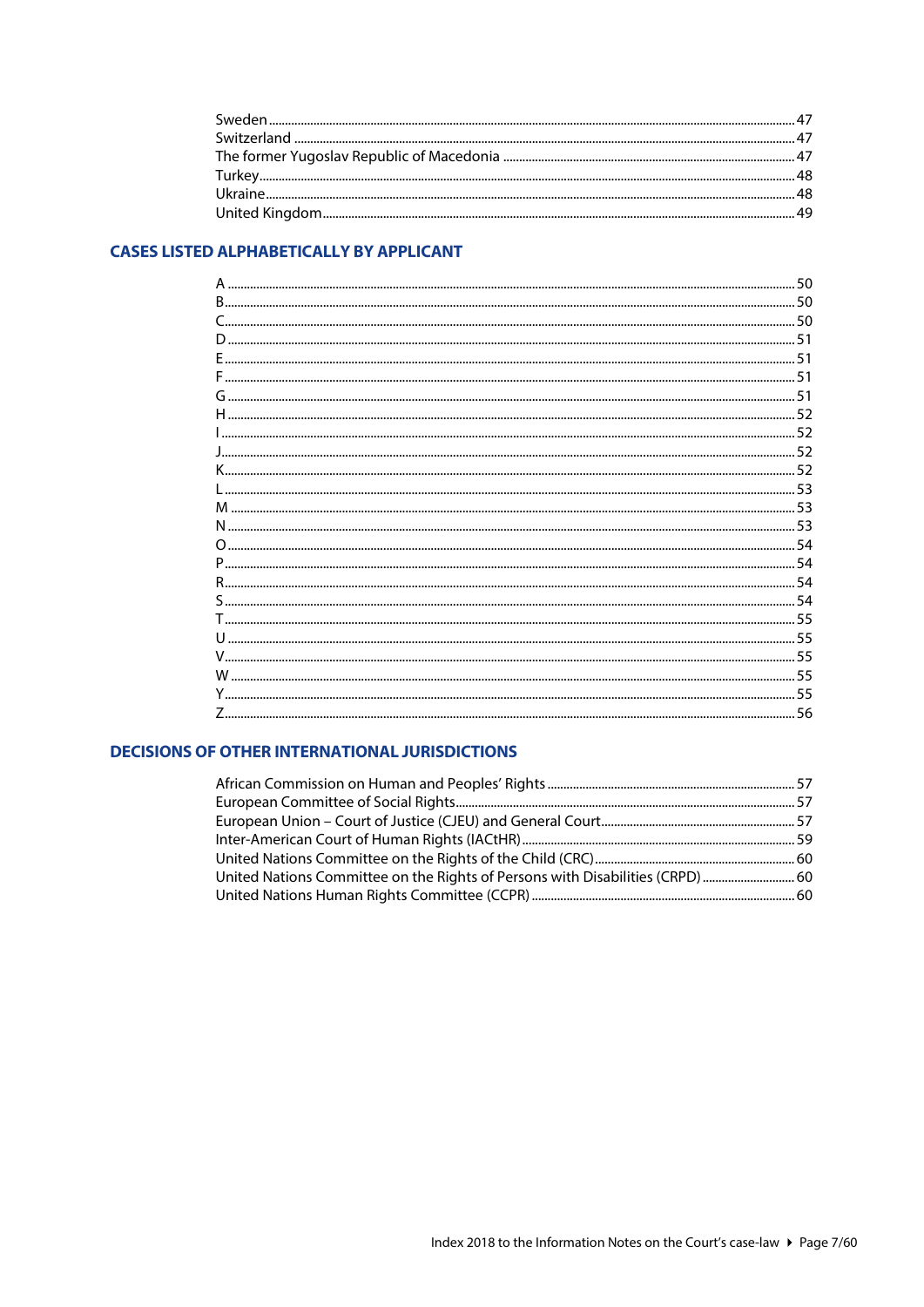# <span id="page-7-0"></span>**CASES LISTED BY CONVENTION ARTICLE AND KEYWORD**

# <span id="page-7-1"></span>**ARTICLE 1**

#### <span id="page-7-2"></span>**Jurisdiction of States**

| Refusal to grant visa applications made from the territory of a non-member State on the basis of |  |
|--------------------------------------------------------------------------------------------------|--|
| a risk of ill-treatment: relinguishment in favour of the Grand Chamber                           |  |
|                                                                                                  |  |

# <span id="page-7-3"></span>**ARTICLE 2**

#### <span id="page-7-4"></span>**Life**

<span id="page-7-6"></span><span id="page-7-5"></span>

| Use of "double seated embrace" technique against drunk elderly man, thereafter left without<br>medical surveillance for more than one hour: violation   |
|---------------------------------------------------------------------------------------------------------------------------------------------------------|
|                                                                                                                                                         |
| $-000-$                                                                                                                                                 |
| Failure to promptly inform parents of adolescent, later found drowned due to own reckless<br>conduct, of his absence from school: inadmissible          |
| <b>Use of force</b>                                                                                                                                     |
| Death of a mentally disturbed person threatening a man's life, following a gunshot fired by a<br>police officer while chasing him: inadmissible         |
| <b>Positive obligations (substantive aspect)</b>                                                                                                        |
| Use of "double seated embrace" technique against drunk elderly man, thereafter left without<br>medical surveillance for more than one hour: violation   |
| Inefficiency of regulatory framework to protect patients' lives: violation                                                                              |
|                                                                                                                                                         |
| Suspension of pronouncement of judgment against police officer found guilty of causing life-<br>threatening injury by use of excessive force: violation |
|                                                                                                                                                         |
| $-000-$                                                                                                                                                 |
| Failure to promptly inform parents of adolescent, later found drowned due to own reckless<br>conduct, of his absence from school: inadmissible          |
| <b>Effective investigation</b>                                                                                                                          |
| Inadequate and protracted investigation into contract killing of investigative journalist: violation                                                    |

<span id="page-7-7"></span>*Mazepa and Others v. Russia, 15086/07, 17 July 2018...............................................................................*[no. 220](http://www.echr.coe.int/Documents/CLIN_2018_07_220_ENG.pdf)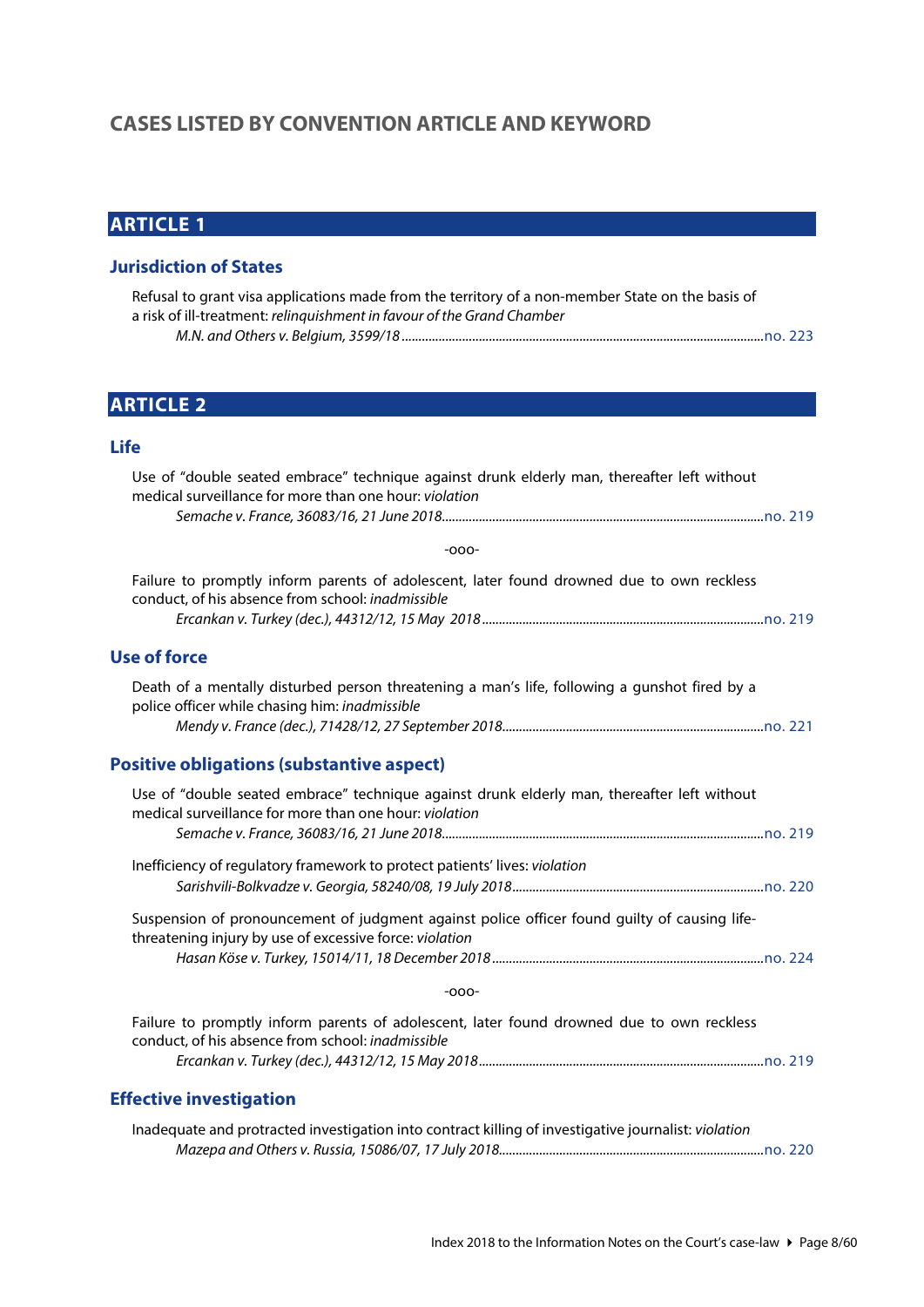<span id="page-8-0"></span>

| Failure to conduct within a reasonable time criminal and civil proceedings concerning a death<br>suspected of resulting from medical negligence: violation |  |
|------------------------------------------------------------------------------------------------------------------------------------------------------------|--|
|                                                                                                                                                            |  |
| <b>Positive obligations (procedural aspect)</b>                                                                                                            |  |
| Absence of statutory remedy for non-pecuniary damage resulting from death caused by medical<br>negligence: violation                                       |  |
|                                                                                                                                                            |  |
| Failure to conduct within a reasonable time criminal and civil proceedings concerning a death<br>suspected of resulting from medical negligence: violation |  |
|                                                                                                                                                            |  |
| Authorities' failure to enforce the custodial sentence imposed on individual convicted of mur-<br>dering the applicant's son: no violation                 |  |
|                                                                                                                                                            |  |

<span id="page-8-1"></span>**ARTICLE 3**

### <span id="page-8-2"></span>**Inhuman or degrading treatment**

<span id="page-8-4"></span><span id="page-8-3"></span>

| Conditions of detention in asylum hotspot facilities established under the EU-Turkey Statement:<br>no violation                                                            |
|----------------------------------------------------------------------------------------------------------------------------------------------------------------------------|
|                                                                                                                                                                            |
| $-000-$                                                                                                                                                                    |
| Conditions of detention in prison, during transportation and at court hearings: communicated                                                                               |
| <b>Inhuman treatment</b>                                                                                                                                                   |
| Inhuman treatment following applicants' extraordinary rendition to CIA: violations<br>Abu Zubaydah v. Lithuania, 46454/11, 31 May 2018                                     |
| <b>Degrading treatment</b>                                                                                                                                                 |
| Meals served to a prisoner incompatible with the diet prescribed by doctors: violation                                                                                     |
| Police failure to protect Roma residents from pre-planned attack on their homes by mob<br>motivated by anti-Roma sentiment: violation                                      |
|                                                                                                                                                                            |
| <b>Positive obligations (substantive aspect)</b>                                                                                                                           |
| Refusal to grant visa applications made from the territory of a non-member State on the basis of<br>a risk of ill-treatment: relinquishment in favour of the Grand Chamber |
| $-000-$                                                                                                                                                                    |
| Failure by authorities to provide timely protection to minor who had been subjected to<br>prostitution and rape: violation                                                 |

<span id="page-8-5"></span>*V.C. v. Italy, 54227/14, 1 February 2018 ........................................................................................................*[no. 215](http://www.echr.coe.int/Documents/CLIN_2018_02_215_ENG.pdf)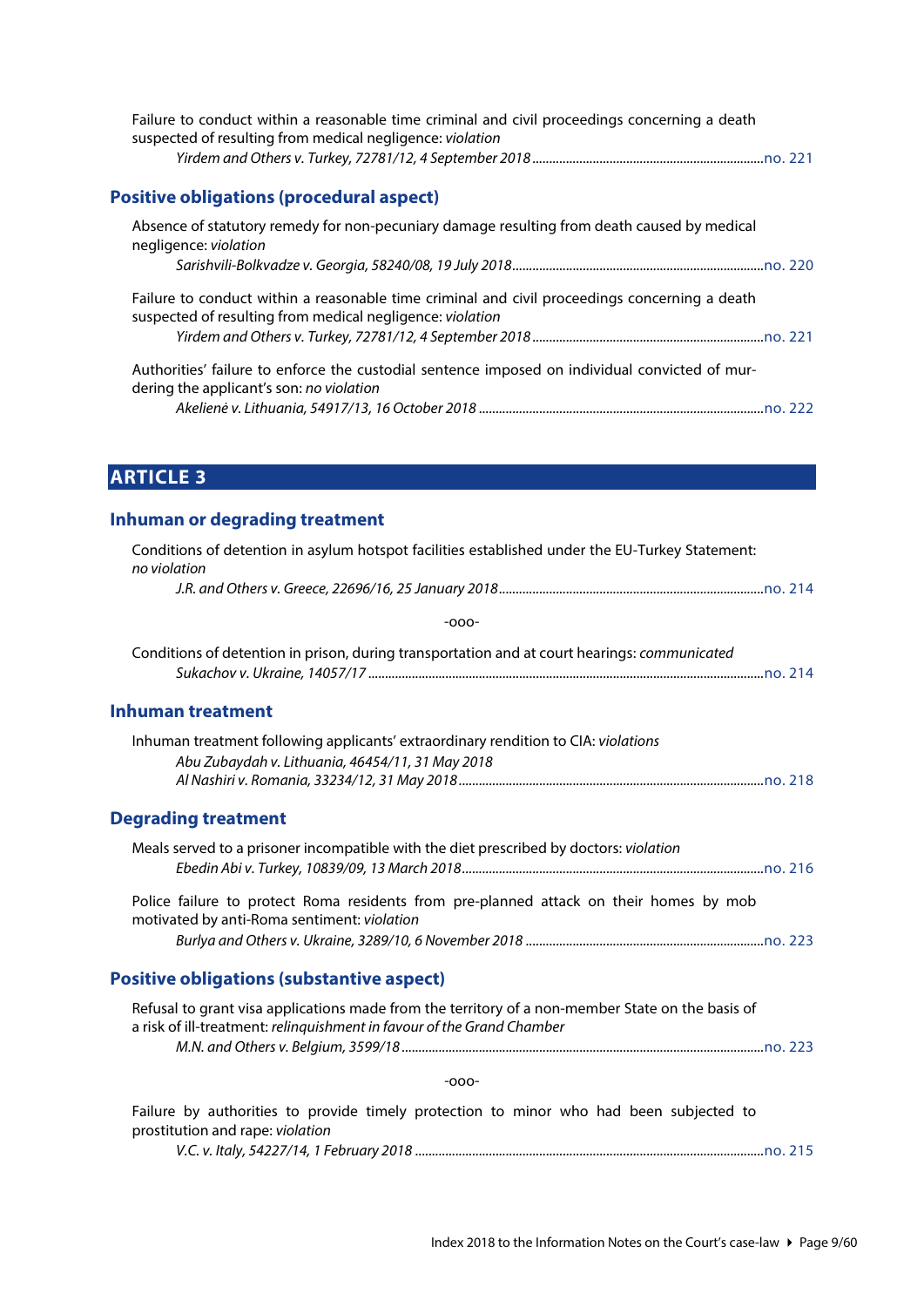# <span id="page-9-0"></span>**Effective investigation**

<span id="page-9-1"></span>

| Failure to hold effective investigation into allegations of degrading treatment in the workplace:<br>violation                         |
|----------------------------------------------------------------------------------------------------------------------------------------|
|                                                                                                                                        |
| Police failure to protect Roma residents from pre-planned attack on their homes by mob<br>motivated by anti-Roma sentiment: violation  |
|                                                                                                                                        |
| <b>Expulsion</b>                                                                                                                       |
| Removal to Algeria of person convicted by French courts of terrorist offence: violation                                                |
| Border guards' failure to accept asylum applications: <i>violation</i>                                                                 |
|                                                                                                                                        |
| <b>Extradition</b>                                                                                                                     |
| Inhuman treatment following applicants' extraordinary rendition to CIA: violations<br>Abu Zubaydah v. Lithuania, 46454/11, 31 May 2018 |

<span id="page-9-2"></span>*Al Nashiri v. Romania, 33234/12, 31 May 2018...........................................................................................*[no. 218](http://www.echr.coe.int/Documents/CLIN_2018_05_218_ENG.pdf)

# <span id="page-9-3"></span>**ARTICLE 4**

#### <span id="page-9-4"></span>**ARTICLE 4 § 1**

### <span id="page-9-5"></span>**Trafficking in human beings – Positive obligations – Effective investigation**

| Failure to hold effective investigation into allegation of human trafficking and exploitation of<br>prostitution: case referred to the Grand Chamber |
|------------------------------------------------------------------------------------------------------------------------------------------------------|
|                                                                                                                                                      |
| $-000-$                                                                                                                                              |
| Failure to hold effective investigation into allegation of human trafficking and exploitation of<br>prostitution: violation                          |
|                                                                                                                                                      |

#### <span id="page-9-6"></span>**ARTICLE 4 § 2**

# <span id="page-9-7"></span>**Forced labour – Compulsory labour**

| Unremunerated work performed by doctor for local authority outside working hours over ten- |  |
|--------------------------------------------------------------------------------------------|--|
| year period: Article 4 not applicable; inadmissible                                        |  |
|                                                                                            |  |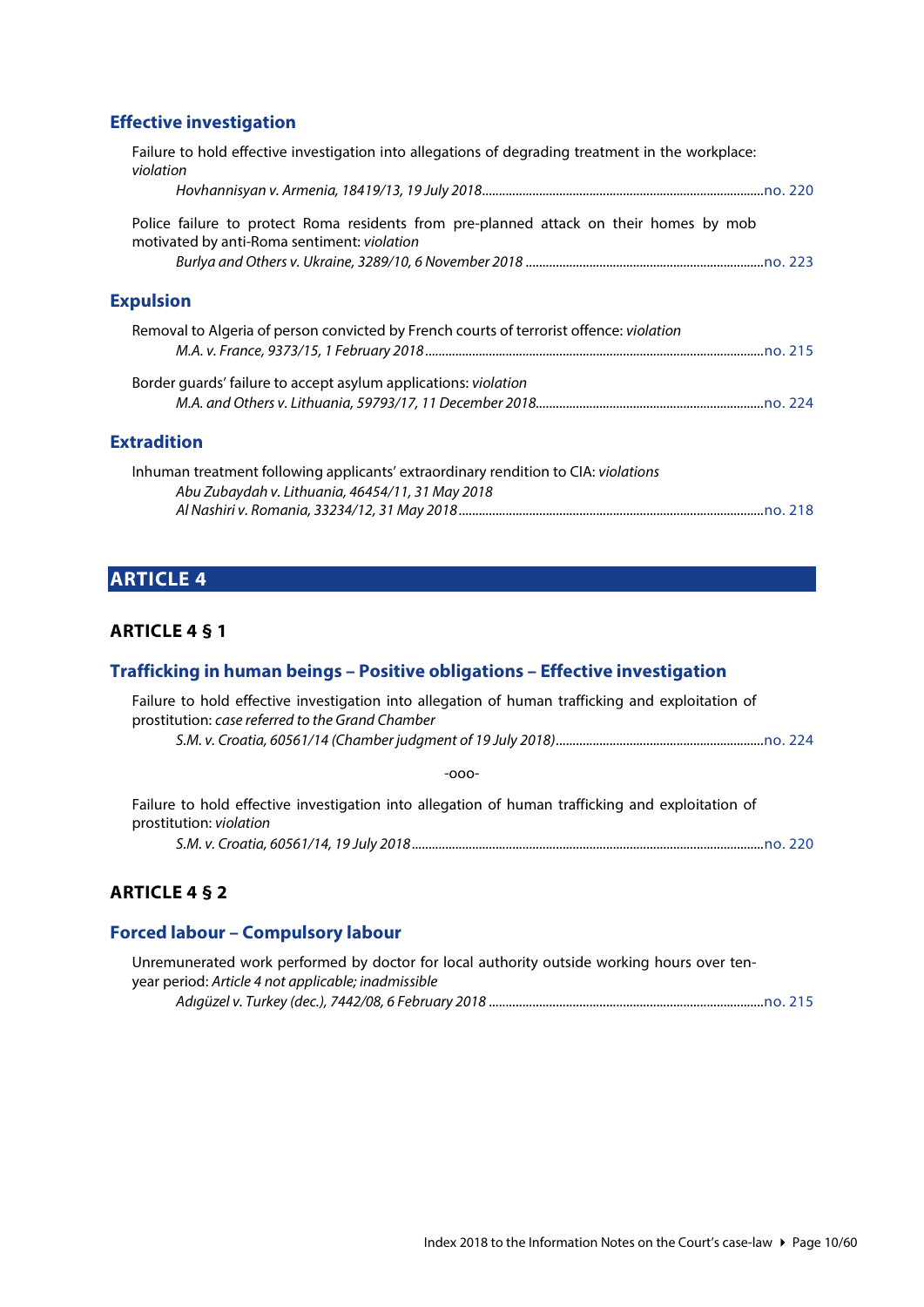# <span id="page-10-0"></span>**ARTICLE 5**

#### <span id="page-10-1"></span>**ARTICLE 5 § 1**

### <span id="page-10-2"></span>**Deprivation of liberty**

<span id="page-10-3"></span>

| Detention of football supporters for approximately eight hours without charge, with a view to<br>preventing violence: no violation                             |  |
|----------------------------------------------------------------------------------------------------------------------------------------------------------------|--|
|                                                                                                                                                                |  |
| $-000-$                                                                                                                                                        |  |
| Application of domestic administrative escort, arrest and detention procedure: violations                                                                      |  |
| Unacknowledged deprivation of liberty following "bringing in" of suspect to police station:<br>violation                                                       |  |
|                                                                                                                                                                |  |
| <b>Procedure prescribed by law</b>                                                                                                                             |  |
| Refusal by assize courts to release applicants despite Constitutional Court finding detention to<br>be unlawful (context of Article 15 derogation): violations |  |
| Mehmet Hasan Altan v. Turkey, 13237/17, 20 March 2018                                                                                                          |  |
| <b>Lawful arrest or detention</b>                                                                                                                              |  |
| Refusal by assize courts to release applicants despite Constitutional Court finding detention to<br>be unlawful (context of Article 15 derogation): violations |  |
| Mehmet Hasan Altan v. Turkey, 13237/17, 20 March 2018                                                                                                          |  |
| Unacknowledged deprivation of liberty following "bringing in" of suspect to police station:<br>violation                                                       |  |
|                                                                                                                                                                |  |
|                                                                                                                                                                |  |

# <span id="page-10-5"></span><span id="page-10-4"></span>**ARTICLE 5 § 1 (a)**

#### <span id="page-10-6"></span>**After conviction**

| Prison sentence belatedly replaced by psychiatric detention beyond initial duration, on the basis |  |
|---------------------------------------------------------------------------------------------------|--|
| of outdated medical assessment and without transfer to suitable premises: violation               |  |
|                                                                                                   |  |

# <span id="page-10-7"></span>**ARTICLE 5 § 1 (c)**

### <span id="page-10-8"></span>**Reasonably necessary to prevent offence**

| Detention of football supporters for approximately eight hours without charge, with a view to |  |
|-----------------------------------------------------------------------------------------------|--|
| preventing violence: no violation                                                             |  |
|                                                                                               |  |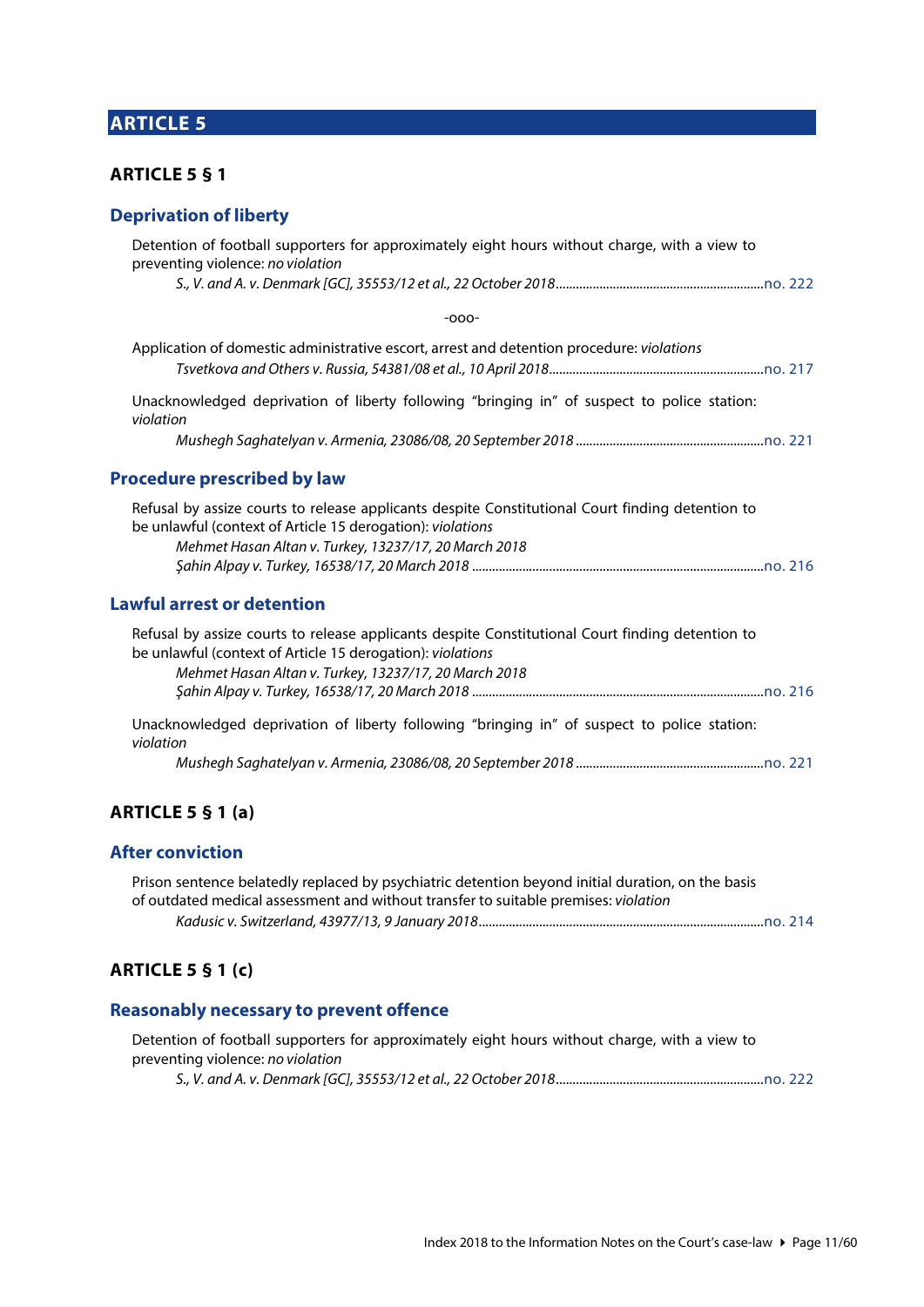#### <span id="page-11-0"></span>**ARTICLE 5 § 1 (e)**

#### <span id="page-11-1"></span>**Persons of unsound mind**

<span id="page-11-3"></span><span id="page-11-2"></span>

| Subsequent preventive detention of convicted murderer on basis of psychiatric assessments that<br>he continued to pose a danger: no violation                             |
|---------------------------------------------------------------------------------------------------------------------------------------------------------------------------|
|                                                                                                                                                                           |
| $-000-$                                                                                                                                                                   |
| Psychiatric detention of convicted prisoner beyond initial sentence, on the basis of outdated<br>medical assessments and without transfer to adequate premises: violation |
| <b>ARTICLE 5 § 1 (f)</b>                                                                                                                                                  |
| <b>Expulsion</b>                                                                                                                                                          |
| Detention for 30 days in asylum hotspot facilities established under the EU-Turkey Statement:<br>no violation                                                             |
|                                                                                                                                                                           |
| <b>ARTICLE 5 § 4</b>                                                                                                                                                      |
| <b>Review of lawfulness of detention</b>                                                                                                                                  |
| Inability to obtain review of order revoking release on licence: violation                                                                                                |
| <b>Speediness of review</b>                                                                                                                                               |
| Fourteen and sixteen months for examination of applications to Constitutional Court raising new                                                                           |

<span id="page-11-6"></span><span id="page-11-5"></span><span id="page-11-4"></span>

| Fourteen and sixteen months for examination of applications to Constitutional Court raising new |  |
|-------------------------------------------------------------------------------------------------|--|
| complex questions relating to state of emergency: no violations                                 |  |
| Mehmet Hasan Altan v. Turkey, 13237/17, 20 March 2018                                           |  |
|                                                                                                 |  |

#### <span id="page-11-7"></span>**ARTICLE 5 § 5**

#### <span id="page-11-8"></span>**Compensation**

Failure to adequately compensate persons subjected to wrongful domestic imprisonment: *violation*

*Vasilevskiy and Bogdanov v. Russia, 52241/14 and 74222/14, 10 July 2018 ........................................*[no. 220](http://www.echr.coe.int/Documents/CLIN_2018_07_220_ENG.pdf)

# <span id="page-11-9"></span>**ARTICLE 6**

### <span id="page-11-10"></span>**ARTICLE 6 § 1 (CIVIL)**

### <span id="page-11-11"></span>**Civil rights and obligations**

| Absence of universal jurisdiction of civil courts in torture cases: Article 6 applicable |  |
|------------------------------------------------------------------------------------------|--|
|                                                                                          |  |

-ooo-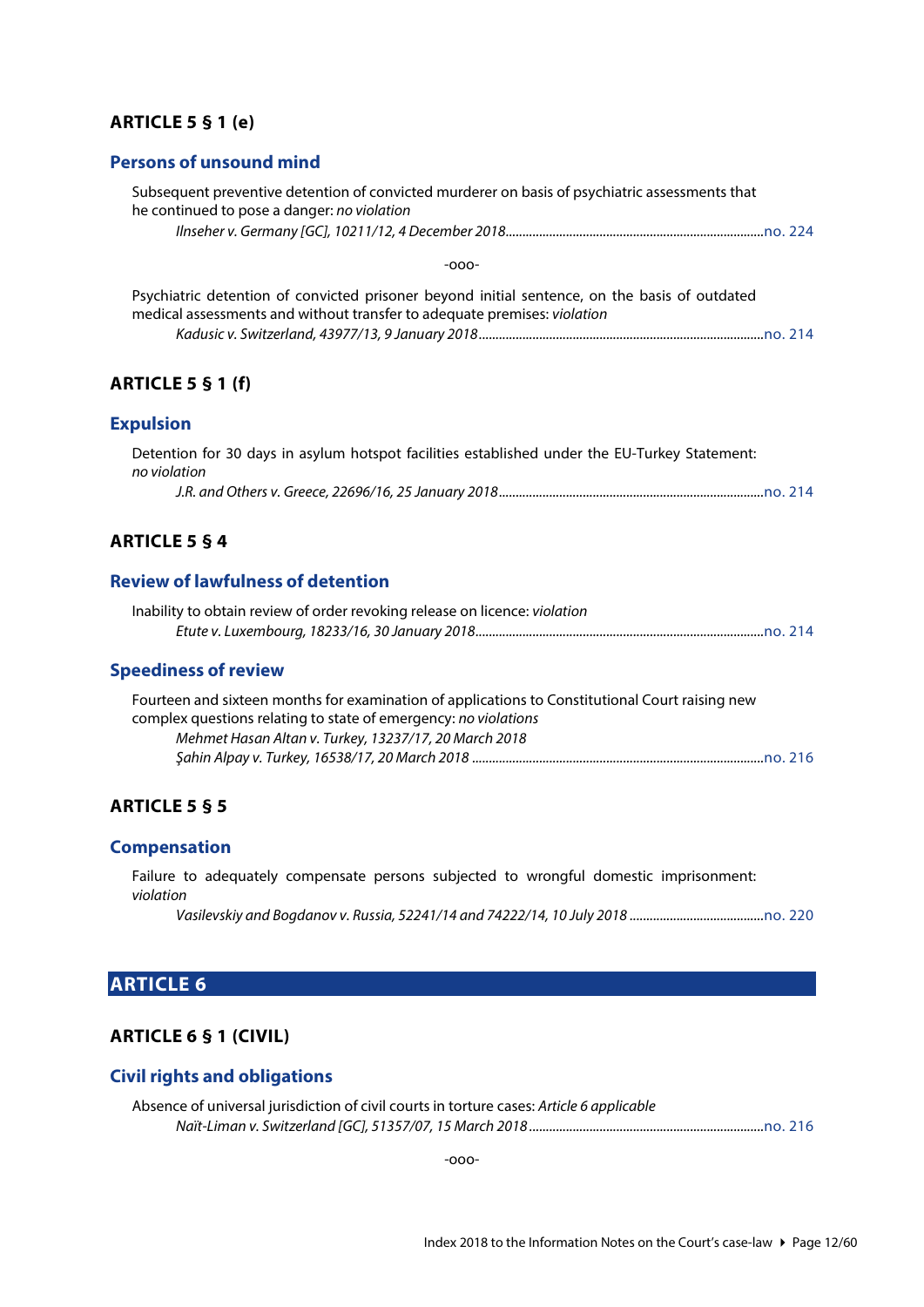<span id="page-12-0"></span>

| Lack of reasons for failure to hold oral hearing in proceedings concerning public call for tenders:<br>Article 6 applicable                                                                                                        |
|------------------------------------------------------------------------------------------------------------------------------------------------------------------------------------------------------------------------------------|
| Appeal against a dismissal decision not examined by a court with full jurisdiction: violation                                                                                                                                      |
| Method of appointing arbitrators to the Court of Arbitration for Sport: Article 6 § 1 applicable                                                                                                                                   |
| <b>Access to court</b>                                                                                                                                                                                                             |
| Absence of universal jurisdiction of civil courts in torture cases: no violation                                                                                                                                                   |
| Alleged excessively formalistic interpretation of procedural rules (ratione valoris admissibility<br>threshold): no violation                                                                                                      |
|                                                                                                                                                                                                                                    |
| $-000-$                                                                                                                                                                                                                            |
| Appeal against a dismissal decision not examined by a court with full jurisdiction: violation                                                                                                                                      |
| Inadmissibility of applicant's civil claim for failure to respect statutory limitation period: no<br>violation                                                                                                                     |
|                                                                                                                                                                                                                                    |
| Excessively formalistic interpretation of procedural rule: violation                                                                                                                                                               |
| <b>Fair hearing</b>                                                                                                                                                                                                                |
| Dispute over ownership of shares in television broadcasting company: communicated                                                                                                                                                  |
| Annulment of final court decisions on privatisation of State company after public statements by<br>President and Prime Minister: violation<br>Industrial Financial Consortium Investment Metallurgical Union v. Ukraine, 10640/05, |
|                                                                                                                                                                                                                                    |
| Lack of reasons for Supreme Court decision not to refer to CJEU for preliminary ruling, absent<br>explicit request to this effect: inadmissible                                                                                    |
|                                                                                                                                                                                                                                    |
| Civil liability for acts of a minor established on the basis of findings in criminal proceedings in<br>which he had been a witness: violation                                                                                      |
| Legislative intervention clarifying a law that was the subject of ongoing proceedings: no<br>violation                                                                                                                             |
| Hôpital local Saint-Pierre d'Oléron and Others v. France, 18096/12 et al., 8 November 2018no. 223                                                                                                                                  |
| <b>Oral hearing</b>                                                                                                                                                                                                                |
| Lack of reasons for failure to hold oral hearing in proceedings concerning public call for tenders:<br>violation                                                                                                                   |

<span id="page-12-2"></span><span id="page-12-1"></span>*Mirovni Inštitut v. Slovenia, 32303/13, 13 March 2018..............................................................................*[no. 216](http://www.echr.coe.int/Documents/CLIN_2018_03_216_ENG.pdf)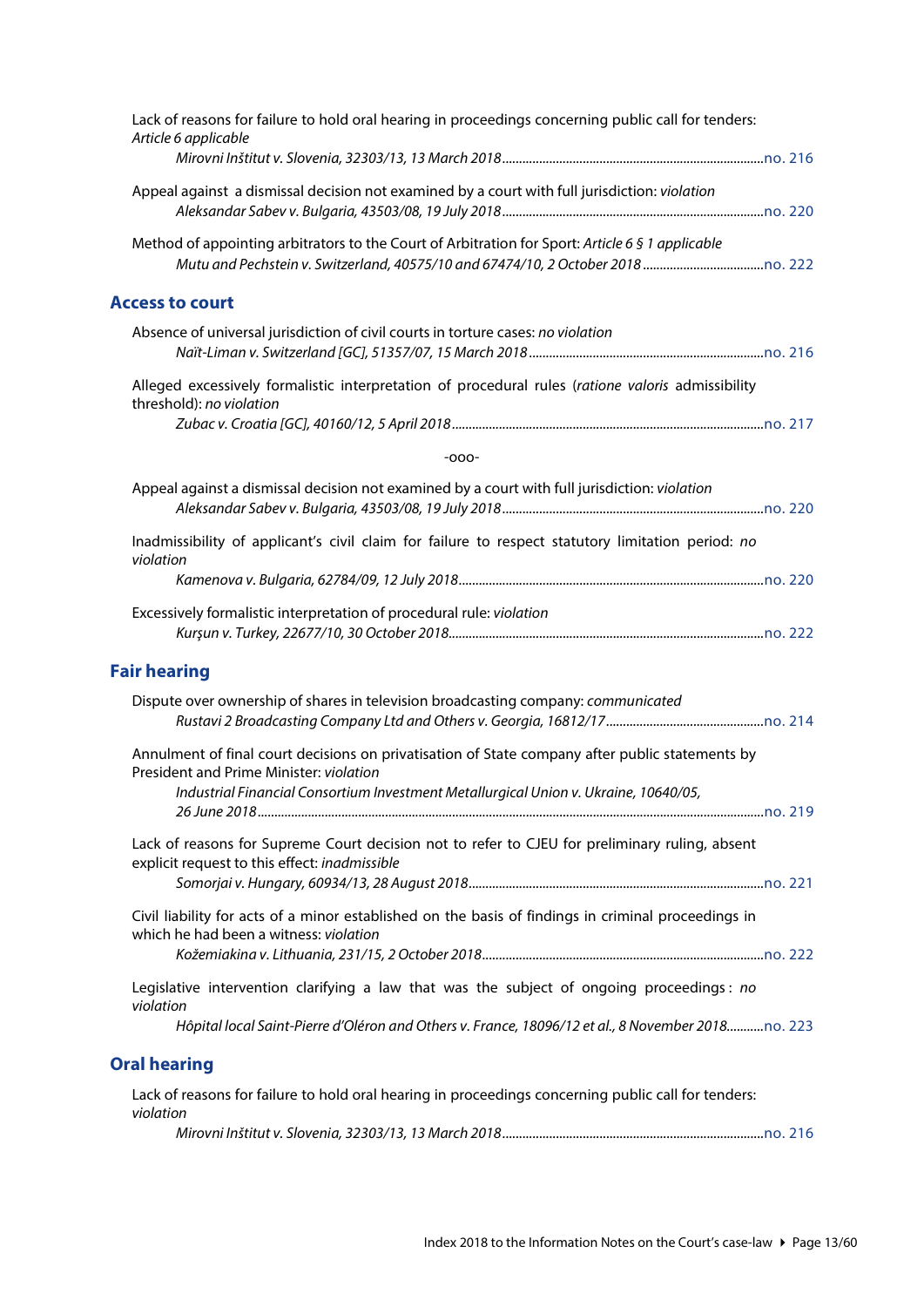# <span id="page-13-0"></span>**Independent and impartial tribunal**

<span id="page-13-3"></span><span id="page-13-2"></span><span id="page-13-1"></span>

| Dispute over ownership of shares in television broadcasting company: communicated                                                                                                                                                                                                                               |
|-----------------------------------------------------------------------------------------------------------------------------------------------------------------------------------------------------------------------------------------------------------------------------------------------------------------|
| Annulment of final court decisions on privatisation of State company after public statements by<br>President and Prime Minister: violation                                                                                                                                                                      |
| Industrial Financial Consortium Investment Metallurgical Union v. Ukraine, 10640/05,                                                                                                                                                                                                                            |
| <b>ARTICLE 6 § 1 (CRIMINAL)</b>                                                                                                                                                                                                                                                                                 |
| <b>Criminal charge - Access to court</b>                                                                                                                                                                                                                                                                        |
| Complaint about refusal by domestic court to reopen criminal proceedings following finding of a<br>violation of Article 6 by European Court: admissible<br>Refusal by Court of Cassation of request for revision of a criminal further to a of European Court<br>finding a violation of Article 6: no violation |
| <b>Fair hearing</b>                                                                                                                                                                                                                                                                                             |
| Lawyer not permitted to conduct his own defence in criminal proceedings: no violation                                                                                                                                                                                                                           |
| No provision for legal assistance during questioning by police and investigating judge in initial<br>phase of criminal proceedings: violation                                                                                                                                                                   |
| $-000-$                                                                                                                                                                                                                                                                                                         |
| Failure by trial court to afford defence opportunity to question arresting officers in public order<br>case: violation                                                                                                                                                                                          |
| Legislative amendment enacted during trial extending limitation periods in respect of offences<br>that had not become time-barred: no violation                                                                                                                                                                 |
| Summary reasoning in the Supreme Court's dismissal of a request to seek a preliminary ruling<br>from the Court of Justice of the European Union: no violation                                                                                                                                                   |
|                                                                                                                                                                                                                                                                                                                 |
| Insufficient judicial review of entrapment defence: violation                                                                                                                                                                                                                                                   |
| Complaint about refusal by domestic court to reopen criminal proceedings following finding of a<br>violation of Article 6 by European Court: admissible                                                                                                                                                         |
| Refusal by Court of Cassation of request for revision of a criminal further to a of European Court<br>finding a violation of Article 6: no violation                                                                                                                                                            |
| Fresh factual and legal determination of criminal charge before Supreme Court following trial in<br>absentia: no violation                                                                                                                                                                                      |
| Gestur Jónsson and Ragnar Halldór Hall v. Iceland, 68273/14 and 68271/14, 30 October 2018no. 222                                                                                                                                                                                                                |
| Conviction for murder based on inconsistent prosecution witness statements in proceedings<br>where all defence witness evidence had been excluded: violation                                                                                                                                                    |
|                                                                                                                                                                                                                                                                                                                 |

-ooo-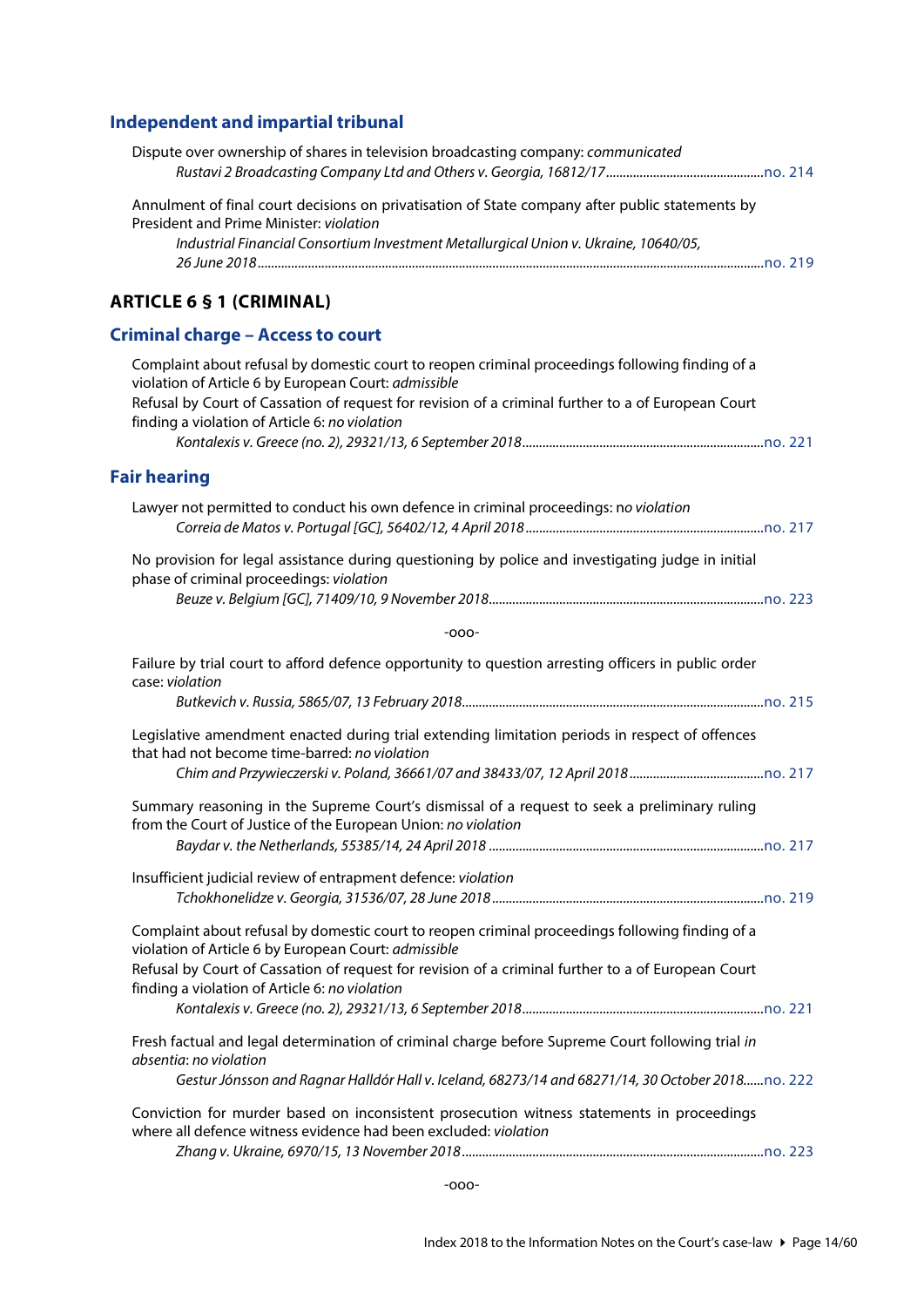<span id="page-14-7"></span><span id="page-14-6"></span><span id="page-14-5"></span><span id="page-14-4"></span><span id="page-14-3"></span><span id="page-14-2"></span><span id="page-14-1"></span><span id="page-14-0"></span>

| Conviction of Ukrainian citizens by Russian courts for terrorism committed in Crimea after its<br>annexation: communicated                                                       |
|----------------------------------------------------------------------------------------------------------------------------------------------------------------------------------|
|                                                                                                                                                                                  |
| <b>Equality of arms</b>                                                                                                                                                          |
| Lawyer not permitted to conduct his own defence in criminal proceedings: no violation                                                                                            |
| $-000-$                                                                                                                                                                          |
| Fact of serving President of the Republic applying as civil party to join proceedings which led to<br>conviction of bank-card fraudster: no violation                            |
| <b>Independent and impartial tribunal</b>                                                                                                                                        |
| Legislative amendment enacted during trial extending limitation periods in respect of offences<br>that had not become time-barred: no violation                                  |
|                                                                                                                                                                                  |
| Fact of serving President of the Republic applying as civil party to join proceedings which led to<br>conviction of bank-card fraudster: no violation                            |
| <b>Impartial tribunal</b>                                                                                                                                                        |
| Refusal of change of venue for criminal trial despite pending civil action by accused impugning<br>trial court's conduct: violation                                              |
| <b>Tribunal established by law</b>                                                                                                                                               |
| Conviction of Ukrainian citizens by Russian courts for terrorism committed in Crimea after its<br>annexation: communicated                                                       |
| <b>ARTICLE 6 § 1 (ADMINISTRATIVE)</b>                                                                                                                                            |
| <b>Civil rights and obligations</b>                                                                                                                                              |
| Judicial proceedings challenging a public finding of a conflict of interests in elected office: Article 6<br>not applicable                                                      |
|                                                                                                                                                                                  |
| <b>Determination</b>                                                                                                                                                             |
| Existence of dispute (contestation) in administrative liquidation proceedings from moment<br>creditor requests inclusion of his claim on list of creditors: Article 6 applicable |
| <b>Criminal charge</b>                                                                                                                                                           |
| Judicial proceedings challenging a public finding of a conflict of interests in elected office: Article 6<br>not applicable                                                      |
|                                                                                                                                                                                  |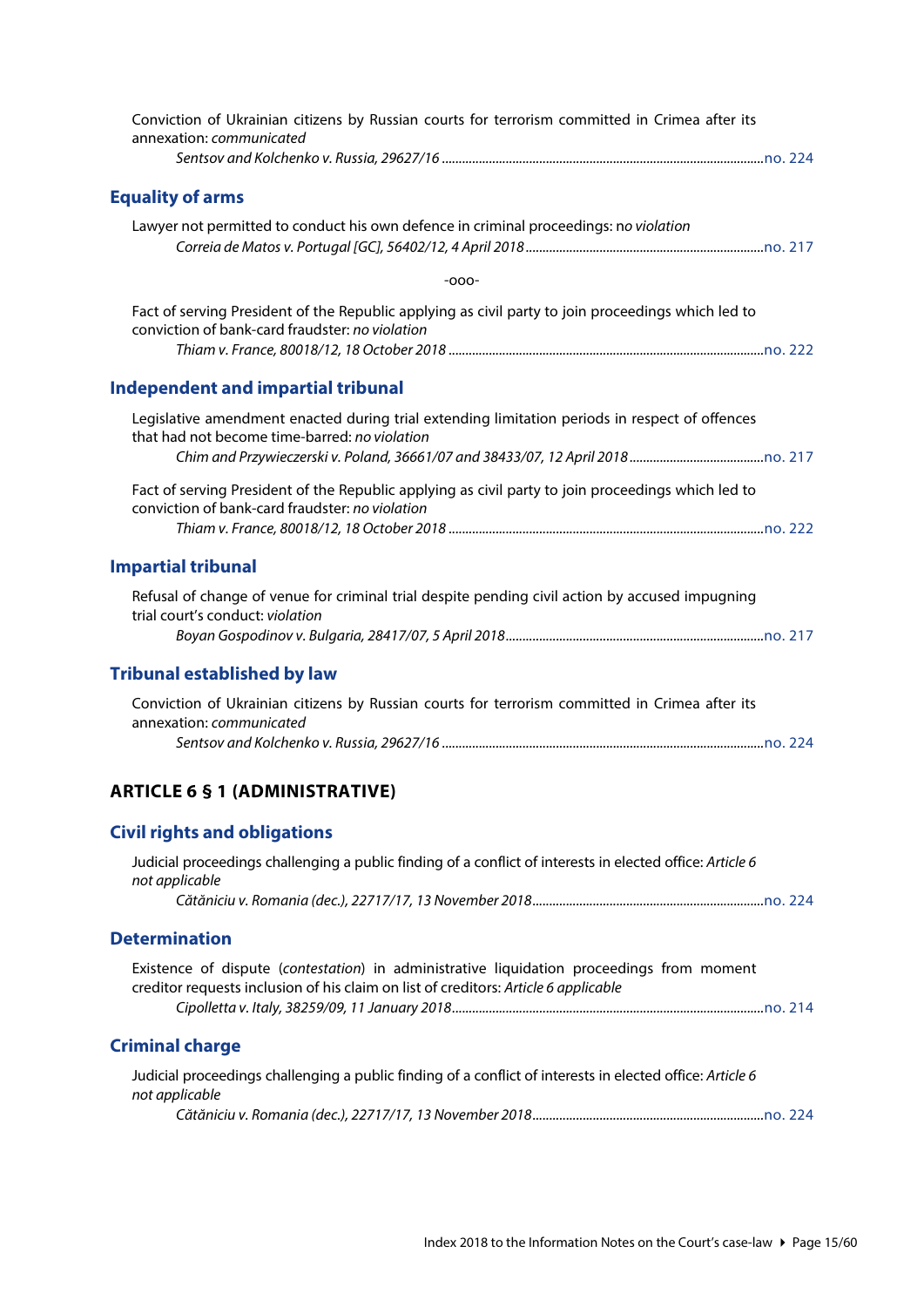#### <span id="page-15-0"></span>**Access to court**

<span id="page-15-3"></span><span id="page-15-2"></span><span id="page-15-1"></span>

| Domestic authorities' failure to comply with interim court order restraining demolition of<br>residential property: violation                                                                                                                                                             |
|-------------------------------------------------------------------------------------------------------------------------------------------------------------------------------------------------------------------------------------------------------------------------------------------|
|                                                                                                                                                                                                                                                                                           |
| Inability to access court in region no longer controlled by the Government: no violation                                                                                                                                                                                                  |
| <b>Fair hearing</b>                                                                                                                                                                                                                                                                       |
| Lack of public hearing and limited extent of review by the Supreme Court over disciplinary<br>decisions of the High Council of the Judiciary: violation<br>Ramos Nunes de Carvalho e Sá v. Portugal [GC], 55391/13 et al., 6 November 2018                                                |
| <b>Public hearing</b>                                                                                                                                                                                                                                                                     |
| Lack of public hearing and limited extent of review by the Supreme Court over disciplinary<br>decisions of the High Council of the Judiciary: violation<br>Ramos Nunes de Carvalho e Sá v. Portugal [GC], 55391/13 et al., 6 November 2018                                                |
| <b>Independent and impartial tribunal</b>                                                                                                                                                                                                                                                 |
| Alleged lack of independence and impartiality of the Supreme Court owing to the dual role of its<br>President and the careers of its judges, linked to the High Council of the Judiciary: no violation<br>Ramos Nunes de Carvalho e Sá v. Portugal [GC], 55391/13 et al., 6 November 2018 |
| Lack of public hearing and limited extent of review by the Supreme Court over disciplinary<br>decisions of the High Council of the Judiciary: violation<br>Ramos Nunes de Carvalho e Sá v. Portugal [GC], 55391/13 et al., 6 November 2018                                                |
| <b>Public hearing</b>                                                                                                                                                                                                                                                                     |
| Lack of public hearing and limited extent of review by the Supreme Court over disciplinary<br>decisions of the High Council of the Judiciary: violation<br>Ramos Nunes de Carvalho e Sá v. Portugal [GC], 55391/13 et al., 6 November 2018                                                |
| <b>Independent and impartial tribunal</b>                                                                                                                                                                                                                                                 |
| Alleged lack of independence and impartiality of the Supreme Court owing to the dual role of its<br>President and the careers of its judges, linked to the High Council of the Judiciary: no violation<br>Ramos Nunes de Carvalho e Sá v. Portugal [GC], 55391/13 et al., 6 November 2018 |
| -000-                                                                                                                                                                                                                                                                                     |
| Method of appointing arbitrators to the Court of Arbitration for Sport: no violation                                                                                                                                                                                                      |
| <b>ARTICLE 6 § 1 (ENFORCEMENT)</b>                                                                                                                                                                                                                                                        |
| <b>Access to court</b>                                                                                                                                                                                                                                                                    |
| Failure to enforce the seizure, ordered by a judge five years previously, of a property unlawfully<br>occupied by third parties: violation                                                                                                                                                |

<span id="page-15-7"></span><span id="page-15-6"></span><span id="page-15-5"></span><span id="page-15-4"></span>*Casa di Cura Valle Fiorita S.r.l. v. Italy, 67944/13, 13 December 2018 ....................................................*[no. 224](http://www.echr.coe.int/Documents/CLIN_2018_12_224_ENG.pdf)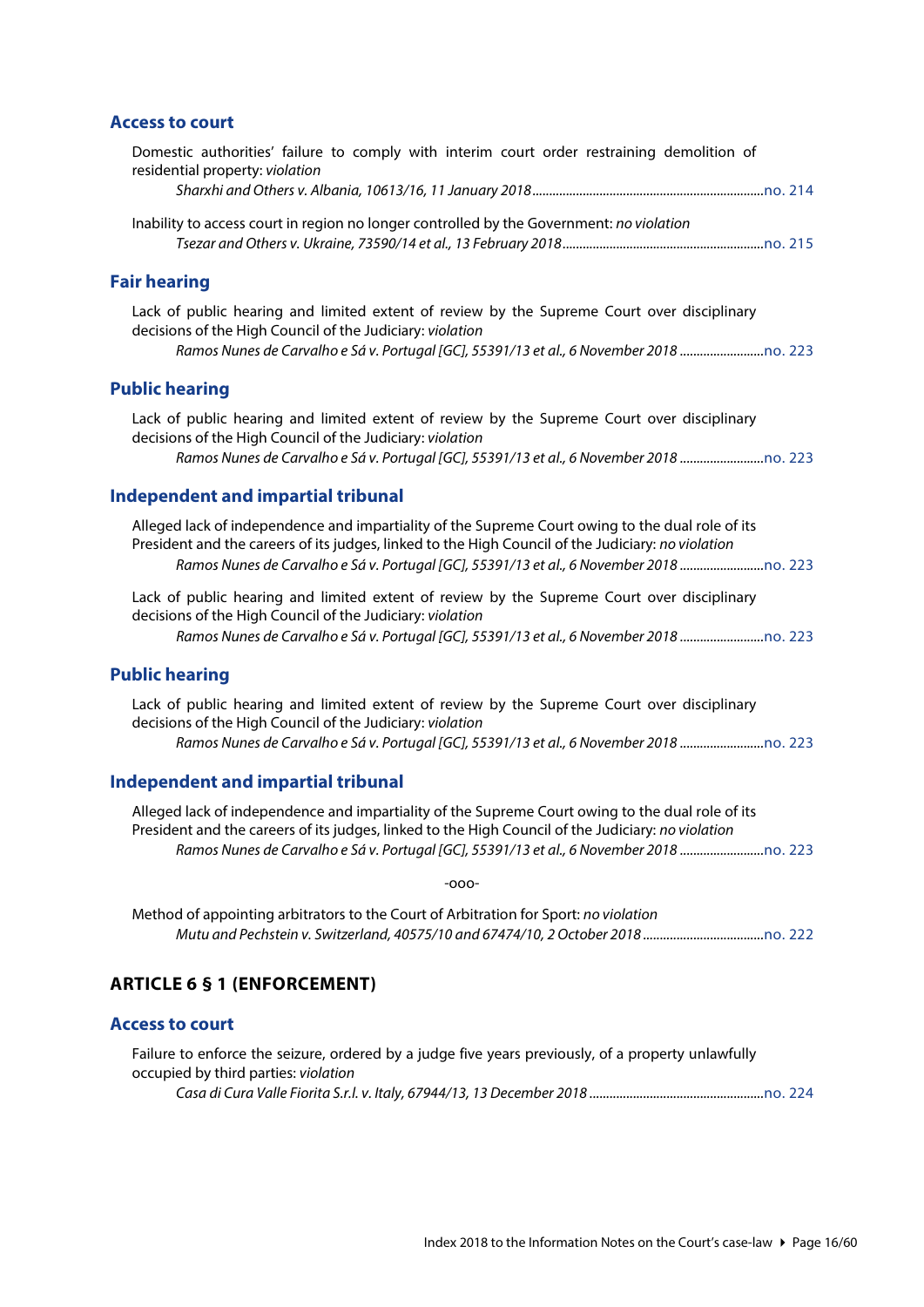### <span id="page-16-0"></span>**ARTICLE 6 § 2**

### <span id="page-16-1"></span>**Presumption of innocence**

| Dismissal of school caretaker for misconduct while he was still awaiting criminal trial in respect of<br>same incident: no violation                  |
|-------------------------------------------------------------------------------------------------------------------------------------------------------|
|                                                                                                                                                       |
| Offences for which the criminal proceedings had been discontinued taken into account in<br>sentencing process: no violation                           |
|                                                                                                                                                       |
| Language used by administrative courts when upholding teachers' dismissals following<br>discontinued criminal proceedings: violation; no violation    |
|                                                                                                                                                       |
| $-000-$                                                                                                                                               |
| Conviction for false testimony on account of refusal of convicted offender to name his<br>accomplices: inadmissible                                   |
|                                                                                                                                                       |
| ARTICLE 6 $§$ 3 (a)                                                                                                                                   |
| Information in language understood                                                                                                                    |
| Failure to provide interpretation of criminal proceedings and documentation in a language of<br>which the accused had a sufficient command: violation |
|                                                                                                                                                       |
| ARTICLE 6 § 3 (c)                                                                                                                                     |

# <span id="page-16-5"></span><span id="page-16-4"></span><span id="page-16-3"></span><span id="page-16-2"></span>**Defence through legal assistance**

| Lawyer not permitted to conduct his own defence in criminal proceedings: no violation                                                                                          |
|--------------------------------------------------------------------------------------------------------------------------------------------------------------------------------|
| No provision for legal assistance during questioning by police and investigating judge in initial<br>phase of criminal proceedings: violation                                  |
|                                                                                                                                                                                |
| $-000-$                                                                                                                                                                        |
| Failure to inform applicant of his right to a lawyer between his apprehension and placement in<br>police custody, affecting the overall fairness of the proceedings: violation |
|                                                                                                                                                                                |
| ARTICLE 6 § 3 (d)                                                                                                                                                              |
| <b>Examination of witnesses</b>                                                                                                                                                |
| Inability of defence in criminal proceedings to question witnesses: no violation                                                                                               |

-ooo-

<span id="page-16-7"></span><span id="page-16-6"></span>

| Conviction based on co-accused's statements with no possibility of confrontation: violation |  |
|---------------------------------------------------------------------------------------------|--|
|                                                                                             |  |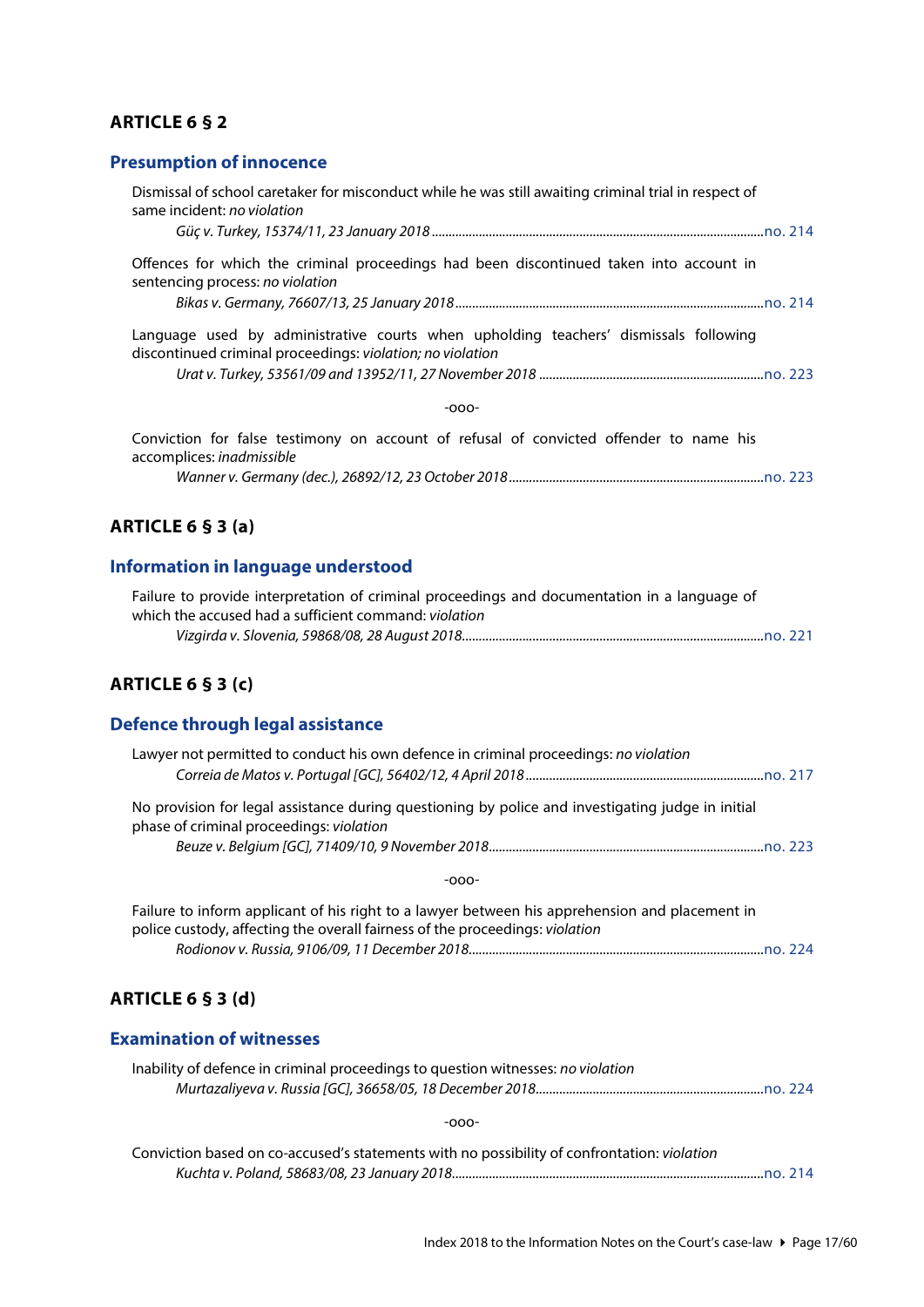| Conviction principally based on statements by a deceased victim who had not been questioned<br>by the defendants: no violation                                               |  |
|------------------------------------------------------------------------------------------------------------------------------------------------------------------------------|--|
|                                                                                                                                                                              |  |
| Domestic violence conviction based on strongly corroborated untested evidence by victim<br>refusing to testify, which had been reported by investigating judge: no violation |  |
|                                                                                                                                                                              |  |

#### <span id="page-17-0"></span>**ARTICLE 6 § 3 (e)**

#### <span id="page-17-1"></span>**Free assistance of interpreter**

| Failure to provide interpretation of criminal proceedings and documentation in a language of |  |
|----------------------------------------------------------------------------------------------|--|
| which the accused had a sufficient command: violation                                        |  |
|                                                                                              |  |

# <span id="page-17-2"></span>**ARTICLE 7**

#### <span id="page-17-3"></span>**Nullum crimen sine lege**

Fine imposed *in absentia* on defence counsel reasonably foreseeable: *no violation Gestur Jónsson and Ragnar Halldór Hall v. Iceland, 68273/14 and 68271/14, 30 October 2018......*[no. 222](http://www.echr.coe.int/Documents/CLIN_2018_10_222_ENG.pdf)

# <span id="page-17-4"></span>**Nulla poena sine lege**

<span id="page-17-5"></span>

| Compulsory confiscation of "unlawfully developed" land, regardless of any criminal liability:<br>violation; no violation                      |
|-----------------------------------------------------------------------------------------------------------------------------------------------|
|                                                                                                                                               |
| <b>Heavier penalty</b>                                                                                                                        |
| Subsequent preventive detention of convicted murderer on basis of psychiatric assessments that<br>he continued to pose a danger: no violation |
|                                                                                                                                               |
| $-000-$                                                                                                                                       |
| Prison sentence subsequently replaced by psychiatric detention: no violation                                                                  |
| No legitimate expectation as to the taking into account of sentences served in another EU<br>member State: no violation                       |
|                                                                                                                                               |
| <b>Retroactivity</b>                                                                                                                          |

<span id="page-17-6"></span>

| Subsequent preventive detention of convicted murderer on basis of psychiatric assessments that |  |
|------------------------------------------------------------------------------------------------|--|
| he continued to pose a danger: no violation                                                    |  |
|                                                                                                |  |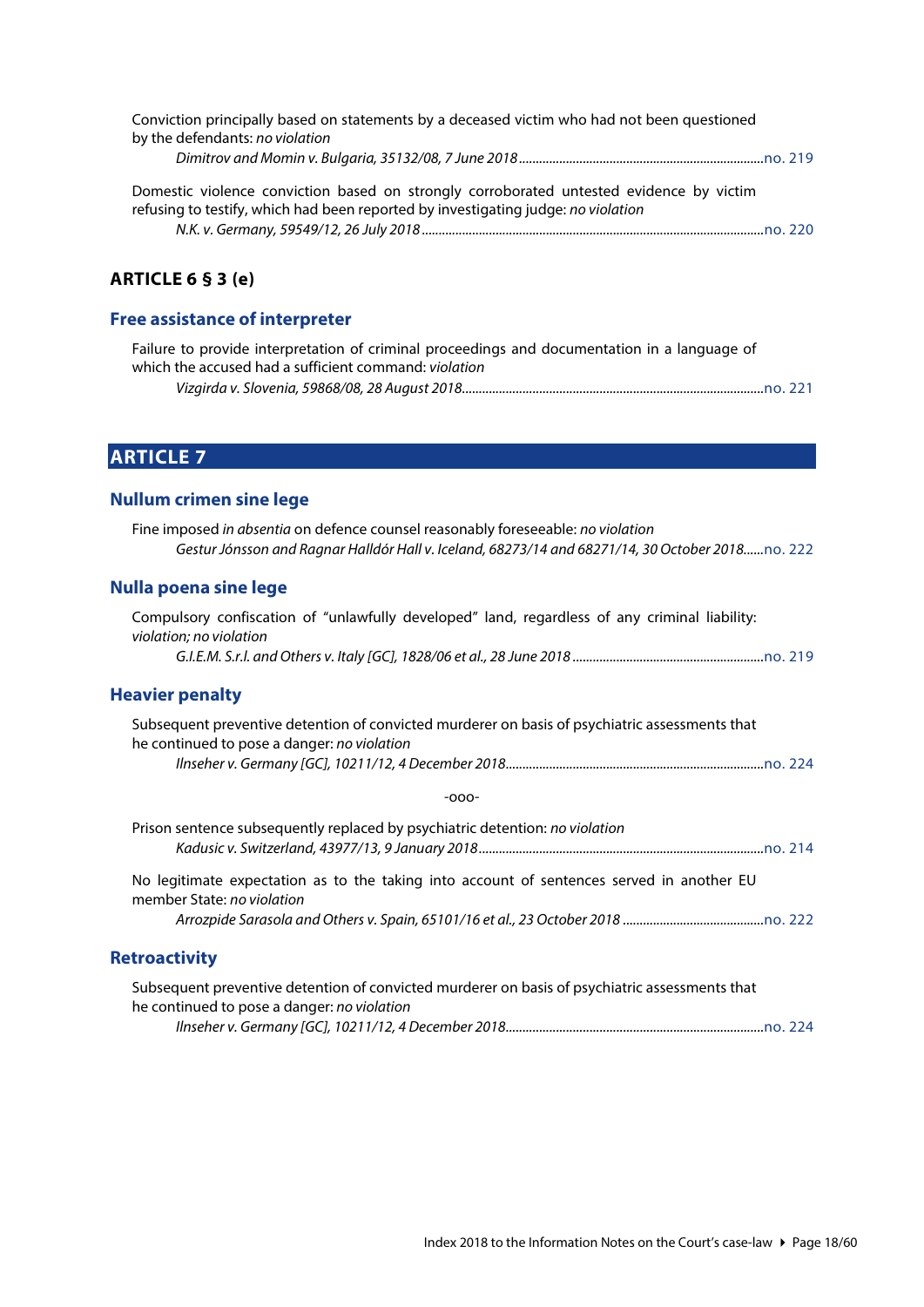# <span id="page-18-0"></span>**ARTICLE 8**

# <span id="page-18-1"></span>**Respect for private and family life**

<span id="page-18-2"></span>

| Requirement for elite athletes in "target group" to keep authorities informed of their where-<br>abouts for purposes of random drug testing: no violation<br>National Federation of Sportspersons' Associations and Unions (FNASS) and Others v. France, |
|----------------------------------------------------------------------------------------------------------------------------------------------------------------------------------------------------------------------------------------------------------|
| Burial of a victim of a criminal act without taking reasonable steps to inform his relatives:<br>violation                                                                                                                                               |
|                                                                                                                                                                                                                                                          |
| Exhumation, in the context of criminal proceedings, of the remains of deceased persons against<br>the wishes of their families: violation                                                                                                                |
| Police failure to protect Roma residents from pre-planned attack on their homes by mob<br>motivated by anti-Roma sentiment: violation                                                                                                                    |
| $-000-$                                                                                                                                                                                                                                                  |
| Compulsory sex education in public schools for four to eight-year-olds: inadmissible                                                                                                                                                                     |
| $-000-$                                                                                                                                                                                                                                                  |
| Legal prohibition, for persons born of sperm or ova donation, to access donor's identity: com-<br>municated<br>Gauvin-Fournis v. France, 21424/16                                                                                                        |
|                                                                                                                                                                                                                                                          |
| <b>Respect for private life</b>                                                                                                                                                                                                                          |
| Dismissal of judge from the position of President of appeal court for failure to properly perform<br>administrative duties: Article 8 not applicable; inadmissible                                                                                       |
| $-000-$                                                                                                                                                                                                                                                  |
| Covert video surveillance of supermarket cashiers by employer: case referred to the Grand<br>Chamber                                                                                                                                                     |
| López Ribalda and Others v. Spain, 1874/13 and 8567/13 (Chamber judgment of                                                                                                                                                                              |
| $-000-$                                                                                                                                                                                                                                                  |
| Covert video surveillance of supermarket cashiers by employer: violation                                                                                                                                                                                 |
| Customs control's power to search and copy individuals' electronic data without reasonable sus-<br>picion of wrongdoing: violation                                                                                                                       |
| Dismissal for using work computer to store large volume of pornographic material: no violation                                                                                                                                                           |
| Adoption of child without due consideration of his aunt's interest in becoming his legal tutor:<br>violation                                                                                                                                             |
|                                                                                                                                                                                                                                                          |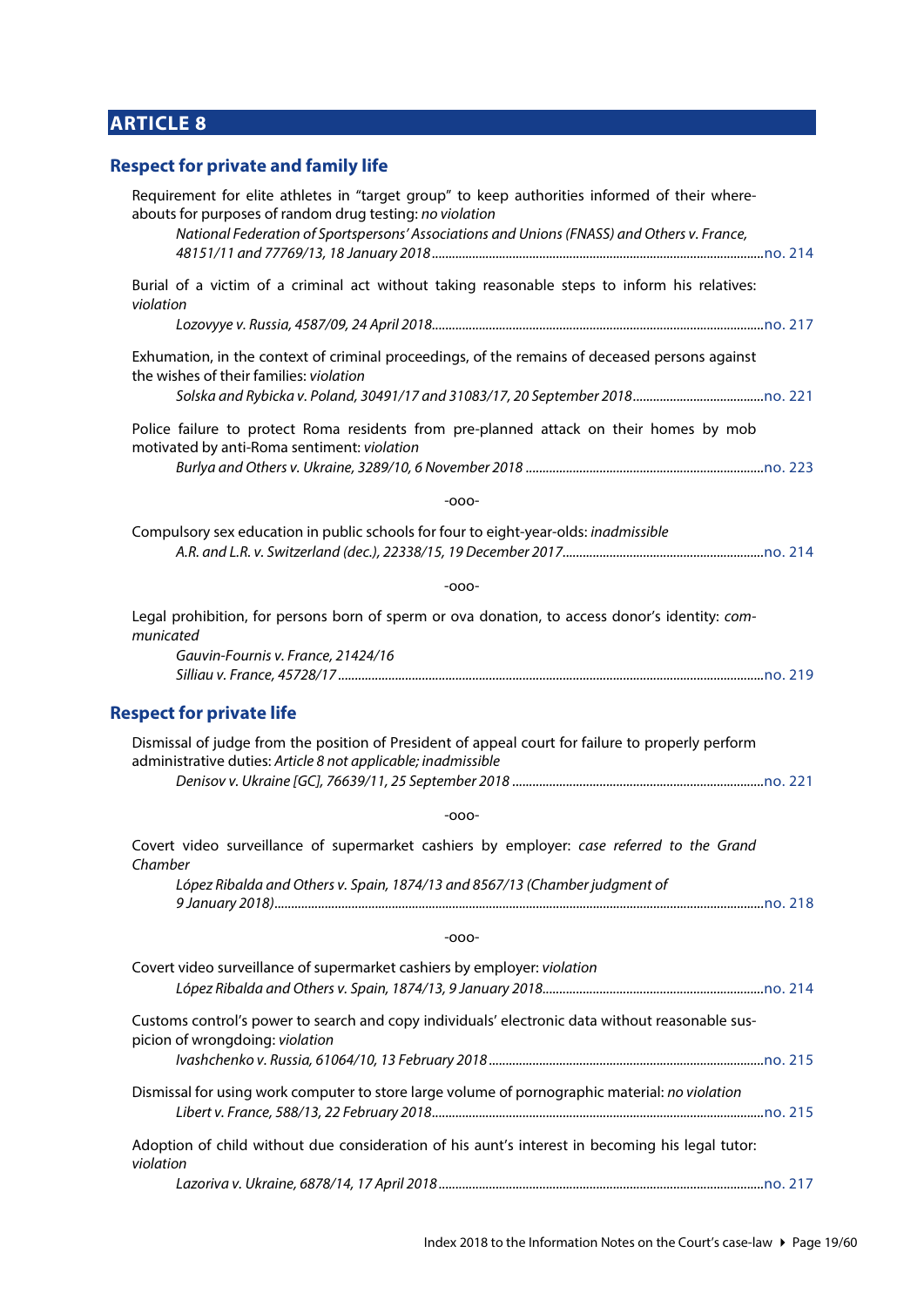| Police obtaining subscriber information associated with dynamic Internet Protocol (IP) address<br>without a court order: violation                                                                                             |
|--------------------------------------------------------------------------------------------------------------------------------------------------------------------------------------------------------------------------------|
| Stateless migrant unable to regularise residence status following break-up of predecessor State,<br>despite many years of tolerated stay: violation                                                                            |
| Arbitrary invalidation of Russian passports issued to former Soviet nationals: violation                                                                                                                                       |
| Refusal to oblige media to anonymise online archive material about a crime at the request of its<br>perpetrators in view of their imminent release: no violation                                                               |
| Courts' refusal to award legal costs and compensation for defamatory statements declared null<br>and void: no violation                                                                                                        |
|                                                                                                                                                                                                                                |
| Courts' refusal to grant contact rights or order legal parents to provide information about child's<br>personal circumstances to potential biological father: no violation                                                     |
| Military service performed by a conscript who had not informed the authorities about his<br>scoliosis: no violation                                                                                                            |
| Convention compliance of secret surveillance regime including the bulk interception of external<br>communications: violations<br>Big Brother Watch and Others v. the United Kingdom, 58170/13 et al., 13 September 2018no. 221 |
| Legislation preventing health professionals assisting with home births: no violation                                                                                                                                           |
| Refusal by the authorities to authorise a change of forename prior to the completion of gender<br>reassignment surgery: violation                                                                                              |
| Re-seizure of unlawfully seized materials five minutes after their restitution: violation                                                                                                                                      |
| Failure by the courts to protect authors of a report on minority rights from verbal abuse and<br>physical threats published in the press: violation                                                                            |
| Teacher found to have committed workplace harassment and identified by name in judgment<br>following proceedings against his employer of which he had been unaware: violation                                                  |
| $-000-$                                                                                                                                                                                                                        |
| Dismissal of claim for damages and for final order blocking publication of Internet pages<br>containing defamatory material: inadmissible                                                                                      |
| Compulsory provision of buccal swabs from spouse of the accused in criminal proceedings:<br>inadmissable                                                                                                                       |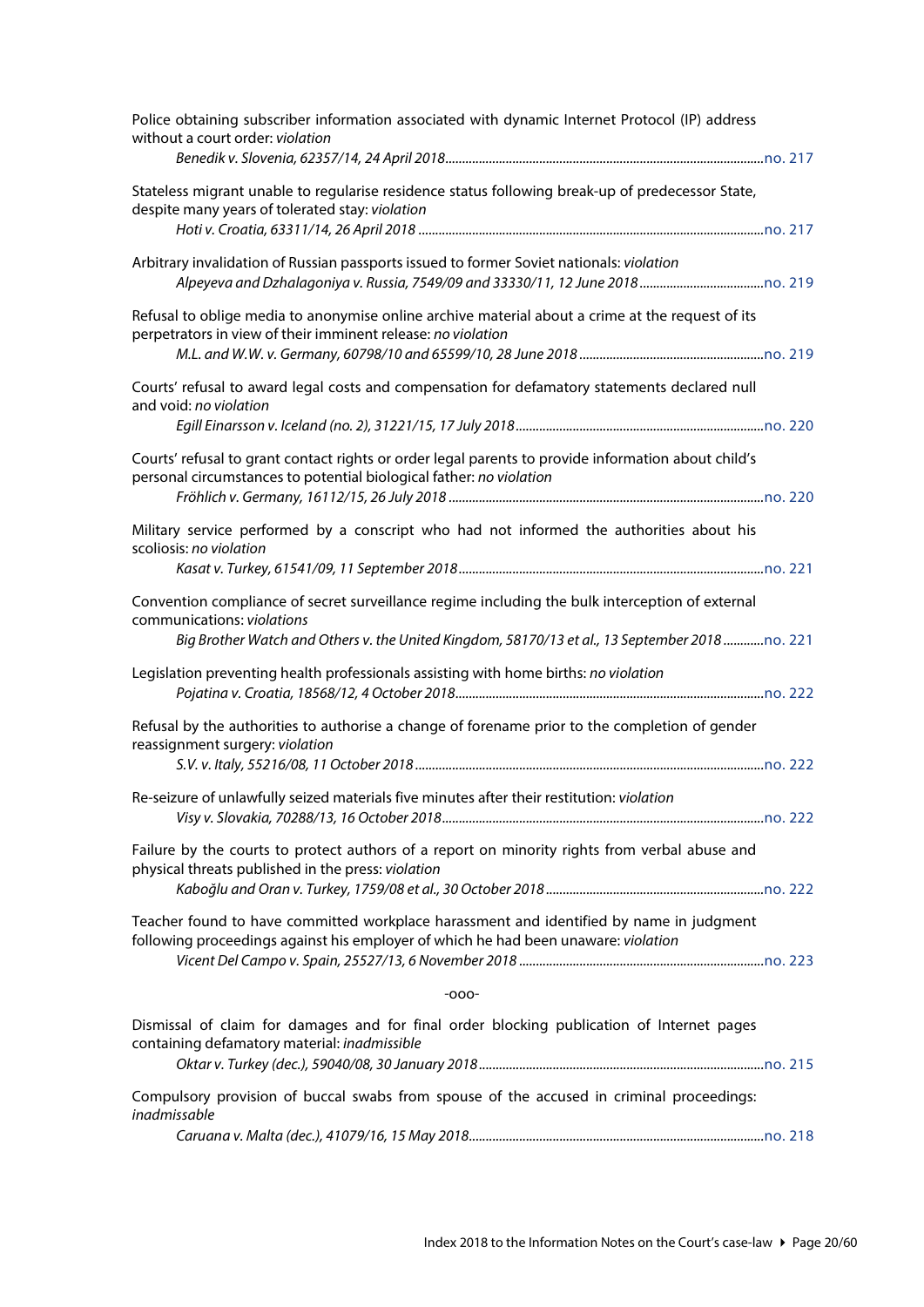<span id="page-20-0"></span>

| Dismissal of judges and prosecutors following lowering of compulsory retirement age: Article 8<br>not applicable; inadmissible                                                                                                                 |
|------------------------------------------------------------------------------------------------------------------------------------------------------------------------------------------------------------------------------------------------|
|                                                                                                                                                                                                                                                |
| $-000-$                                                                                                                                                                                                                                        |
| Authorities' refusal to recognise as Azerbaijani nationals individuals who possessed official<br>papers attesting to their nationality: communicated                                                                                           |
|                                                                                                                                                                                                                                                |
| Authorities' refusal to change applicant's ethnicity records: communicated                                                                                                                                                                     |
| Equipment Interference ("hacking") by intelligence agencies: communicated                                                                                                                                                                      |
| <b>Respect for family life</b>                                                                                                                                                                                                                 |
| Decision by domestic authorities to allow adoption of psychologically vulnerable child by foster<br>parents: case referred to the Grand Chamber<br>Strand Lobben and Others v. Norway, 37283/13 (Chamber judgment of 30 November 2017) no. 217 |
|                                                                                                                                                                                                                                                |
| $-000-$                                                                                                                                                                                                                                        |
| Refusal of Greek father to comply with court order requiring him to return child to mother in<br>France: no violation                                                                                                                          |
| Alleged procedural failings in the domestic court's decision to remove children from their<br>parents: no violation<br>Wetjen and Others v. Germany, 68125/14 and 72204/14, 22 March 2018                                                      |
| Exceptional circumstances justifying adoption of children, victims of domestic violence, by foster<br>parents: no violation                                                                                                                    |
| Lengthy separation of father and child due to lack of statutory possibility to have visiting rights<br>established during divorce proceedings: violation                                                                                       |
| Mother denied contact rights in respect of her child in foster care because of abduction risk:<br>violation                                                                                                                                    |
|                                                                                                                                                                                                                                                |
| Insufficient examination of father's case in child care proceedings: violation                                                                                                                                                                 |
| Withdrawal of parental rights of mentally ill mother based on her inability to take care of her<br>child: no violation                                                                                                                         |
| Spouse compelled to testify in criminal proceedings in which his wife was a "special witness":<br>violation                                                                                                                                    |
|                                                                                                                                                                                                                                                |
| Domestic courts' refusal to return child to father with reference to her wish to remain with<br>grandparents: no violation                                                                                                                     |
|                                                                                                                                                                                                                                                |

-ooo-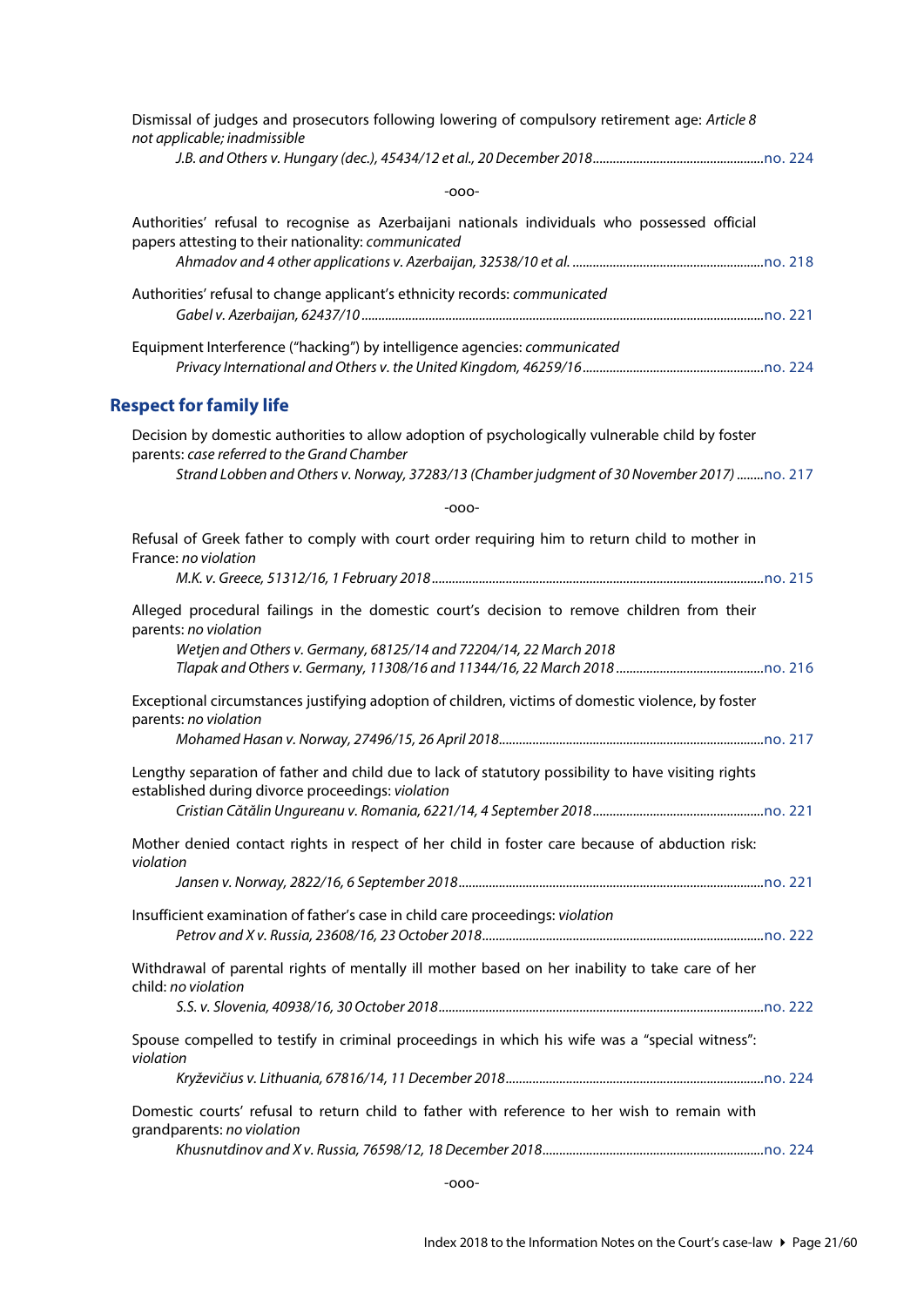<span id="page-21-2"></span><span id="page-21-1"></span><span id="page-21-0"></span>

| Court order to return six-year old child, who had been in applicants' care since birth, to biological<br>parents: inadmissible                                                                                                                           |
|----------------------------------------------------------------------------------------------------------------------------------------------------------------------------------------------------------------------------------------------------------|
| <b>Respect for home</b>                                                                                                                                                                                                                                  |
| Requirement for elite athletes in "target group" to keep authorities informed of their where-<br>abouts for purposes of random drug testing: no violation<br>National Federation of Sportspersons' Associations and Unions (FNASS) and Others v. France, |
| Police failure to protect Roma residents from pre-planned attack on their homes by mob<br>motivated by anti-Roma sentiment: violation                                                                                                                    |
| Eviction of spouses after five years of unlawful residence in accommodation provided to their<br>husbands by State employer: violation                                                                                                                   |
|                                                                                                                                                                                                                                                          |
| $-000-$                                                                                                                                                                                                                                                  |
| Inability to raise defence on grounds of proportionality to possession order sought by private<br>sector landlord: inadmissible                                                                                                                          |
|                                                                                                                                                                                                                                                          |
| <b>Respect for correspondence</b>                                                                                                                                                                                                                        |
| Interception and perusal by a police officer of hand-written notes handed over overtly by a<br>lawyer to his clients: violation                                                                                                                          |
| Proportionality and safeguards of Swedish legislation on signals intelligence: no violation                                                                                                                                                              |
| Re-seizure of unlawfully seized materials five minutes after their restitution: violation                                                                                                                                                                |
| <b>Positive obligations</b>                                                                                                                                                                                                                              |
| Failure to ensure fourteen-year old girl was looked after while her parents were held in police<br>custody: violation; no violation                                                                                                                      |
| Refusal of Greek father to comply with court order requiring him to return child to mother in<br>France: no violation                                                                                                                                    |
|                                                                                                                                                                                                                                                          |
| Failure by authorities to provide timely protection to minor who had been subjected to<br>prostitution and rape: violation                                                                                                                               |
|                                                                                                                                                                                                                                                          |
| Burial of a victim of a criminal act without taking reasonable steps to inform his relatives:<br>violation                                                                                                                                               |
| Stateless migrant unable to regularise residence status following break-up of predecessor State,<br>despite many years of tolerated stay: violation                                                                                                      |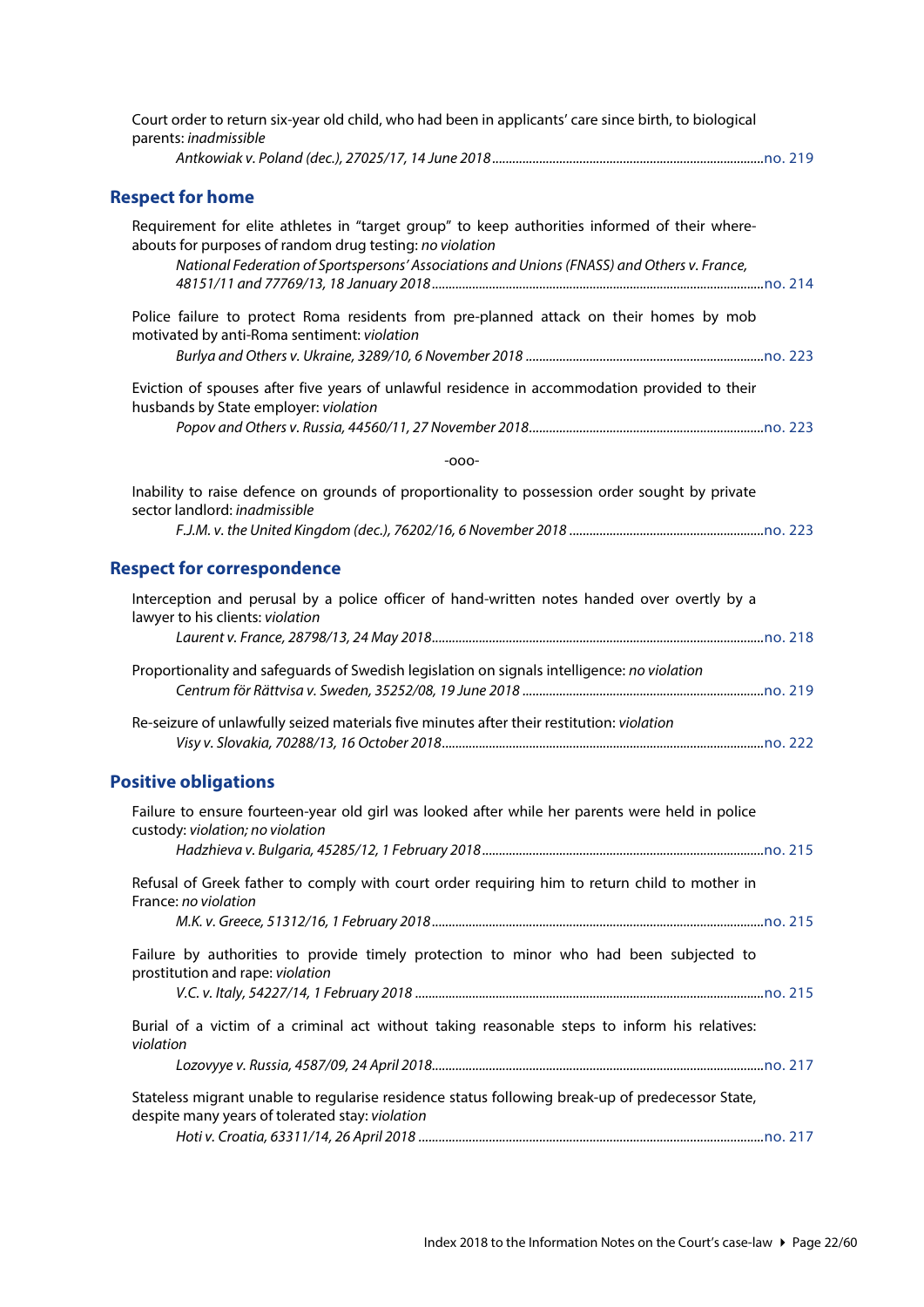| Refusal to oblige media to anonymise online archive material about a crime at the request of its<br>perpetrators in view of their imminent release: no violation |
|------------------------------------------------------------------------------------------------------------------------------------------------------------------|
|                                                                                                                                                                  |
| Courts' refusal to award legal costs and compensation for defamatory statements declared null<br>and void: no violation                                          |
|                                                                                                                                                                  |
| Lengthy separation of father and child due to lack of statutory possibility to have visiting rights<br>established during divorce proceedings: violation         |
|                                                                                                                                                                  |
| Refusal by the authorities to authorise a change of forename prior to the completion of gender<br>reassignment surgery: violation                                |
|                                                                                                                                                                  |
| Authorities' failure to protect the applicant from violent attack by mentally ill person, who had<br>threatened him: violation                                   |
|                                                                                                                                                                  |
| $-000-$                                                                                                                                                          |
| Authorities' failure to prosecute perpetrator of indecent sexual acts against minor: com-<br>municated                                                           |

*K.M. v. the former Yugoslav Republic of Macedonia, 59144/16...............................................................*[no. 221](http://www.echr.coe.int/Documents/CLIN_2018_09_221_ENG.pdf)

# <span id="page-22-0"></span>**ARTICLE 9**

#### <span id="page-22-1"></span>**Freedom of conscience**

| Compulsory sex education in public schools for four to eight-year-olds: inadmissible |  |
|--------------------------------------------------------------------------------------|--|
|                                                                                      |  |

# <span id="page-22-2"></span>**ARTICLE 10**

#### <span id="page-22-3"></span>**Freedom of expression**

Fine imposed on political party for making available to voters a mobile telephone application allowing them to share anonymous photographs of their ballot papers: *case referred to the Grand Chamber*

*Magyar Kétfarkú Kutya Párt v. Hungary, 201/17 (Chamber judgment of 23 January 2018).............*[no. 218](http://www.echr.coe.int/Documents/CLIN_2018_05_218_ENG.pdf)

-ooo-

Dismissal of civil servant for writing article encroaching on his employers' statutory mission to identify possible Securitate collaborators: *no violation Catalan v. Romania, 13003/04, 9 January 2018 .........................................................................................*[no. 214](http://www.echr.coe.int/Documents/CLIN_2018_01_214_ENG.pdf)

NGO held liable for infringement of politician's personality rights for describing speech as "verbal racism": *violation*

*GRA Stiftung gegen Rassismus und Antisemitismus v. Switzerland, 18597/13, 9 January 2018 ......*[no. 214](http://www.echr.coe.int/Documents/CLIN_2018_01_214_ENG.pdf)

Fine imposed on political party for making available to voters a mobile telephone application allowing them to share anonymous photographs of their ballot papers: *violation*

*Magyar Kétfarkú Kutya Párt v. Hungary, 201/17, 23 January 2018 ........................................................*[no. 214](http://www.echr.coe.int/Documents/CLIN_2018_01_214_ENG.pdf)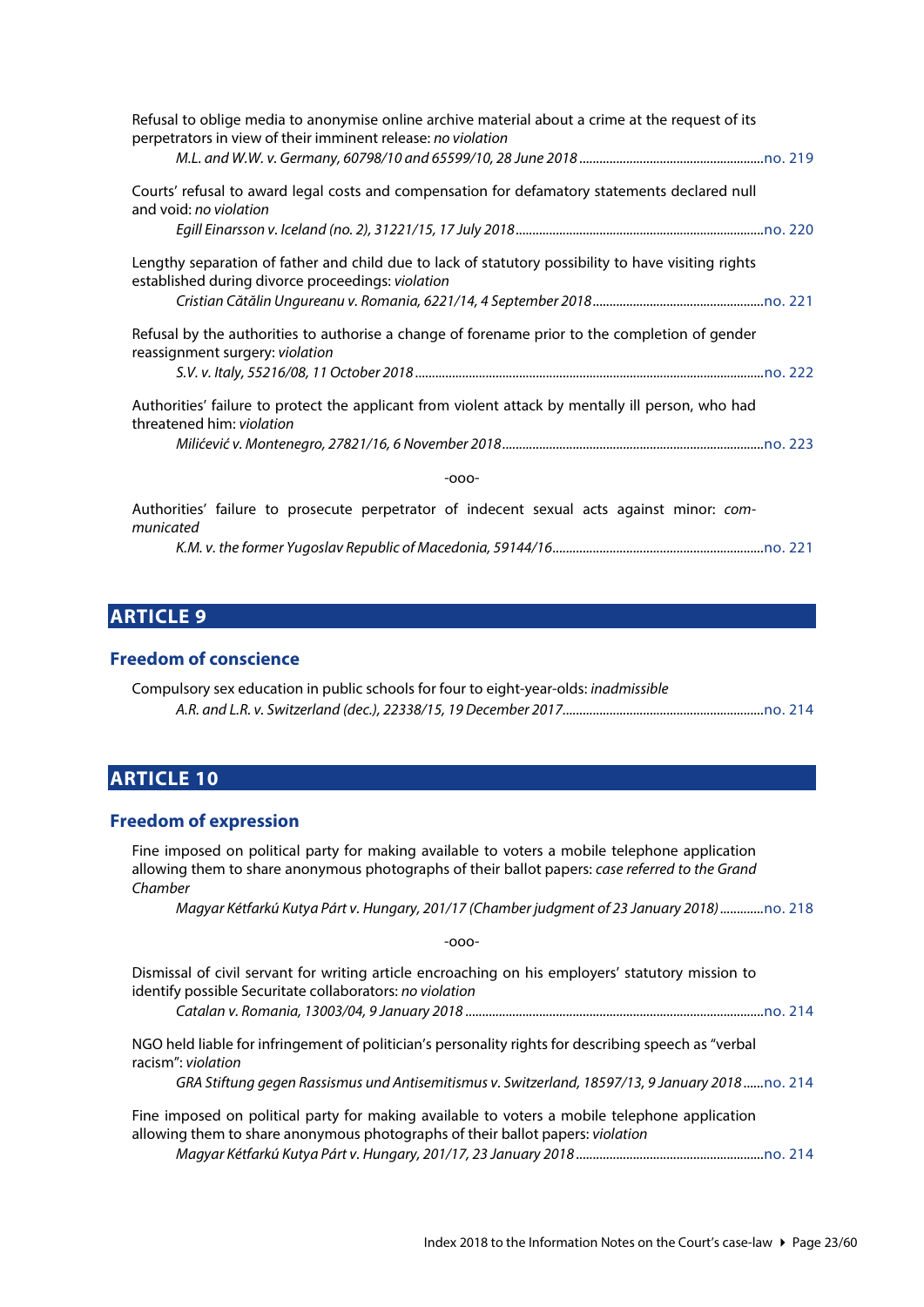| Refusal of broadcasting licence on undisclosed national security grounds without adequate<br>review procedure: violation<br>Aydoğan and Dara Radyo Televizyon Yayıncılık Anonim Şirketi v. Turkey, 12261/06,      |
|-------------------------------------------------------------------------------------------------------------------------------------------------------------------------------------------------------------------|
| Covert surveillance of public figure for journalistic purposes: violation; no violation                                                                                                                           |
| Conviction for protest at a war memorial: no violation                                                                                                                                                            |
| Prison sentence for setting fire to a large photograph of royal couple turned upside down:<br>violation<br>Stern Taulats and Roura Capellera v. Spain, 51168/15 and 51186/15, 13 March 2018                       |
| Conviction for defamation on account of journalistic statements presented in a question format<br>and treated as statements of fact by domestic courts: violation                                                 |
| Detention of journalists on anti-terrorism charges following attempted coup: violations<br>Mehmet Hasan Altan v. Turkey, 13237/17, 20 March 2018                                                                  |
| Criminal conviction for publicly insulting the Prime Minister during a speech: violation                                                                                                                          |
| Defence counsel reprimanded for statement made to the press on leaving court after the verdict:<br>violation                                                                                                      |
| Prison sentence and three-year ban on practising journalism, for promoting extremism in the<br>context of Chechen conflict: violation                                                                             |
| Shortcomings in judicial review of reprimand imposed on academic following unauthorised<br>participation in TV show: violation                                                                                    |
| Administrative fine for disclosure of secret military information in the context of journalistic<br>investigation: violation                                                                                      |
| Conviction and prison term for performing political song in cathedral and ban on performance<br>video-recordings online: violations                                                                               |
| Insufficient protection of confidential journalist material under electronic surveillance schemes:<br>violations<br>Big Brother Watch and Others v. the United Kingdom, 58170/13 et al., 13 September 2018no. 221 |
| Ban on books by well-known classic Muslim theologian, declared extremist literature: violation<br>Ibragim Ibragimov and Others v. Russia, 1413/08 and 28621/11, 28 August 2018                                    |
| Conviction and suspended prison sentence for offensive Internet comment against police<br>officers: violation                                                                                                     |
| Criminal conviction and fine for statements accusing the Prophet Muhammad of paedophilia:<br>no violation                                                                                                         |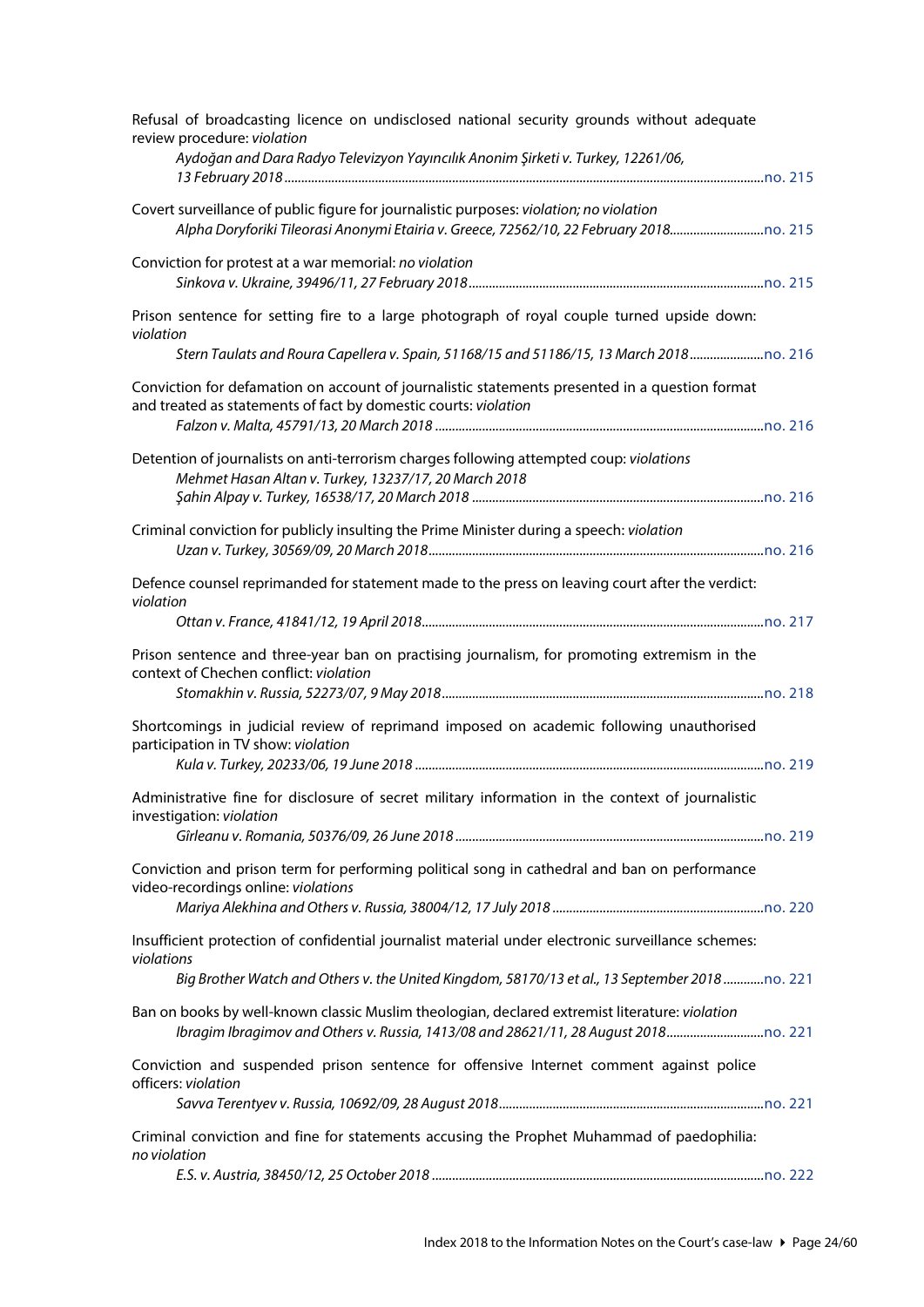<span id="page-24-1"></span><span id="page-24-0"></span>

| Newspaper ordered to pay civil damages following publication of an article found to defame a<br>judge: violation                                                                                             |  |
|--------------------------------------------------------------------------------------------------------------------------------------------------------------------------------------------------------------|--|
|                                                                                                                                                                                                              |  |
| Lack of a legal basis for seizing documents handwritten by prisoners: violation                                                                                                                              |  |
| Conviction for slander for qualifying methods used by police as "torture", in discord with its legal<br>definition: violation                                                                                |  |
| Online news portal found liable for posting hyperlink leading to defamatory content: violation                                                                                                               |  |
| $-000-$                                                                                                                                                                                                      |  |
| Conviction for personal attack on judge in electoral campaign speech: inadmissible                                                                                                                           |  |
| Conviction of blogger for publishing post using unconstitutional (Nazi) symbol: inadmissible                                                                                                                 |  |
| Conviction of company broadcasting television programmes promoting a terrorist organisation:<br>inadmissible                                                                                                 |  |
|                                                                                                                                                                                                              |  |
| Lawyers temporarily barred from representing their terrorist client to avoid transmission of his<br>statements: inadmissible<br>Tuğluk and Others v. Turkey (dec.), 30687/05 and 45630/05, 27 September 2018 |  |
| Conviction for false testimony on account of refusal of convicted offender to name his<br>accomplices: inadmissible                                                                                          |  |
|                                                                                                                                                                                                              |  |
| $-000-$                                                                                                                                                                                                      |  |
| Dispute over ownership of shares in television broadcasting company: communicated                                                                                                                            |  |
| Equipment Interference ("hacking") by intelligence agencies: communicated                                                                                                                                    |  |
| <b>Freedom to receive information</b>                                                                                                                                                                        |  |
| Seizure of newspapers and magazines sent to a prisoner by relatives: violation                                                                                                                               |  |
|                                                                                                                                                                                                              |  |
| $-000-$                                                                                                                                                                                                      |  |
| Access to journalist's mobile phone data potentially revealing her sources: communicated                                                                                                                     |  |
| <b>Freedom to impart information</b>                                                                                                                                                                         |  |
| Refusal of broadcasting licence on undisclosed national security grounds without adequate                                                                                                                    |  |
| review procedure: violation<br>Aydoğan and Dara Radyo Televizyon Yayıncılık Anonim Şirketi v. Turkey, 12261/06,                                                                                              |  |
|                                                                                                                                                                                                              |  |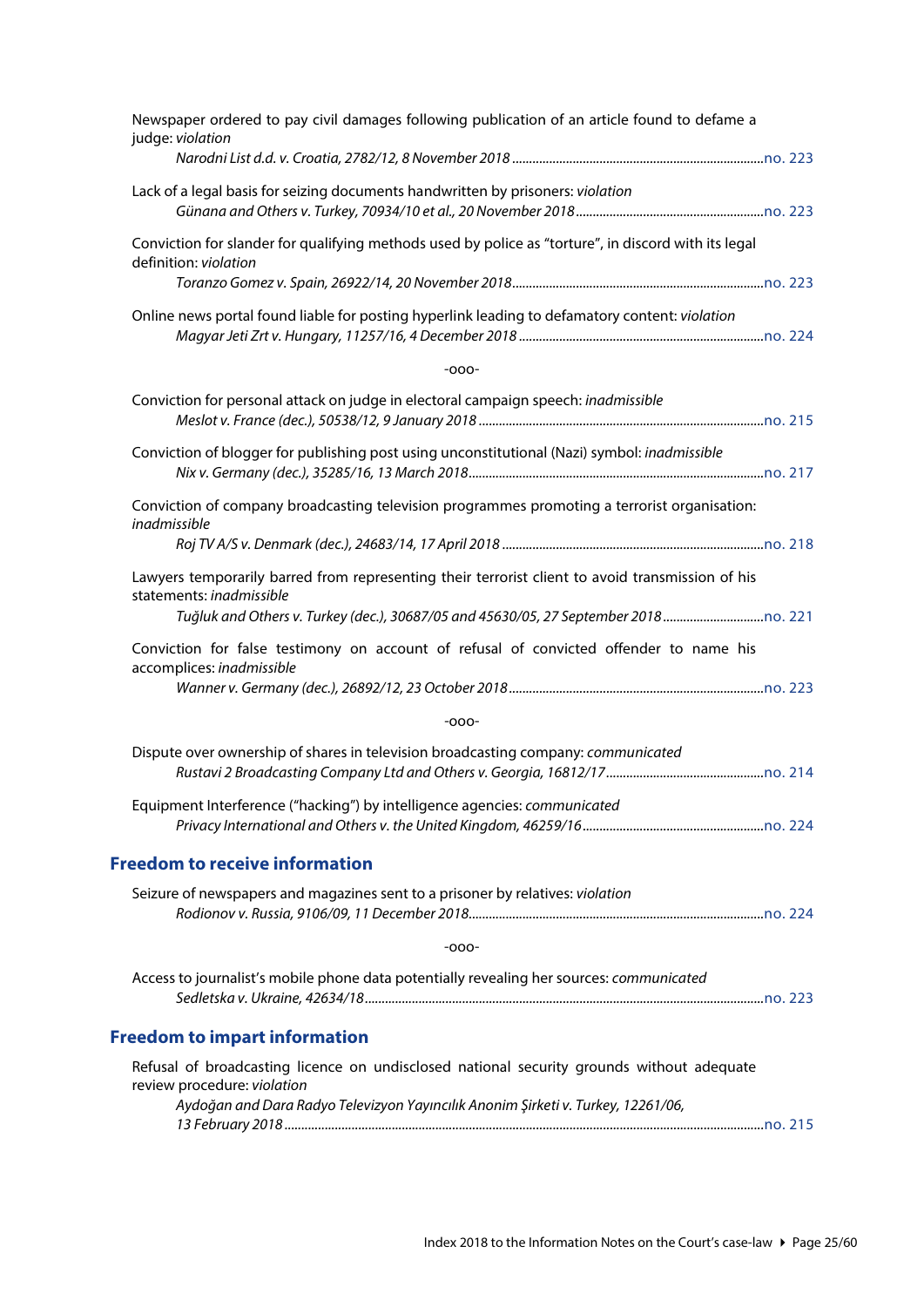| Removal of chief prosecutor for having provided information to media about pending investi- |  |
|---------------------------------------------------------------------------------------------|--|
| gation on influence peddling: <i>violation</i>                                              |  |
|                                                                                             |  |

<span id="page-25-0"></span>**ARTICLE 11**

# <span id="page-25-1"></span>**Freedom of peaceful assembly**

| Political activist repeatedly arrested and prosecuted for administrative offences related to the<br>unlawfulness of public gatherings: violation |
|--------------------------------------------------------------------------------------------------------------------------------------------------|
|                                                                                                                                                  |
| -000-                                                                                                                                            |
| Prosecution and conviction of activist following dispersal of peaceful assembly: <i>violation</i>                                                |
| University professors removed by police and fined following unauthorised entry into Rector's<br>office during protest: no violation              |
|                                                                                                                                                  |
| Repeated refusals to authorise LGBT public assemblies: violation                                                                                 |
|                                                                                                                                                  |

# <span id="page-25-2"></span>**Freedom of association**

| Seven-year interruption in the activities of a foundation striving to establish a State based on                                                     |  |
|------------------------------------------------------------------------------------------------------------------------------------------------------|--|
| Sharia, and failure to return certain properties: no violation                                                                                       |  |
|                                                                                                                                                      |  |
| Dismissal of train driver following his participation in strike due to blanket ban on strike for<br>certain categories of railway workers: violation |  |

#### -ooo-

Legislation introducing restrictions on trade unions' strike actions and the imposition of compulsory arbitration: *inadmissible Association of Academics v. Iceland (dec.), 2451/16, 15 May 2018.........................................................*[no. 219](http://www.echr.coe.int/Documents/CLIN_2018_06_219_ENG.pdf)

# <span id="page-25-3"></span>**ARTICLE 12**

#### <span id="page-25-4"></span>**Right to marry**

| Refusal to authorise marriage of individual placed under system of legal protection: no violation |  |
|---------------------------------------------------------------------------------------------------|--|
|                                                                                                   |  |

# <span id="page-25-5"></span>**ARTICLE 13**

#### <span id="page-25-6"></span>**Effective remedy**

|                                 |  |  |  |  | Domestic authorities' failure to comply with interim court order restraining demolition of |  |
|---------------------------------|--|--|--|--|--------------------------------------------------------------------------------------------|--|
| residential property: violation |  |  |  |  |                                                                                            |  |
|                                 |  |  |  |  |                                                                                            |  |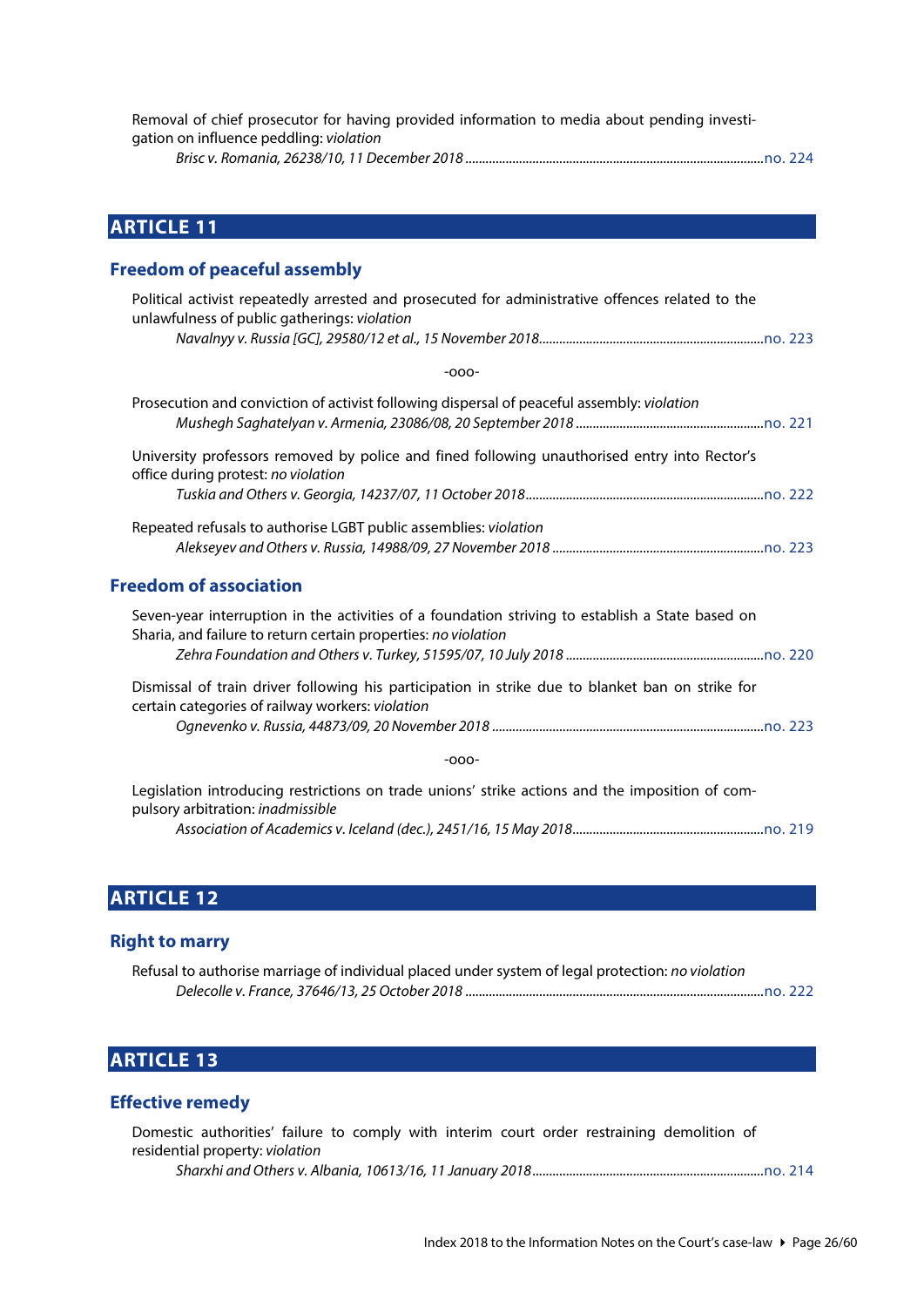| Decision to hold defence counsel in contempt of court for criticising the prosecutor and expert<br>witnesses: violation |
|-------------------------------------------------------------------------------------------------------------------------|
|                                                                                                                         |
| State's alleged failure to enforce final judgment against private debtor: no violation                                  |
|                                                                                                                         |
| Fine imposed on commercial company for running clothing advertisements depicting religious<br>figures: <i>violation</i> |
|                                                                                                                         |
| New case-law making remedy effective in length-of-proceedings cases, but only recently made<br>public: violation        |
|                                                                                                                         |
| Lack of effective domestic remedy in respect of repeated refusals to authorise LGBT public<br>assemblies: violation     |
|                                                                                                                         |
| $-000-$                                                                                                                 |

Equipment Interference ("hacking") by intelligence agencies: *communicated Privacy International and Others v. the United Kingdom, 46259/16......................................................*[no. 224](http://www.echr.coe.int/Documents/CLIN_2018_12_224_ENG.pdf)

# <span id="page-26-0"></span>**ARTICLE 14**

<span id="page-26-1"></span>**Discrimination (Articles 3 and 8)**

<span id="page-26-5"></span><span id="page-26-4"></span><span id="page-26-3"></span><span id="page-26-2"></span>

| Police failure to protect Roma residents from pre-planned attack on their homes by mob              |
|-----------------------------------------------------------------------------------------------------|
| motivated by anti-Roma sentiment: violations                                                        |
| <b>Discrimination (Article 4)</b>                                                                   |
| Men exempted from military service made subject to a special tax: communicated                      |
| <b>Discrimination (Article 5)</b>                                                                   |
| Refusal, as a result of applicant's place of residence, to impose non-custodial sentence: violation |
| <b>Discrimination (Article 8)</b>                                                                   |
| Discontinuation of non-contributory disability benefits owing to residence abroad: no violation     |
| $-000-$                                                                                             |
| Men exempted from military service made subject to a special tax: communicated                      |
| <b>Discrimination (Article 11)</b>                                                                  |
| Repeated refusals to authorise LGBT public assemblies: violation                                    |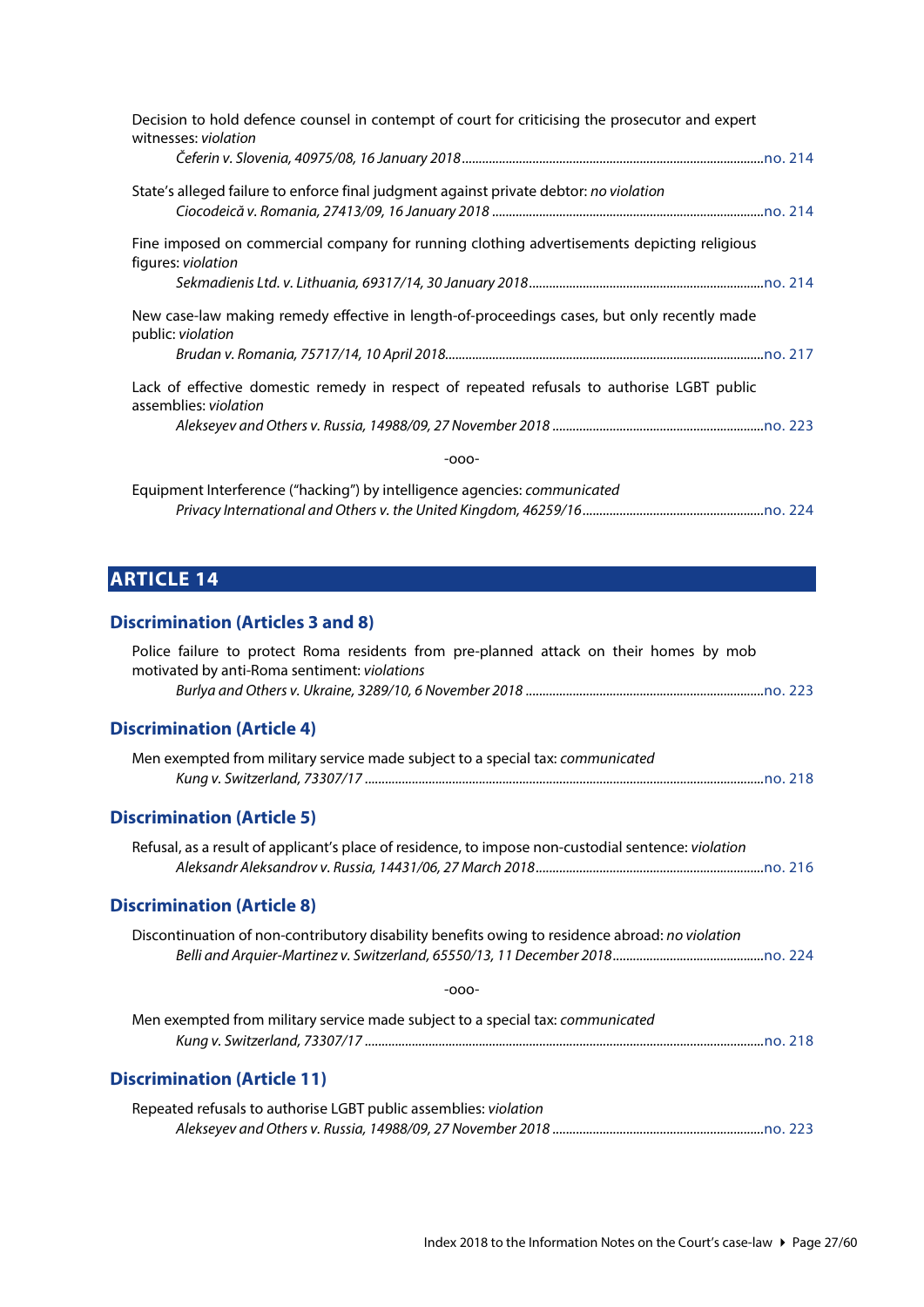# <span id="page-27-0"></span>**Discrimination (Article 1 of Protocol No. 1)**

<span id="page-27-2"></span><span id="page-27-1"></span>

| Application of Islamic law (sharia) in litigation concerning succession to estate of Greek Muslim:<br>violation                                                                               |  |
|-----------------------------------------------------------------------------------------------------------------------------------------------------------------------------------------------|--|
|                                                                                                                                                                                               |  |
| $-000-$                                                                                                                                                                                       |  |
| Landlords of controlled property leased out as band clubs excluded from law allowing for the<br>termination of protected leases in 2028: no violation                                         |  |
| $-000-$                                                                                                                                                                                       |  |
| Lower ranking of certain employee claims under insolvency laws: inadmissible                                                                                                                  |  |
| Alleged discriminatory treatment in level of wages paid to prisoners: inadmissible                                                                                                            |  |
| $-000-$                                                                                                                                                                                       |  |
| Lack of compensation for expropriation of squatter houses of internally displaced persons who<br>had been provided with free temporary accommodation: communicated                            |  |
| National legislation providing, in certain situations, for higher taxation of pension income than<br>earned income: communicated<br>Taipale v. Finland, 5855/18                               |  |
| <b>Discrimination (Article 2 of Protocol No. 1)</b>                                                                                                                                           |  |
| Failure to conduct concrete individual assessment of disabled student's needs regarding access<br>to university premises: violation                                                           |  |
| <b>Discrimination (Article 3 of Protocol No. 1)</b>                                                                                                                                           |  |
| Exclusion of political party from by-election for failing to reach electoral threshold at last general<br>election: no violation                                                              |  |
|                                                                                                                                                                                               |  |
| $-000-$                                                                                                                                                                                       |  |
| Refusal by the State to grant public funding to a party which had attained the share of the vote<br>required by the former legislation: communicated                                          |  |
| National minority voters entitled to vote for one-choice minority list and excluded from the<br>national proportional list parliamentary elections: communicated<br>E.C. v. Hungary, 65678/14 |  |
|                                                                                                                                                                                               |  |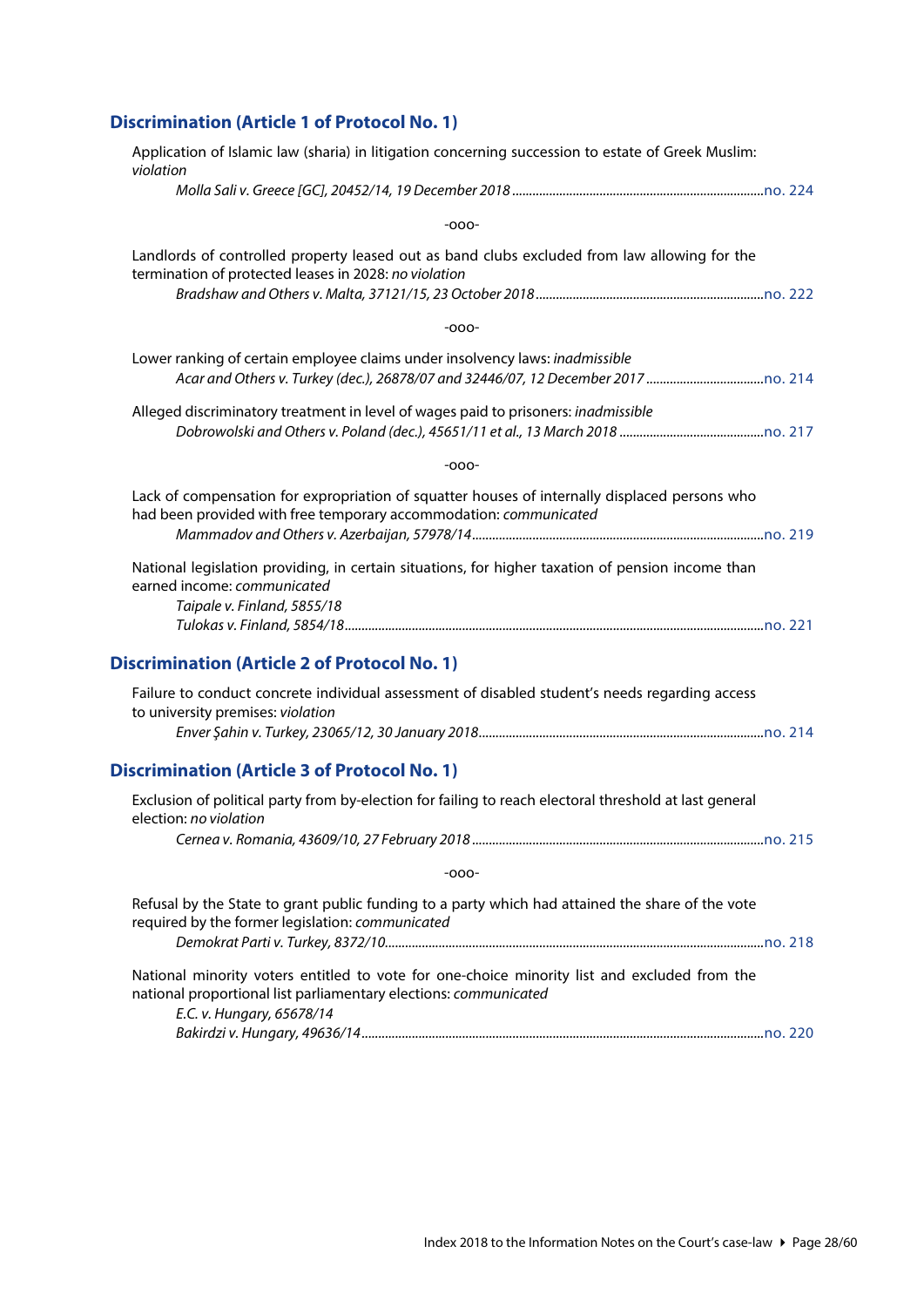# <span id="page-28-0"></span>**ARTICLE 15**

#### <span id="page-28-1"></span>**Derogation in time of emergency**

Aborted military coup attempt: *derogation justified; proportionality of interferences to be examined with merits*

| Mehmet Hasan Altan v. Turkey, 13237/17, 20 March 2018 |  |
|-------------------------------------------------------|--|
|                                                       |  |

# <span id="page-28-2"></span>**ARTICLE 17**

#### <span id="page-28-3"></span>**Prohibition of abuse of rights**

|              | Conviction of company broadcasting television programmes promoting a terrorist organisation: |  |
|--------------|----------------------------------------------------------------------------------------------|--|
| inadmissible |                                                                                              |  |
|              |                                                                                              |  |

### <span id="page-28-4"></span>**ARTICLE 18**

#### <span id="page-28-5"></span>**Restriction for unauthorised purposes**

| Obstacles to freedom of assembly with a view to suppressing pluralism: <i>violation</i>                                                                                             |
|-------------------------------------------------------------------------------------------------------------------------------------------------------------------------------------|
|                                                                                                                                                                                     |
| -000-                                                                                                                                                                               |
| Detention of human rights defender and search of his home and office for the purpose of<br>silencing and punishing him and impeding his work: violation                             |
|                                                                                                                                                                                     |
| Member of parliament prevented from discharging his duties as a result of his prolonged pre-<br>trial detention for the purpose of stifling pluralistic political debate: violation |
|                                                                                                                                                                                     |
| -000-                                                                                                                                                                               |
|                                                                                                                                                                                     |

Dispute over ownership of shares in television broadcasting company: *communicated Rustavi 2 Broadcasting Company Ltd and Others v. Georgia, 16812/17...............................................*[no. 214](http://www.echr.coe.int/Documents/CLIN_2018_01_214_ENG.pdf)

# <span id="page-28-6"></span>**ARTICLE 33**

#### <span id="page-28-7"></span>**Inter-State application**

| Alleged widespread violations of human rights in Crimea and Eastern Ukraine: relinguishment in                                                                                            |
|-------------------------------------------------------------------------------------------------------------------------------------------------------------------------------------------|
| favour of the Grand Chamber                                                                                                                                                               |
| Ukraine v. Russia, 20958/14,                                                                                                                                                              |
| Ukraine v. Russia (IV), 42410/15,                                                                                                                                                         |
| Ukraine v. Russia (V), 8019/16,                                                                                                                                                           |
|                                                                                                                                                                                           |
| Alleged violations of the Convention in administrative practice concerning the examination of<br>judicial actions brought by a Slovene bank seeking recovery of debts incurred before the |

judicial actions brought by a Slovene bank seeking recovery of debts incurred before the independence of Croatia: *relinquishment in favour of the Grand Chamber*

*Slovenia v. Croatia, 54155/16 .........................................................................................................................*[no. 224](http://www.echr.coe.int/Documents/CLIN_2018_12_224_ENG.pdf)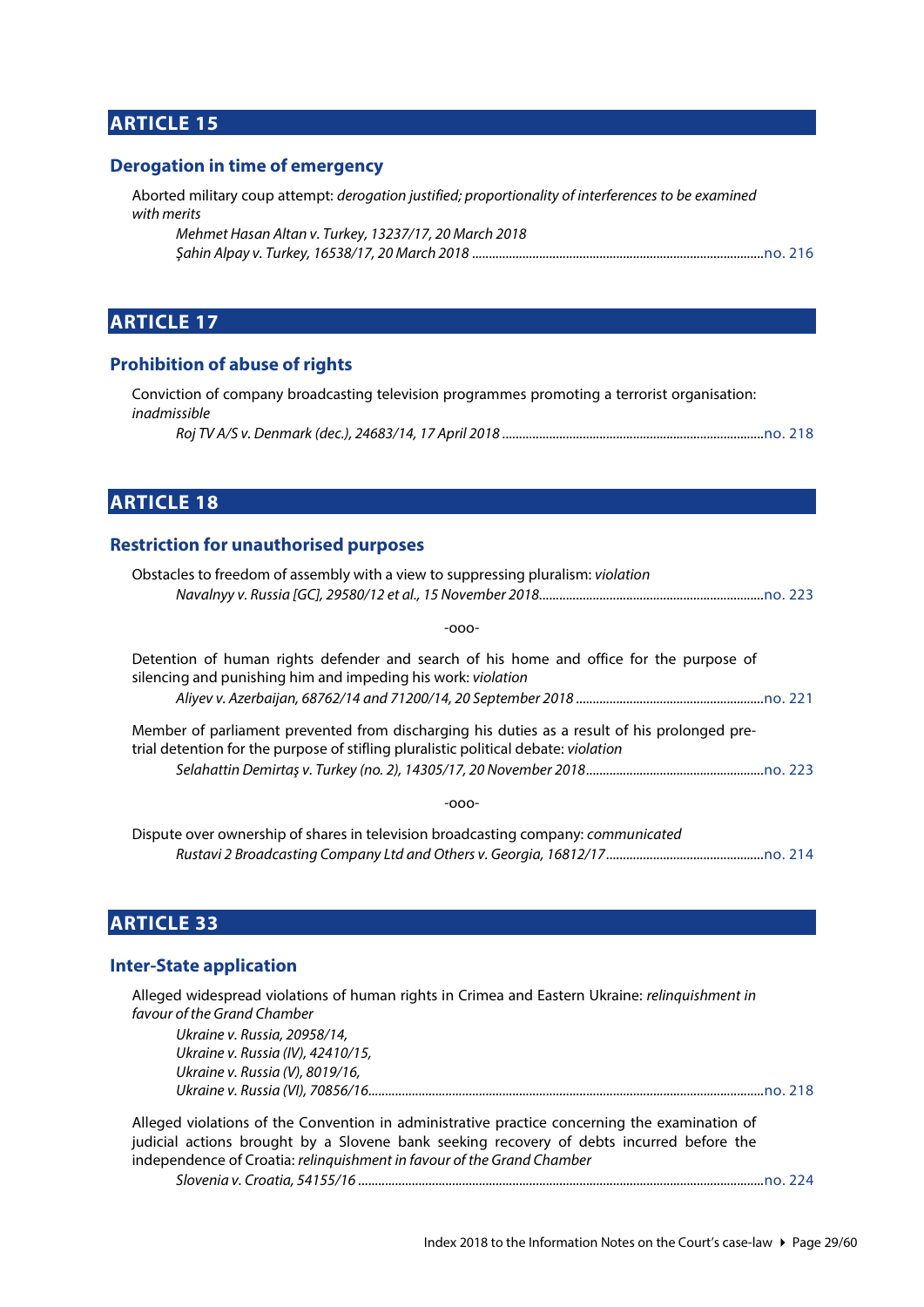# <span id="page-29-0"></span>**ARTICLE 34**

#### <span id="page-29-1"></span>**Locus standi**

| Locus standi of the partner, for eight years, of the applicant, who had since died |  |
|------------------------------------------------------------------------------------|--|
|                                                                                    |  |

#### <span id="page-29-2"></span>**Hinder the exercise of the right of application**

| Expedited execution of expulsion order before interim measure restraining it could be notified to |  |
|---------------------------------------------------------------------------------------------------|--|
| the authorities: failure to comply with Article 34                                                |  |
|                                                                                                   |  |

# <span id="page-29-3"></span>**ARTICLE 35**

### <span id="page-29-4"></span>**ARTICLE 35 § 1**

#### <span id="page-29-5"></span>**Exhaustion of domestic remedies**

| Effectiveness of complaint about the general Convention compliance of a surveillance regime to<br>the Investigatory Powers Tribunal: admissible                     |
|---------------------------------------------------------------------------------------------------------------------------------------------------------------------|
| Big Brother Watch and Others v. the United Kingdom, 58170/13 et al., 13 September 2018no. 221                                                                       |
| $-000-$                                                                                                                                                             |
| Complaints relating to enforcement of judgments following introduction of new domestic<br>remedies in response to Gerasimov and Others pilot judgment: inadmissible |
|                                                                                                                                                                     |
| Judicial review to be exhausted in respect of decision refusing to grant stay on removal of<br>seriously ill people: inadmissible                                   |
|                                                                                                                                                                     |
| Obligation to pursue civil law remedy in case of alleged medical negligence: inadmissible                                                                           |
| Failure to seek supervisory review following a decision by the Administrative Chamber of the<br>Supreme Court: inadmissible                                         |
|                                                                                                                                                                     |
| <b>Effective domestic remedy - Hungary</b>                                                                                                                          |
| Effectiveness of constitutional complaint to challenge legislation directly affecting individual:<br>inadmissible                                                   |
|                                                                                                                                                                     |
| <b>Effective domestic remedy – Russia</b>                                                                                                                           |
| Complaints relating to enforcement of judgments following introduction of new domestic<br>remedies in response to Gerasimov and Others pilot judgment: inadmissible |

<span id="page-29-7"></span><span id="page-29-6"></span>*Shtolts and Others v. Russia (dec.), 77056/14 et al., 30 January 2018 ....................................................*[no. 215](http://www.echr.coe.int/Documents/CLIN_2018_02_215_ENG.pdf)

#### <span id="page-29-8"></span>**Effective domestic remedy – United Kingdom**

Effectiveness of complaint about the general Convention compliance of a surveillance regime to the Investigatory Powers Tribunal: *admissible Big Brother Watch and Others v. the United Kingdom, 58170/13 et al., 13 September 2018 ............*[no. 221](http://www.echr.coe.int/Documents/CLIN_2018_09_221_ENG.pdf)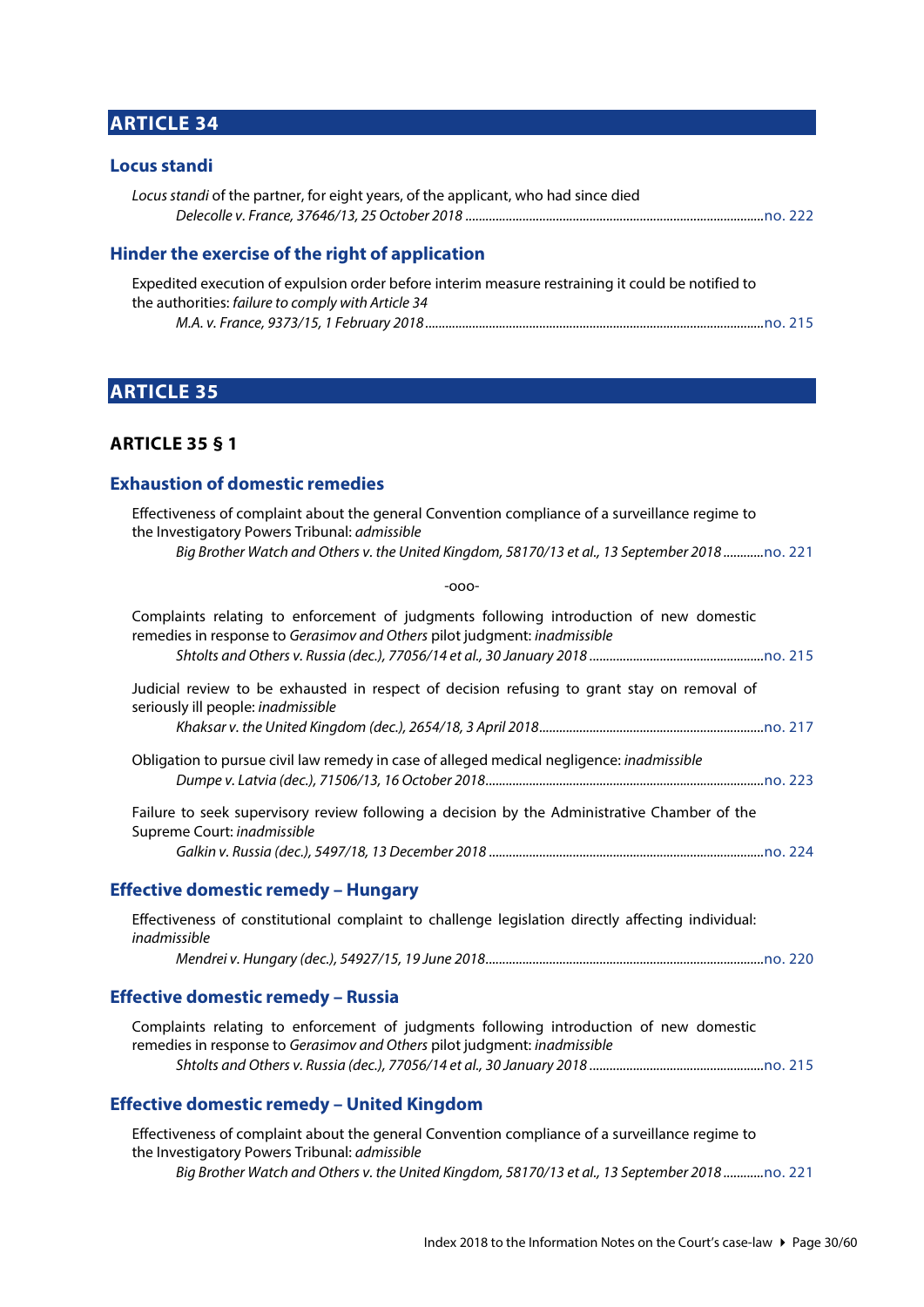#### <span id="page-30-0"></span>**Six-month period**

| Later addition by applicants of a period of more than 50 years to facts of complaint based on |  |
|-----------------------------------------------------------------------------------------------|--|
| adverse possession: <i>inadmissible</i>                                                       |  |
| Radomilja and Others v. Croatia [GC], 37685/10 and 22768/12, 20 March 2018                    |  |

#### <span id="page-30-1"></span>**ARTICLE 35 § 3 (a)**

#### <span id="page-30-2"></span>**Competence ratione temporis**

Lack of "genuine connection" between killings in 1948 and the date the right of individual petition had been recognised: *inadmissible Chong and Others v. the United Kingdom (dec.), 29753/16, 11 September 2018 ................................*[no. 222](http://www.echr.coe.int/Documents/CLIN_2018_10_222_ENG.pdf)

#### <span id="page-30-3"></span>**Manifestly ill-founded**

Failure to provide prima facie evidence about destruction of property, life endangerment and illtreatment in the context of armed conflict in South Ossetia: *inadmissible Naniyeva and Bagayev v. Georgia (dec.), 2256/09 and 2260/09, 20 November 2018 ........................*[no. 224](http://www.echr.coe.int/Documents/CLIN_2018_12_224_ENG.pdf)

#### <span id="page-30-4"></span>**ARTICLE 35 § 3 (b)**

#### <span id="page-30-5"></span>**No significant disadvantage**

|                                 |  |  |  |  | Lack of effective judicial supervision of a house search devoid of any financial implications: |  |
|---------------------------------|--|--|--|--|------------------------------------------------------------------------------------------------|--|
| preliminary objection dismissed |  |  |  |  |                                                                                                |  |
|                                 |  |  |  |  |                                                                                                |  |

#### <span id="page-30-6"></span>**ARTICLE 37**

#### <span id="page-30-7"></span>**Striking out applications**

*Applicant unequivocally no longer wishing to pursue his application, on account of his rehabilitation:*  struck out

*Berlusconi v. Italy (dec.) [GC], 58428/13, 27 November 2018 ...................................................................*[no. 223](https://www.echr.coe.int/Documents/CLIN_2018_11_223_ENG.pdf)

#### <span id="page-30-8"></span>**Respect for human rights**

*Applicant unequivocally no longer wishing to pursue his application, on account of his rehabilitation:*  struck out

*Berlusconi v. Italy (dec.) [GC], 58428/13, 27 November 2018 ...................................................................*[no. 223](https://www.echr.coe.int/Documents/CLIN_2018_11_223_ENG.pdf)

### <span id="page-30-9"></span>**ARTICLE 46**

#### <span id="page-30-10"></span>**ARTICLE 46 § 2**

#### <span id="page-30-11"></span>**Execution of judgment**

| Supervision procedure pending before Committee of Ministers did not preclude examination of |  |
|---------------------------------------------------------------------------------------------|--|
| follow-up application in respect of new aspects not determined in initial judgment          |  |
|                                                                                             |  |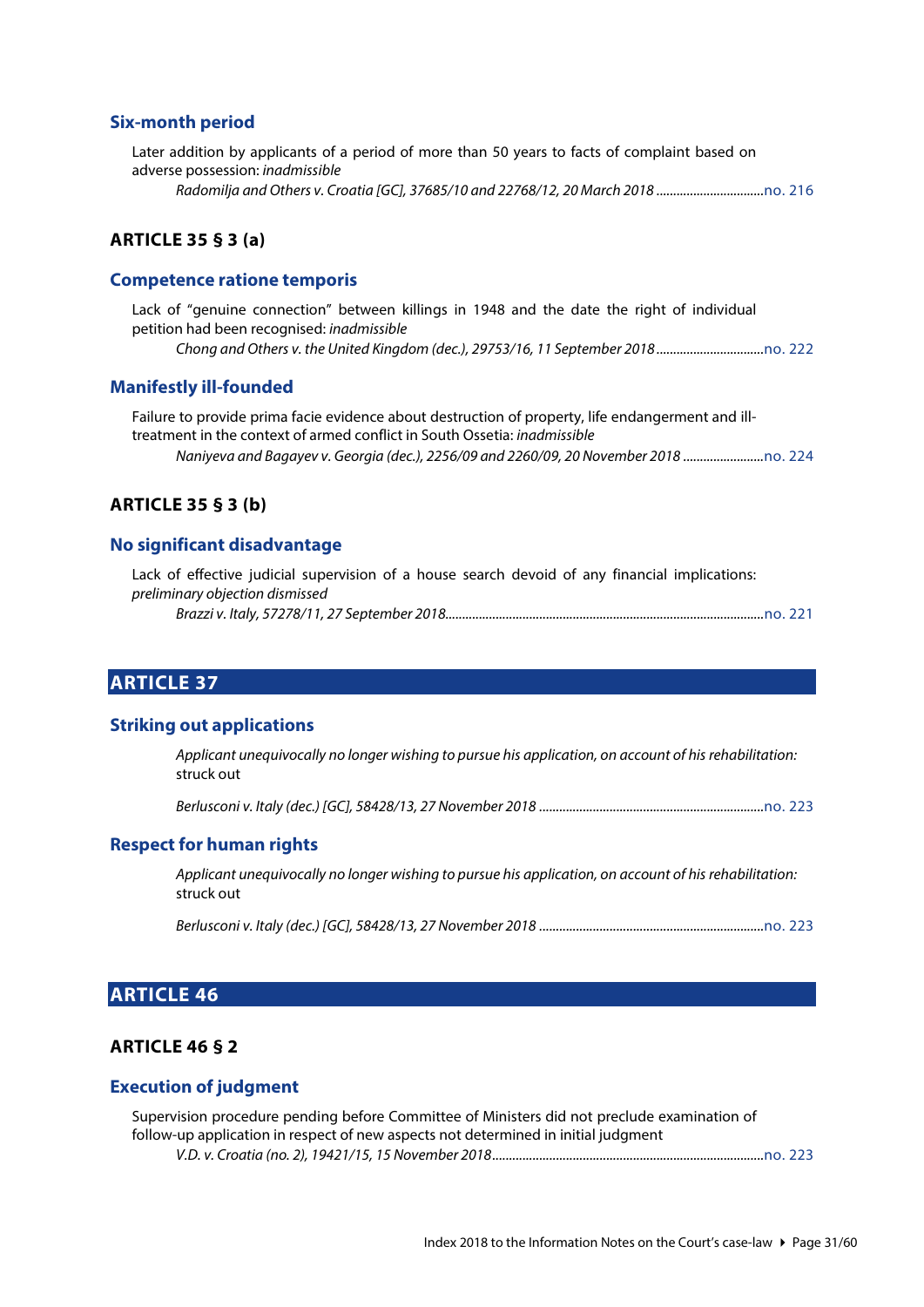# <span id="page-31-0"></span>**Execution of judgment – General and individual measures**

<span id="page-31-1"></span>

# <span id="page-31-2"></span>**ARTICLE 1 OF PROTOCOL No. 1**

#### <span id="page-31-3"></span>**Possessions**

<span id="page-31-4"></span>

| Claims to ownership of socially owned property through adverse possession: no violation<br>Radomilja and Others v. Croatia [GC], 37685/10 and 22768/12, 20 March 2018 |
|-----------------------------------------------------------------------------------------------------------------------------------------------------------------------|
| <b>Peaceful enjoyment of possessions</b>                                                                                                                              |
| Compulsory confiscation of "unlawfully developed" land, regardless of any criminal liability:<br>violation                                                            |
|                                                                                                                                                                       |
| Personal liability of a shareholder for the debts of a struck-off company pursuant to special<br>legislation on dormant companies: no violation                       |
|                                                                                                                                                                       |
| $-000-$                                                                                                                                                               |
| Demolition of residential property: violation                                                                                                                         |
|                                                                                                                                                                       |
| Demand for retrospective repayment of welfare benefit mistakenly administered and consti-<br>tuting the applicant's sole source of income: violation                  |
|                                                                                                                                                                       |
| Annulment of final court decisions on privatisation of State company after public statements by<br>President and Prime Minister: violation                            |
| Industrial Financial Consortium Investment Metallurgical Union v. Ukraine, 10640/05,                                                                                  |
|                                                                                                                                                                       |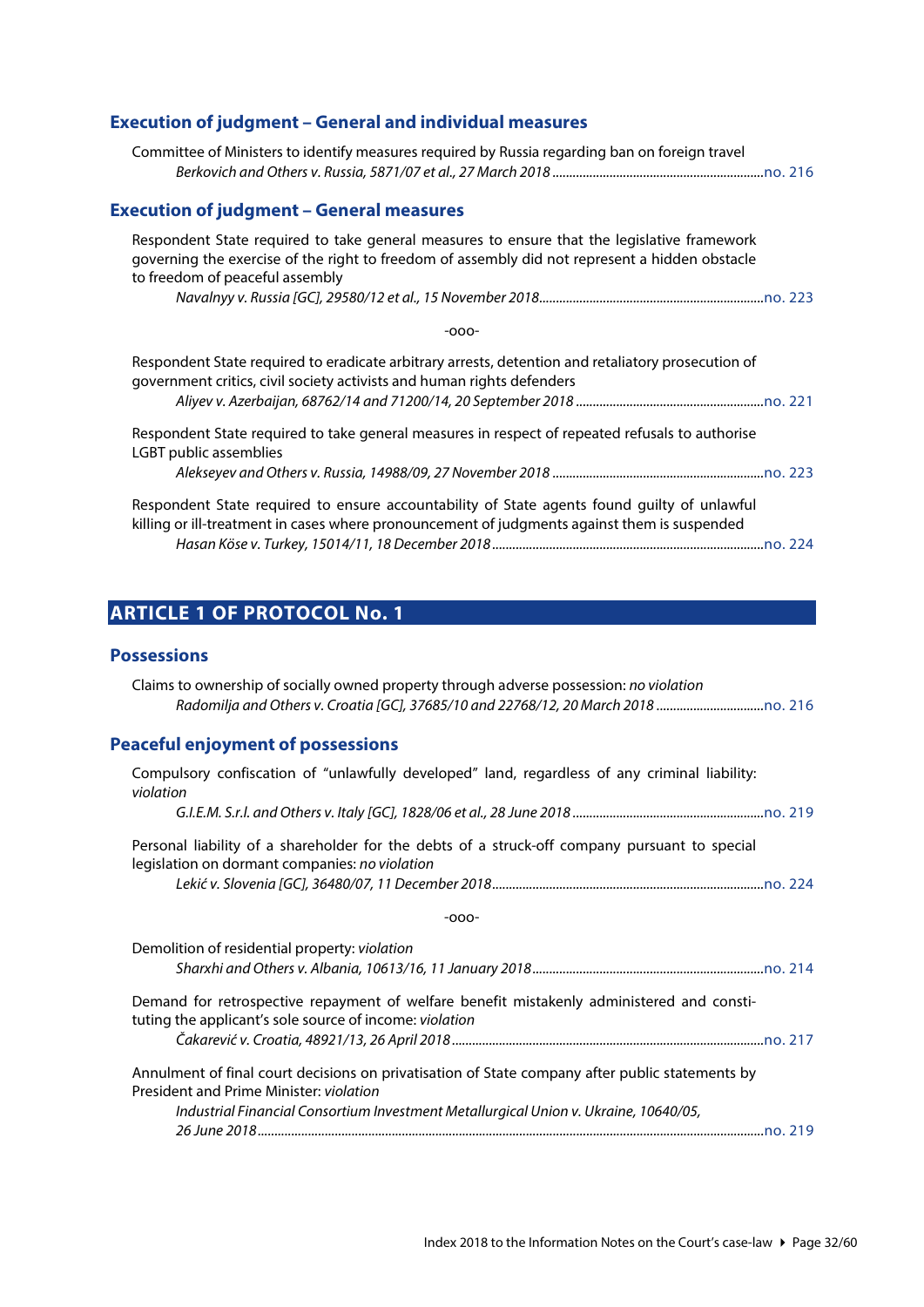<span id="page-32-1"></span><span id="page-32-0"></span>

| Authorities' failure to implement effective procedure to enable redemption of State issued<br>bonds: violation                                                                                    |  |
|---------------------------------------------------------------------------------------------------------------------------------------------------------------------------------------------------|--|
|                                                                                                                                                                                                   |  |
| Unlawful exposure of property to daily mine detonations in close proximity: violation                                                                                                             |  |
| Expropriation proceedings in which both parties were ordered to pay the opposing party a sum<br>in respect of costs and expenses: violation                                                       |  |
| Failure to enforce the seizure, ordered by a judge five years previously, of a property unlawfully<br>occupied by third parties: violation                                                        |  |
| $-000-$                                                                                                                                                                                           |  |
| Lower ranking of certain employee claims under insolvency laws: inadmissible                                                                                                                      |  |
| Reduction in inflation-linked uprating of old-age pensions: inadmissible                                                                                                                          |  |
| $-000-$                                                                                                                                                                                           |  |
| Dispute over ownership of shares in television broadcasting company: communicated                                                                                                                 |  |
| <b>Deprivation of property</b>                                                                                                                                                                    |  |
| Award of market value of expropriated land, without addressing farmers' loss of main source of<br>income: violation                                                                               |  |
|                                                                                                                                                                                                   |  |
| $-000-$                                                                                                                                                                                           |  |
| Lower ranking of certain employee claims under insolvency laws: inadmissible                                                                                                                      |  |
| $-000-$                                                                                                                                                                                           |  |
| Lack of compensation for expropriation of squatter houses of internally displaced persons who<br>had been provided with free temporary accommodation: communicated                                |  |
|                                                                                                                                                                                                   |  |
| <b>Control of the use of property</b>                                                                                                                                                             |  |
| Indefinite blanket ban on alienation of agricultural land: violation                                                                                                                              |  |
| Temporary prohibition on commercial mussel seed fishing to comply with European Union<br>directives: no violation<br>O'Sullivan McCarthy Mussel Development Ltd v. Ireland, 44460/16, 7 June 2018 |  |
| State monopoly of the schoolbook distribution market: violation                                                                                                                                   |  |
| Order to demolish unlawfully constructed buildings located near gas or oil pipelines, without<br>payment of compensation: no violation; violation                                                 |  |
|                                                                                                                                                                                                   |  |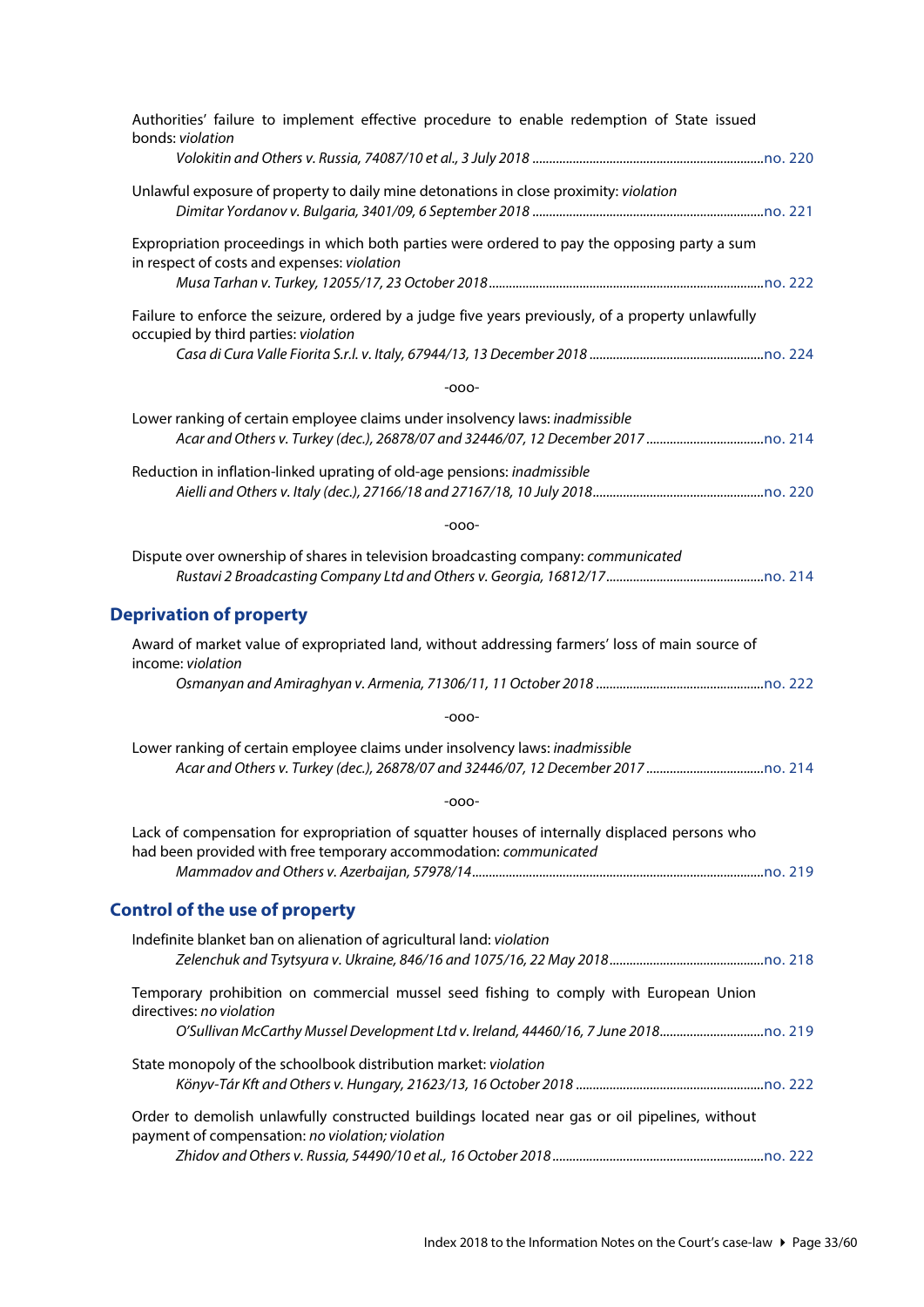<span id="page-33-0"></span>

| Extremely low rent for owners of property rented out to band club: violation                                                   |
|--------------------------------------------------------------------------------------------------------------------------------|
|                                                                                                                                |
| $-000-$                                                                                                                        |
| Taxation on expropriation compensation interfering with property rights: <i>inadmissible</i>                                   |
|                                                                                                                                |
| <b>Positive obligations</b>                                                                                                    |
| Shortcomings in criminal proceedings on account of oil refinery explosion resulting in property<br>damage: <i>ingdmissible</i> |
|                                                                                                                                |
|                                                                                                                                |
|                                                                                                                                |
| <b>ARTICLE 3 OF PROTOCOL No. 1</b>                                                                                             |

# <span id="page-33-2"></span><span id="page-33-1"></span>**Free expression of the opinion of the people**

<span id="page-33-3"></span>

| Member of parliament prevented from discharging his duties as a result of his prolonged pre-<br>trial detention, without a proper examination of the possibility of alternative measures: violation |
|-----------------------------------------------------------------------------------------------------------------------------------------------------------------------------------------------------|
|                                                                                                                                                                                                     |
| $-000-$                                                                                                                                                                                             |
| National minority voters entitled to vote for one-choice minority list and excluded from the<br>national proportional list parliamentary elections: <i>communicated</i>                             |
| E.C. v. Hungary, 65678/14                                                                                                                                                                           |
|                                                                                                                                                                                                     |
| <b>Stand for election</b>                                                                                                                                                                           |
| Member of parliament prevented from discharging his duties as a result of his prolonged pre-<br>trial detention, without a proper examination of the possibility of alternative measures: violation |
|                                                                                                                                                                                                     |
| $-000-$                                                                                                                                                                                             |
| Member of Parliament prohibited from participating in Parliament's work during his criminal<br>trial: communicated                                                                                  |
|                                                                                                                                                                                                     |

# <span id="page-33-4"></span>**ARTICLE 1 OF PROTOCOL No. 4**

# <span id="page-33-5"></span>**Prohibition of imprisonment for debt**

| Conviction and prison sentence for fraud, after expiry of statute of limitations, on account of |  |
|-------------------------------------------------------------------------------------------------|--|
| breach of contractual obligation: communicated                                                  |  |
|                                                                                                 |  |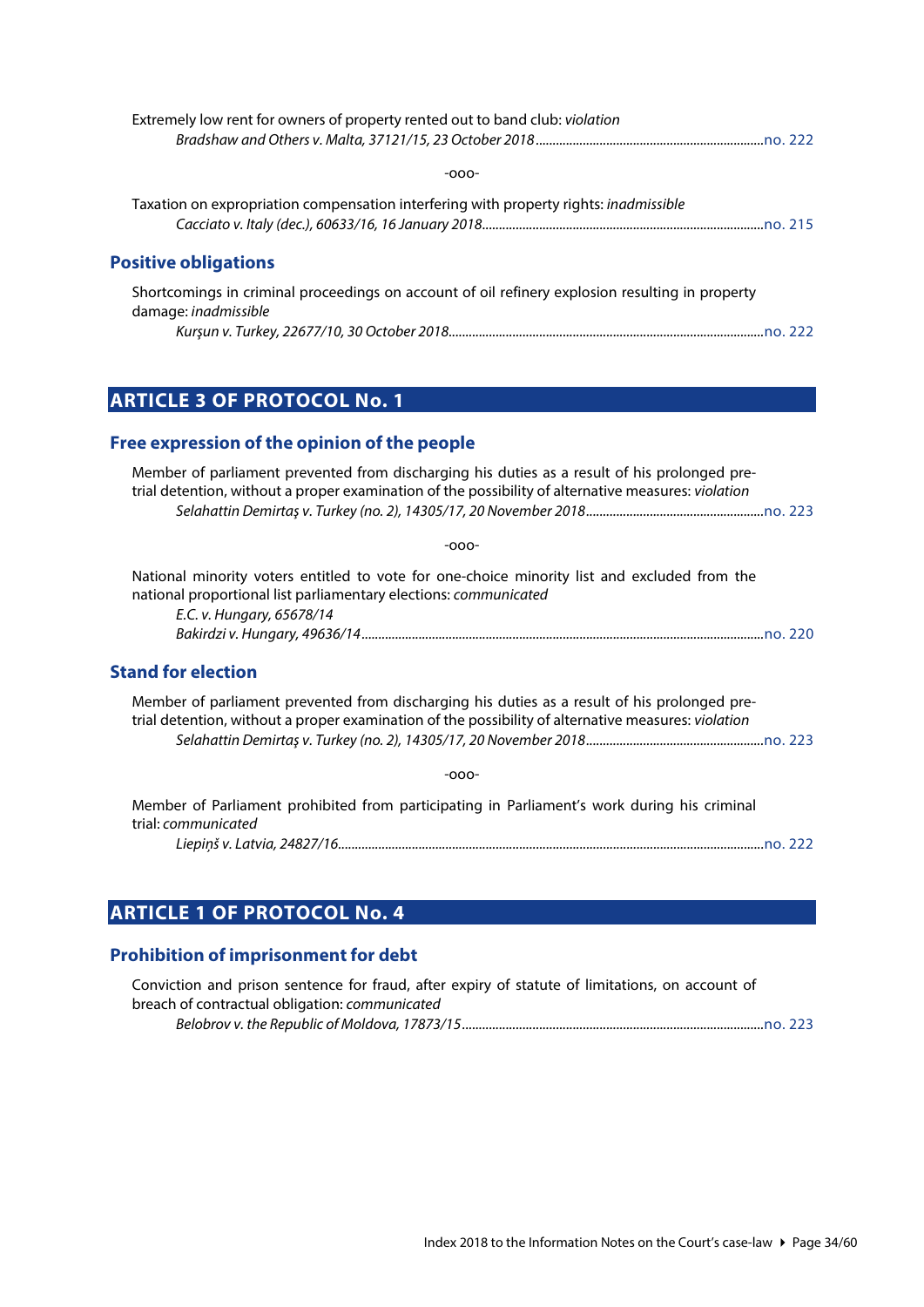### <span id="page-34-0"></span>**ARTICLE 2 OF PROTOCOL No. 4**

#### <span id="page-34-1"></span>**ARTICLE 2 § 2**

#### <span id="page-34-2"></span>**Freedom to leave a country**

Long-term absolute prohibition for persons having had access to "State secrets" to travel abroad: *violation*

*Berkovich and Others v. Russia, 5871/07 et al., 27 March 2018 ...............................................................*[no. 214](http://www.echr.coe.int/Documents/CLIN_2018_01_214_ENG.pdf)

Imposition of travel bans on witnesses in pending criminal proceedings without legal basis: *violation*

*Mursaliyev and Others v. Azerbaijan, 66650/13 et al., 13 December 2018............................................*[no. 224](http://www.echr.coe.int/Documents/CLIN_2018_12_224_ENG.pdf)

### <span id="page-34-3"></span>**ARTICLE 4 OF PROTOCOL No. 4**

#### <span id="page-34-4"></span>**Prohibition of collective expulsion of aliens**

Group of migrants immediately taken back to neighbouring country's territory after climbing border fences: *case referred to the Grand Chamber N.D. and N.T. v. Spain, 8675/15 and 8697/15 (Chamber judgment of 3 October 2017)......................*[no. 214](http://www.echr.coe.int/Documents/CLIN_2018_01_214_ENG.pdf)

### <span id="page-34-5"></span>**ARTICLE 1 OF PROTOCOL No. 7**

#### <span id="page-34-6"></span>**Procedural safeguards relating to expulsion of aliens**

Inadequate judicial scrutiny of order, based on undisclosed classified information, to leave country on grounds of national security: *violation*

*Ljatifi v. the former Yugoslav Republic of Macedonia, 19017/16, 17 May 2018...................................*[no. 218](http://www.echr.coe.int/Documents/CLIN_2018_05_218_ENG.pdf)

### <span id="page-34-7"></span>**ARTICLE 2 OF PROTOCOL No. 7**

#### <span id="page-34-8"></span>**Right of appeal in criminal matters**

Appellate review only after sentence of administrative detention had been served in full: *violation*

*Tsvetkova and Others v. Russia, 54381/08 et al., 10 April 2018................................................................*[no. 217](http://www.echr.coe.int/Documents/CLIN_2018_04_217_ENG.pdf)

### <span id="page-34-9"></span>**ARTICLE 4 OF PROTOCOL No. 7**

#### <span id="page-34-10"></span>**Right not to be tried or punished twice**

| Decision to withdraw administrative fine and replace it with criminal prosecution: relinquishment |  |
|---------------------------------------------------------------------------------------------------|--|
| in favour of the Grand Chamber                                                                    |  |
|                                                                                                   |  |

-ooo-

| Prison sentence subsequently replaced by psychiatric detention by way of revision of initial |  |
|----------------------------------------------------------------------------------------------|--|
| sentencing judgment: no violation                                                            |  |
|                                                                                              |  |

-ooo-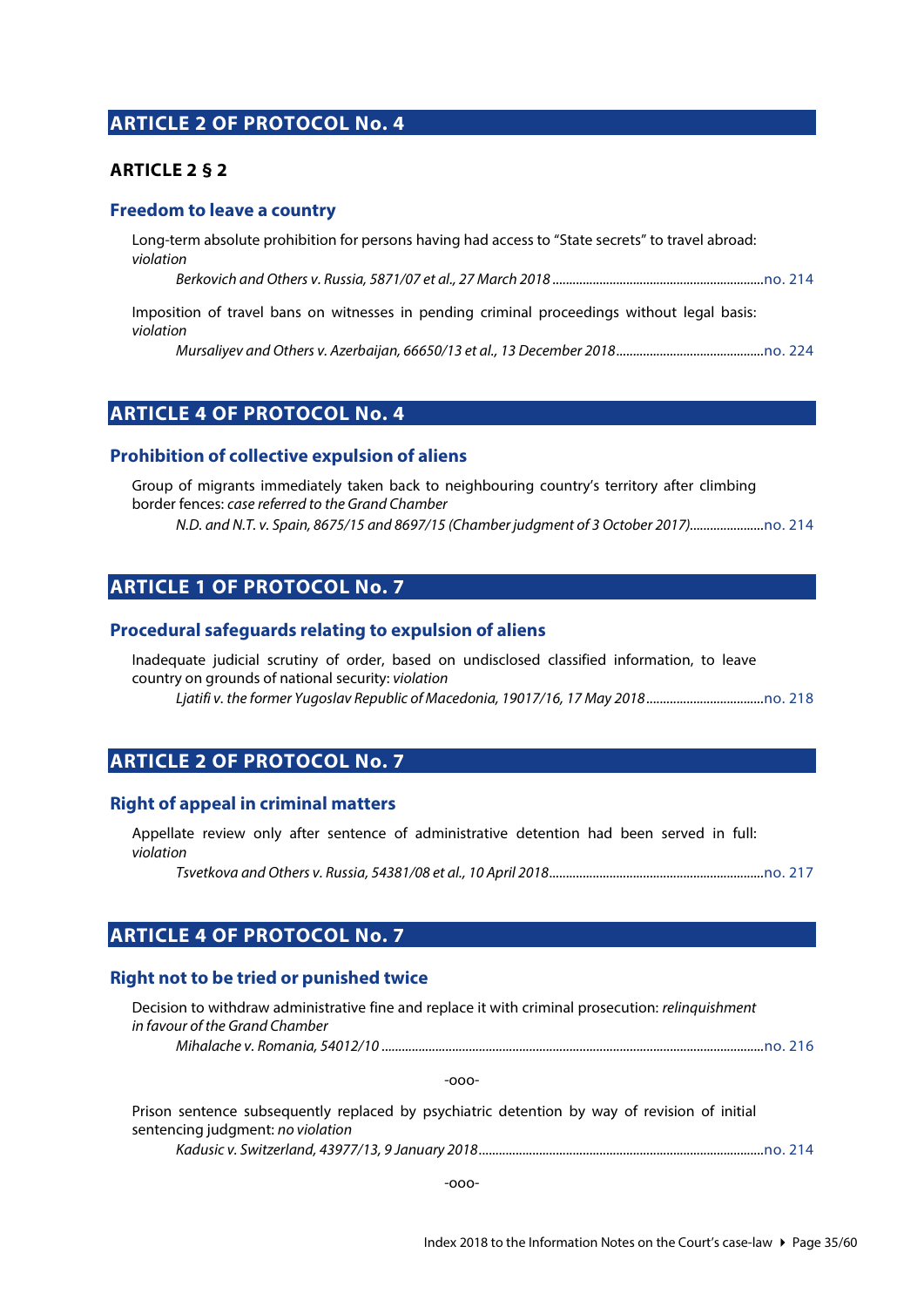Exclusion measure prohibiting person convicted of hooliganism from attending sports events: *inadmissible*

*Seražin v. Croatia (dec.), 19120/15, 9 October 2018...................................................................................*[no. 223](https://www.echr.coe.int/Documents/CLIN_2018_11_223_ENG.pdf)

# <span id="page-35-0"></span>**ARTICLE 1 OF PROTOCOL No. 12**

#### <span id="page-35-1"></span>**General prohibition of discrimination**

| National legislation providing, in certain situations, for higher taxation of pension income than<br>earned income: communicated |  |
|----------------------------------------------------------------------------------------------------------------------------------|--|
| Taipale v. Finland, 5855/18                                                                                                      |  |
|                                                                                                                                  |  |
| Termination of diplomat's mission due to pregnancy: communicated                                                                 |  |
|                                                                                                                                  |  |

# <span id="page-35-2"></span>**RULE 80 OF THE RULES OF COURT**

#### <span id="page-35-3"></span>**Request for revision of a judgment**

Alleged new fact of no decisive influence on findings in the original judgment: *request for revision dismissed*

*Ireland v. the United Kingdom (revision), 5310/71, 20 March 2018 ........................................................*[no. 216](http://www.echr.coe.int/Documents/CLIN_2018_03_216_ENG.pdf)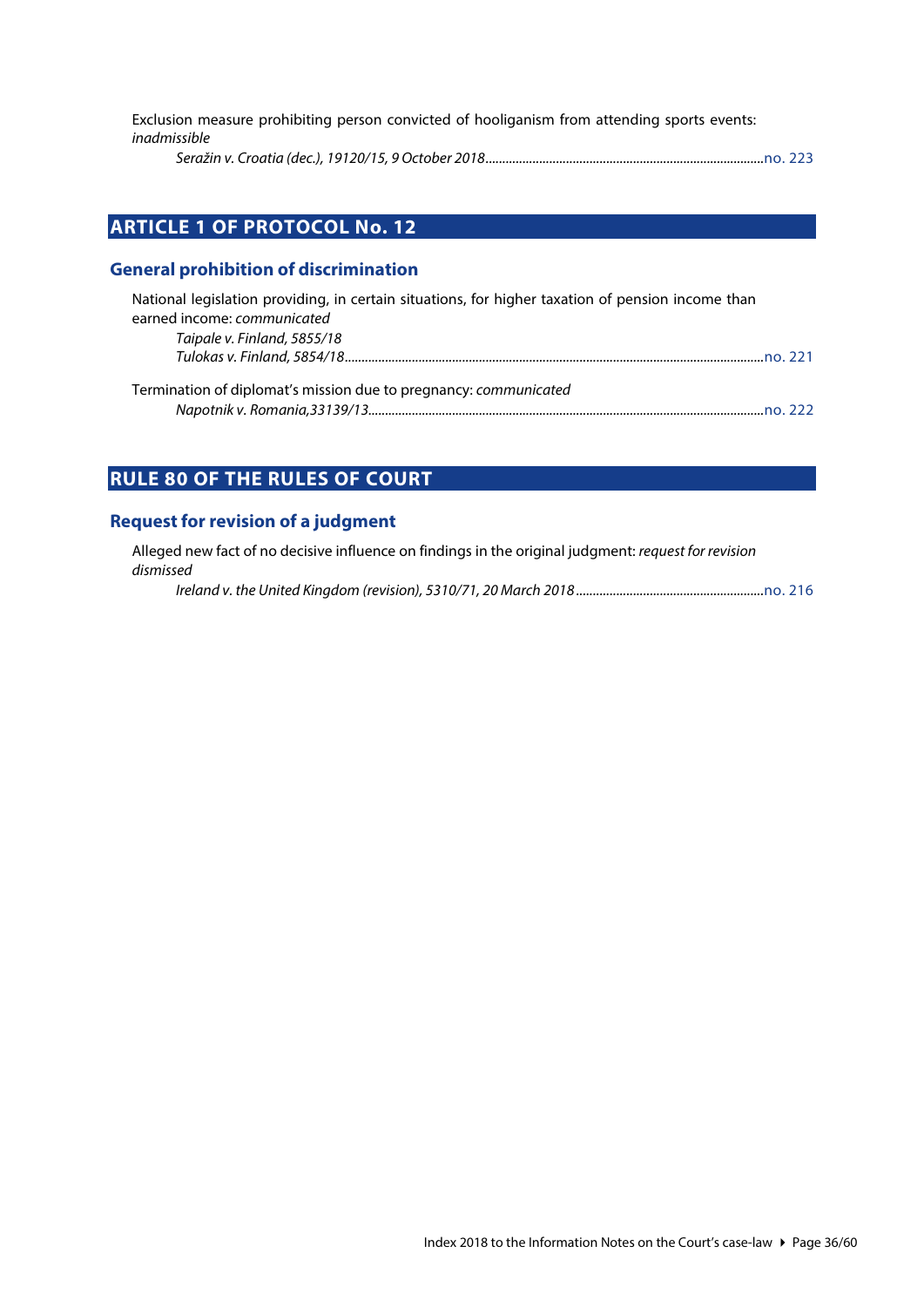# <span id="page-36-0"></span>**CASES ACCEPTED FOR REFERAL TO THE GRAND CHAMBER AND CASES IN WHICH JURISDICTION WAS RELINQUISHED BY A CHAMBER IN FAVOUR OF THE GRAND CHAMBER**

# <span id="page-36-1"></span>**REFERRALS**

| ARTICLE 8: RESPECT FOR PRIVATE LIFE<br>Covert video surveillance of supermarket cashiers by employer: case referred to the Grand<br>Chamber                                                                                                                    |
|----------------------------------------------------------------------------------------------------------------------------------------------------------------------------------------------------------------------------------------------------------------|
| <b>ARTICLE 10: FREEDOM OF EXPRESSION</b><br>Fine imposed on political party for making available to voters a mobile telephone application<br>allowing them to share anonymous photographs of their ballot papers: case referred to the<br><b>Grand Chamber</b> |
| ARTICLE 4 OF PROTOCOL NO. 4: PROHIBITION OF COLLECTIVE EXPULSION OF ALIENS<br>Group of migrants immediately taken back to neighbouring country's territory after climbing<br>border fences: case referred to the Grand Chamber                                 |
| ARTICLE 4 § 1: TRAFFICKING IN HUMAN BEINGS - POSITIVE OBLIGATIONS - EFFECTIVE INVESTIGATION<br>Failure to hold effective investigation into allegation of human trafficking and exploitation of<br>prostitution: case referred to the Grand Chamber            |
| ARTICLE - 8: RESPECT FOR FAMILY LIFE<br>Decision by domestic authorities to allow adoption of psychologically vulnerable child by<br>foster parents: case referred to the Grand Chamber                                                                        |
| <b>RELINQUISHMENTS</b>                                                                                                                                                                                                                                         |
| <b>ARTICLE 1: JURISDICTION OF STATES</b>                                                                                                                                                                                                                       |

<span id="page-36-2"></span>

| ARTICLE 3: POSITIVE OBLIGATIONS (SUBSTANTIVE ASPECT)                                                                                                                       |        |
|----------------------------------------------------------------------------------------------------------------------------------------------------------------------------|--------|
| Refusal to grant visa applications made from the territory of a non-member State on the basis<br>of a risk of ill-treatment: relinguishment in favour of the Grand Chamber |        |
|                                                                                                                                                                            |        |
|                                                                                                                                                                            | no 216 |
| ARTICLE 4 OF PROTOCOL NO. 7: RIGHT NOT TO BE TRIED OR PUNISHED TWICE                                                                                                       |        |
| Decision to withdraw administrative fine and replace it with criminal prosecution: relinquish-<br>ment in favour of the Grand Chamber                                      |        |

*Slovenia v. Croatia, 54155/16 .............................................................................................................................................*[no. 224](http://www.echr.coe.int/Documents/CLIN_2018_12_224_ENG.pdf)

ARTICLE 33: INTER-STATE APPLICATION

Alleged violations of the Convention in administrative practice concerning the examination of judicial actions brought by a Slovene bank seeking recovery of debts incurred before the independence of Croatia: *relinquishment in favour of the Grand Chamber*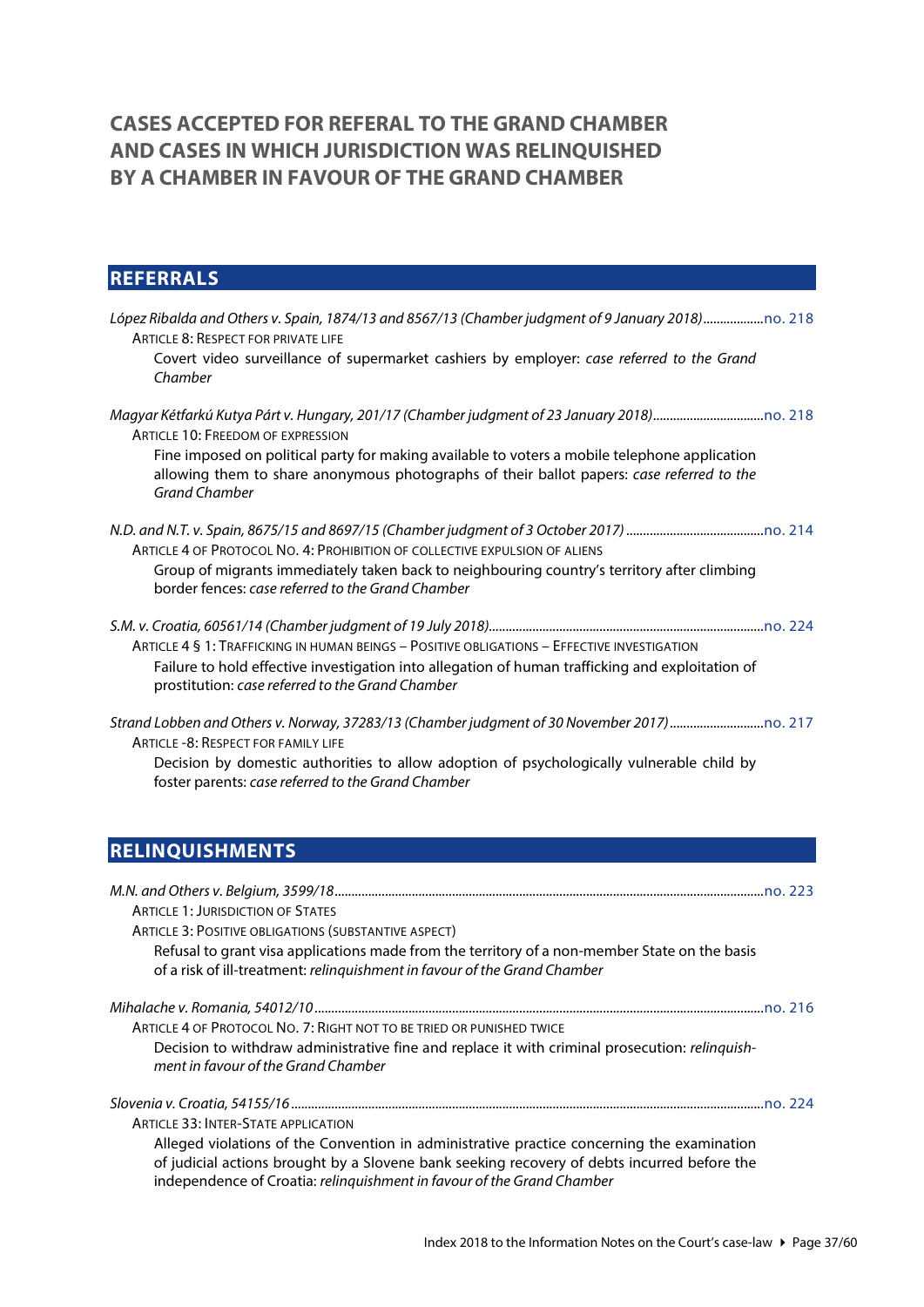| Ukraine v. Russia, 20958/14,               |  |
|--------------------------------------------|--|
| Ukraine v. Russia (IV), 42410/15,          |  |
| Ukraine v. Russia (V), 8019/16,            |  |
|                                            |  |
| <b>ARTICLE 33: INTER-STATE APPLICATION</b> |  |

Alleged widespread violations of human rights in Crimea and Eastern Ukraine: *relinquishment in favour of the Grand Chamber*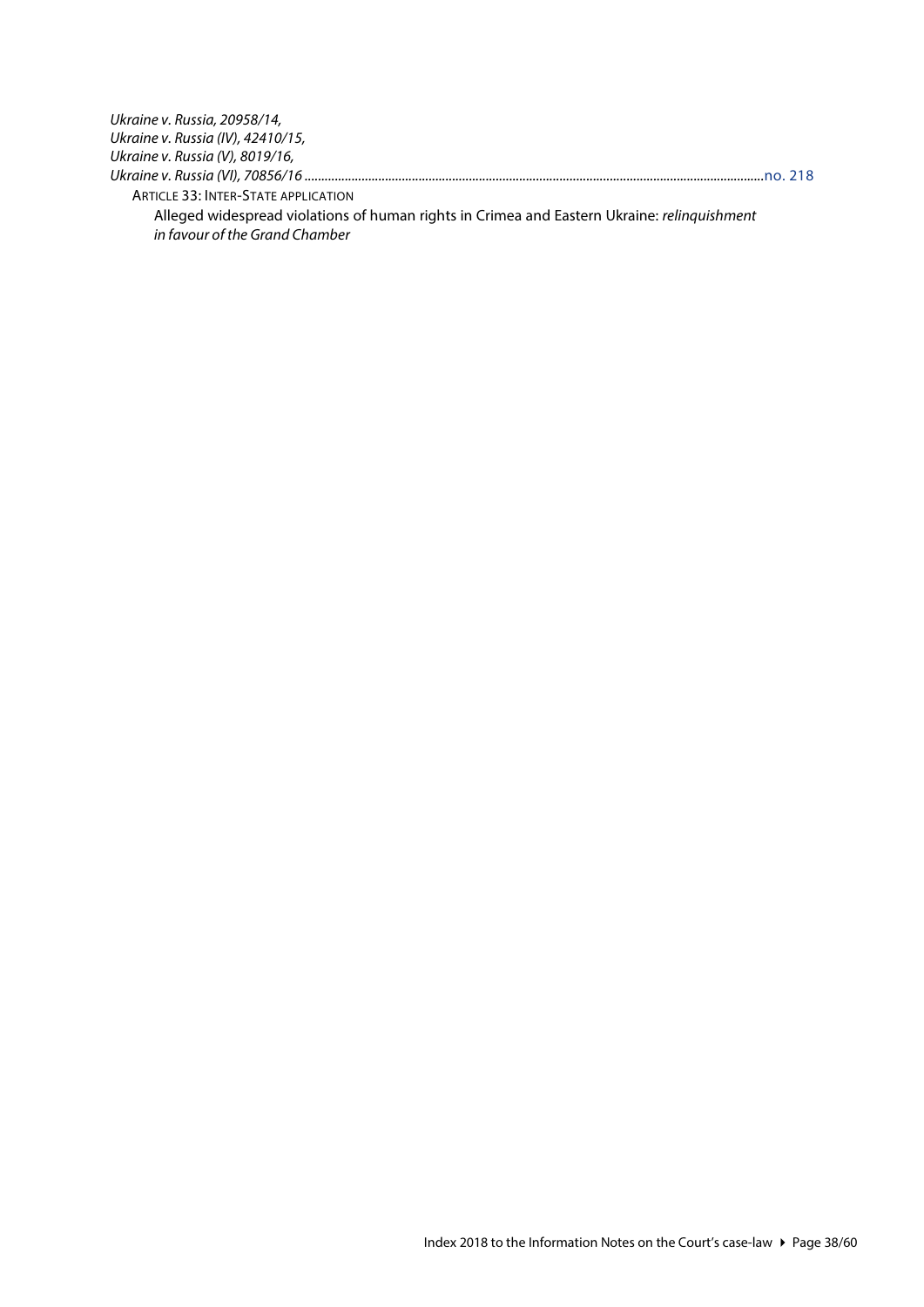# <span id="page-38-0"></span>**CASES LISTED ALPHABETICALLY BY RESPONDENT STATE**

# <span id="page-38-1"></span>**ALBANIA**

#### **Judgments**

# <span id="page-38-2"></span>**ARMENIA**

### **Judgments**

# <span id="page-38-3"></span>**AUSTRIA**

### **Judgments**

|--|--|--|--|

# <span id="page-38-4"></span>**AZERBAIJAN**

#### **Judgments**

#### **Communicated cases**

# <span id="page-38-5"></span>**Belgium**

### **Grand Chamber (judgments/decisions)**

|--|--|--|

### **Grand Chamber (referrals/relinquishments)**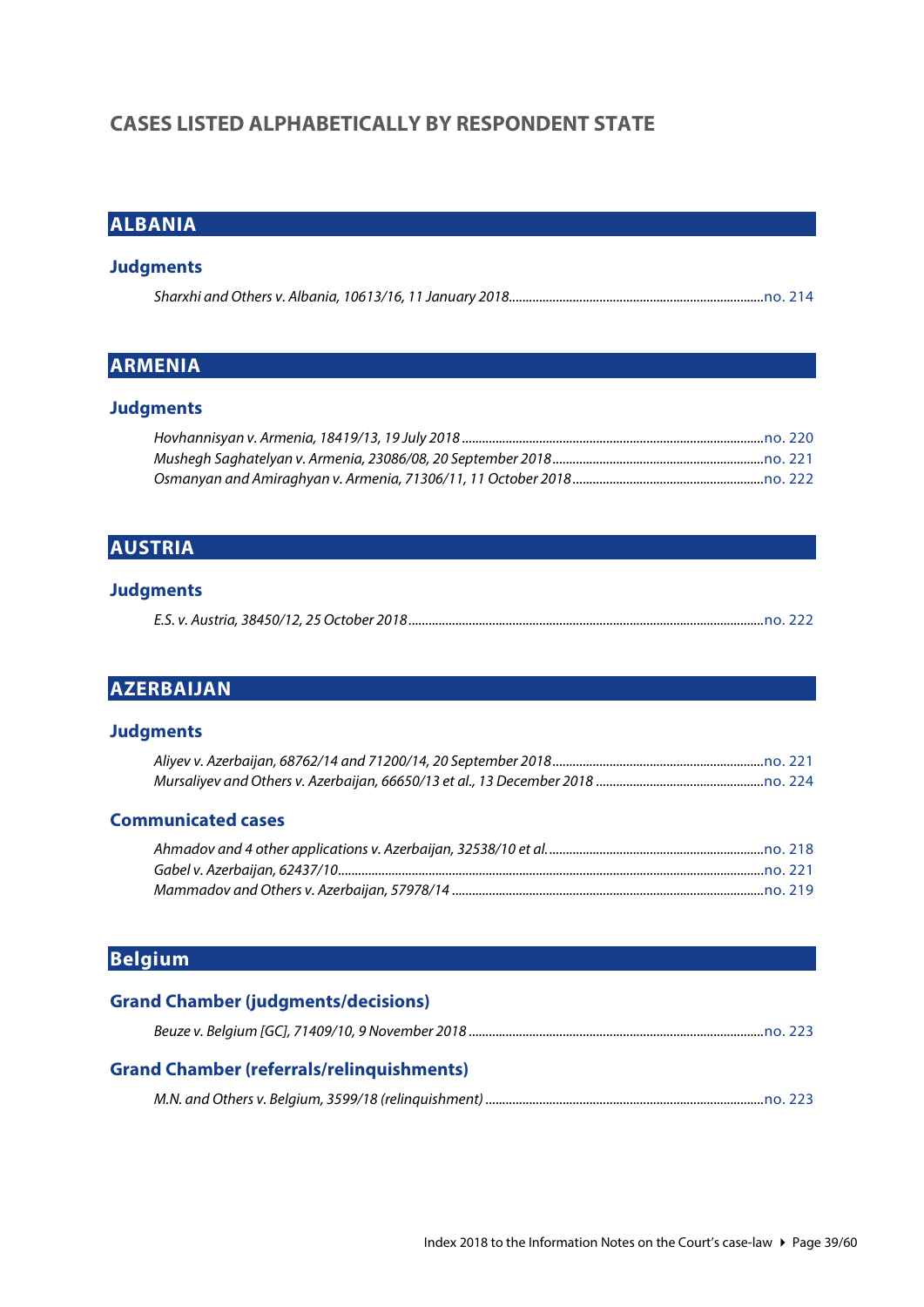# <span id="page-39-0"></span>**BULGARIA**

#### **Judgments**

# <span id="page-39-1"></span>**CROATIA**

# **Grand Chamber (judgments/decisions)**

#### **Grand Chamber (referrals/relinquishments)**

#### **Judgments**

#### **Decisions**

|--|--|

# <span id="page-39-2"></span>**DENMARK**

# **Grand Chamber (judgments/decisions)** *S., V. and A. v. Denmark [GC], 35553/12 et al., 22 October 2018.....................................................................*[no. 222](http://www.echr.coe.int/Documents/CLIN_2018_10_222_ENG.pdf)

### **Decisions**

*Roj TV A/S v. Denmark (dec.), 24683/14, 17 April 2018.....................................................................................*[no. 218](http://www.echr.coe.int/Documents/CLIN_2018_05_218_ENG.pdf)

### <span id="page-39-3"></span>**FINLAND**

#### **Communicated cases**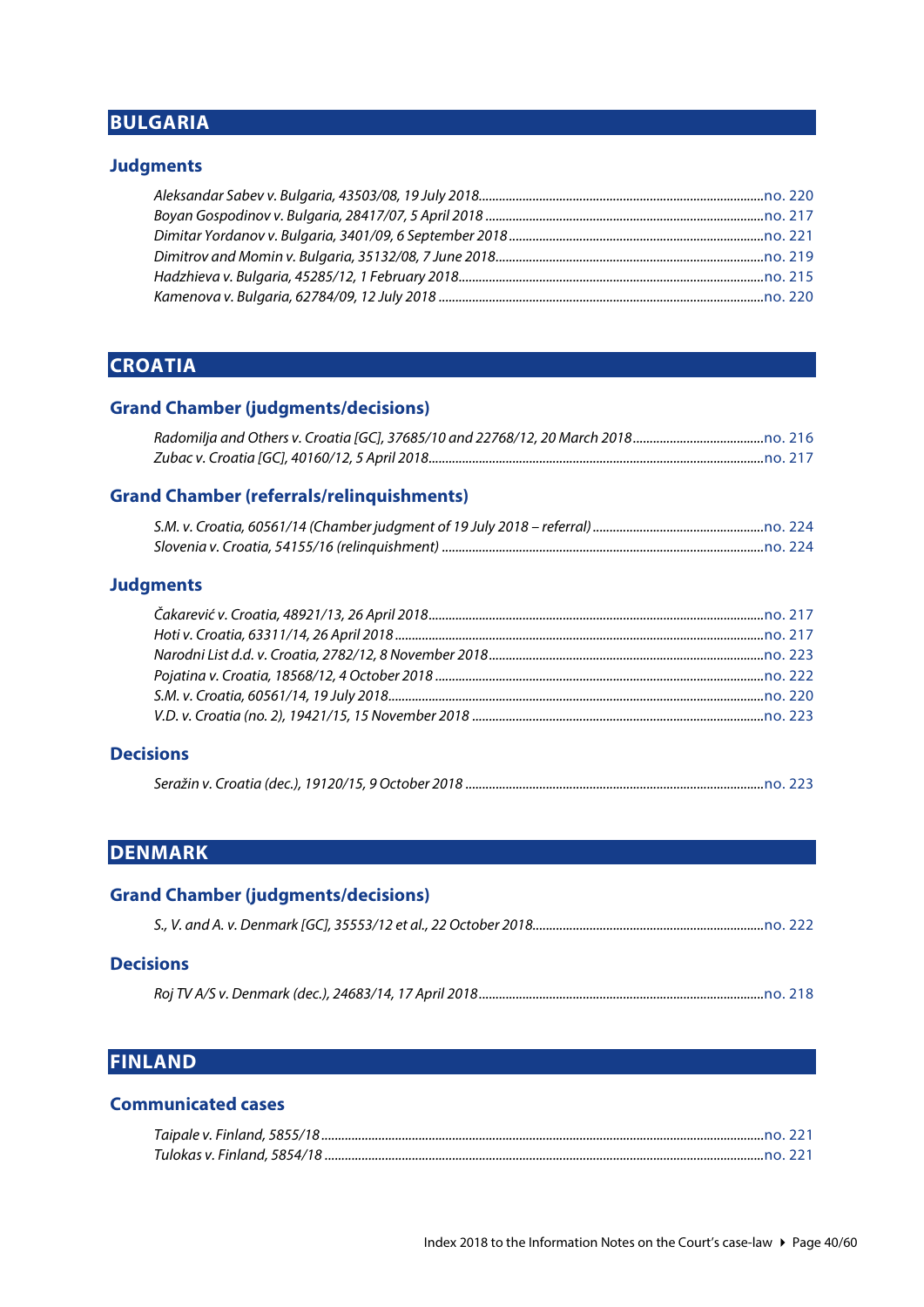# <span id="page-40-0"></span>**FRANCE**

### **Judgments**

| National Federation of Sportspersons' Associations and Unions (FNASS) and Others v. France, |  |
|---------------------------------------------------------------------------------------------|--|
|                                                                                             |  |
|                                                                                             |  |
|                                                                                             |  |
|                                                                                             |  |

#### **Decisions**

### **Communicated cases**

# <span id="page-40-1"></span>**GEORGIA**

#### **Judgments**

#### **Decisions**

|  | Naniyeva and Bagayev v. Georgia (dec.), 2256/09 and 2260/09, 20 November 2018 |  |
|--|-------------------------------------------------------------------------------|--|
|--|-------------------------------------------------------------------------------|--|

#### **Communicated cases**

*Rustavi 2 Broadcasting Company Ltd and Others v. Georgia, 16812/17......................................................*[no. 214](http://www.echr.coe.int/Documents/CLIN_2018_01_214_ENG.pdf)

# <span id="page-40-2"></span>**GERMANY**

### **Grand Chamber (judgments/decisions)**

|--|--|--|--|

#### **Judgments**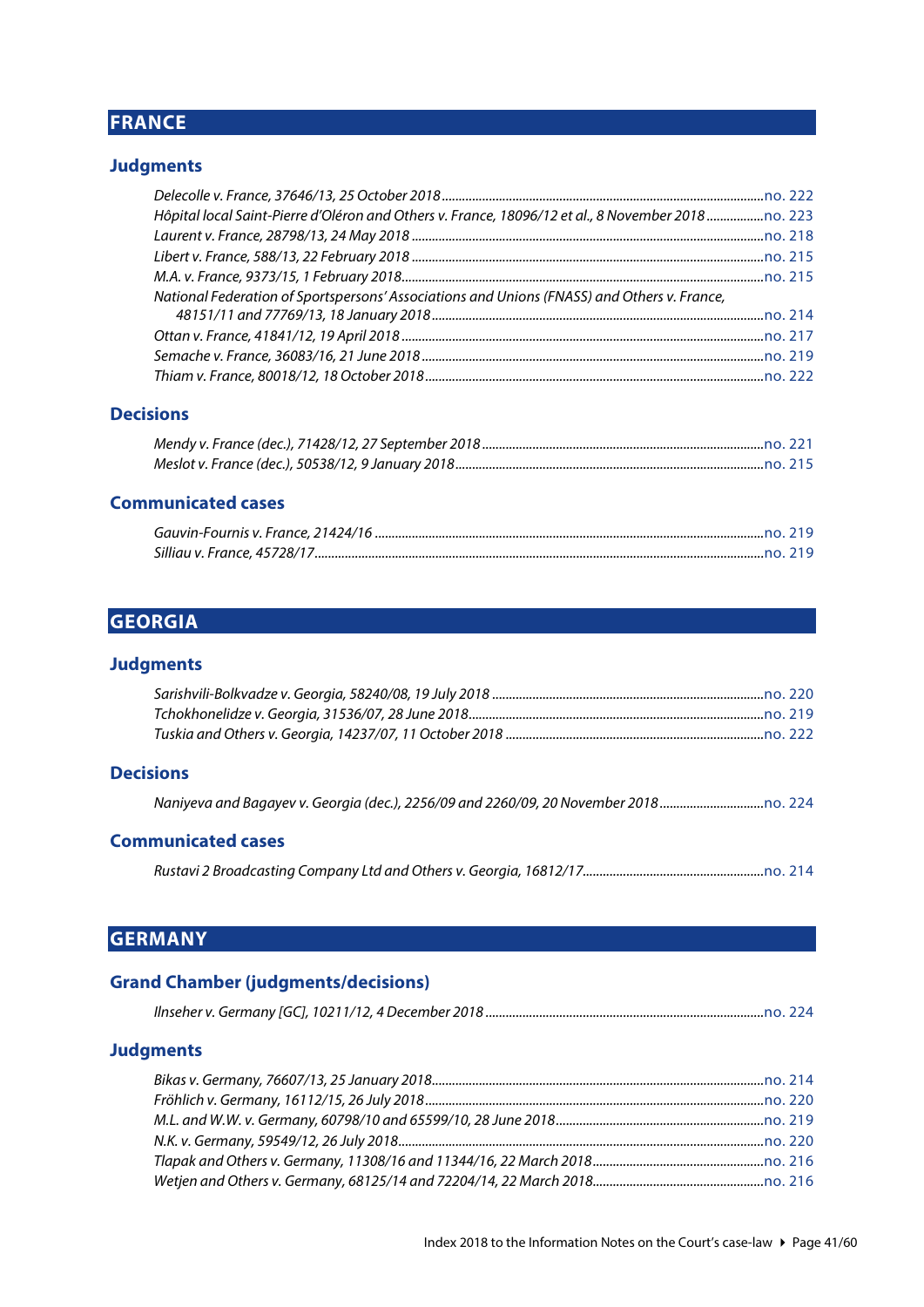### **Decisions**

# <span id="page-41-0"></span>**GREECE**

### **Grand Chamber (judgments/decisions)**

|--|--|--|--|

#### **Judgments**

# <span id="page-41-1"></span>**HUNGARY**

### **Grand Chamber (referrals/relinquishments)**

*Magyar Kétfarkú Kutya Párt v. Hungary, 201/17 (Chamber judgment of 23 January 2018 – referral) ..*[no. 218](http://www.echr.coe.int/Documents/CLIN_2018_05_218_ENG.pdf)

#### **Judgments**

#### **Decisions**

| J.B. and Others v. Hungary (dec.), 45434/12 et al., 20 December 2018 ………………………………………………………………………………… |  |
|------------------------------------------------------------------------------------------------------|--|
|                                                                                                      |  |

#### **Communicated cases**

# <span id="page-41-2"></span>**ICELAND**

#### **Judgments**

| Gestur Jónsson and Ragnar Halldór Hall v. Iceland, 68273/14 and 68271/14, 30 October 2018no. 222 |  |
|--------------------------------------------------------------------------------------------------|--|

# **Decisions**

|--|--|--|--|--|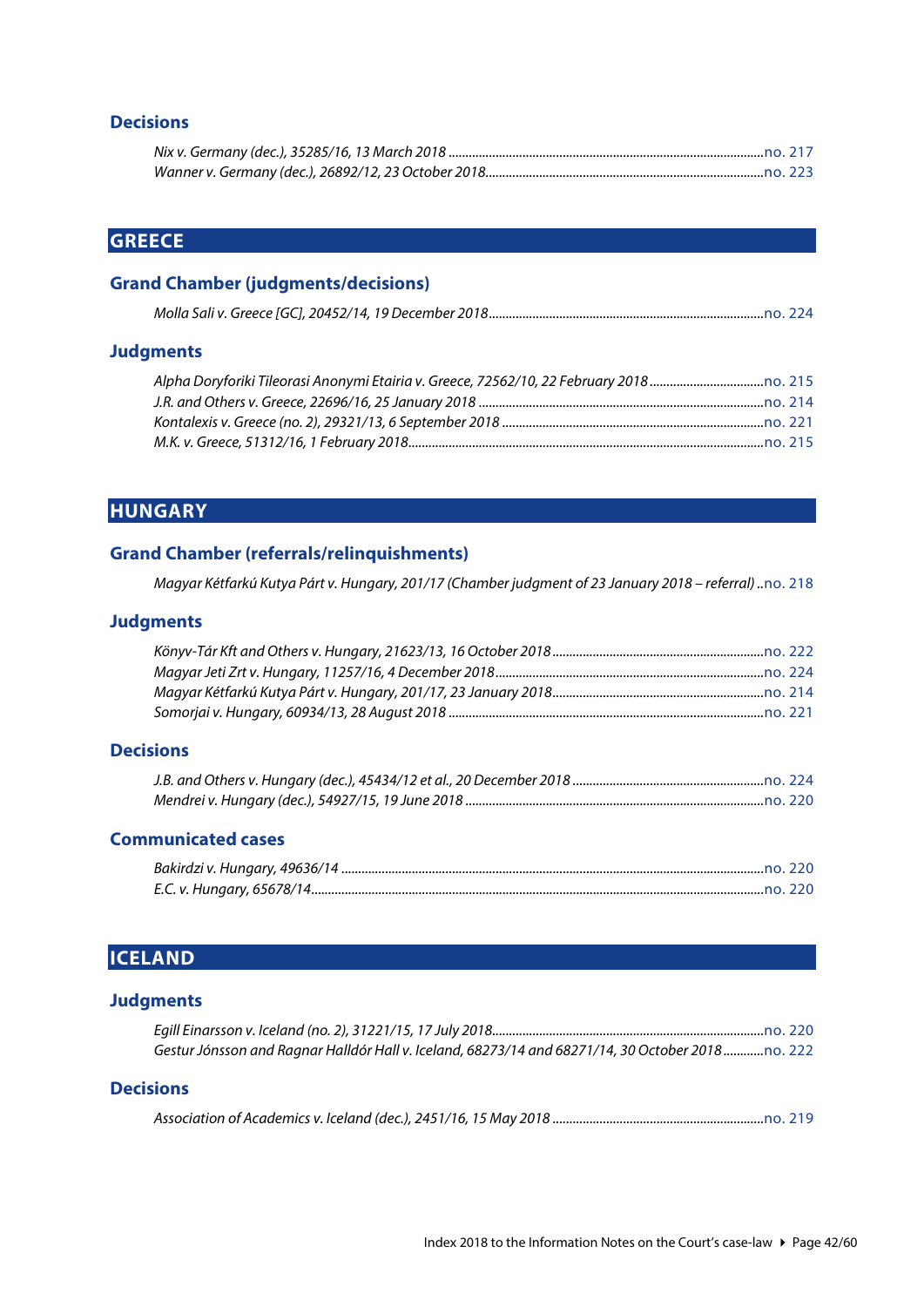```
IRELAND
```
#### **Judgments**

*O'Sullivan McCarthy Mussel Development Ltd v. Ireland, 44460/16, 7 June 2018 .....................................*[no. 219](http://www.echr.coe.int/Documents/CLIN_2018_06_219_ENG.pdf)

# <span id="page-42-1"></span>**ITALY**

### **Grand Chamber (judgments/decisions)**

#### **Judgments**

#### **Decisions**

# <span id="page-42-2"></span>**LATVIA**

| <b>Decisions</b>          |  |
|---------------------------|--|
|                           |  |
| <b>Communicated cases</b> |  |

*Liepiņš v. Latvia, 24827/16 .....................................................................................................................................*[no. 222](http://www.echr.coe.int/Documents/CLIN_2018_10_222_ENG.pdf)

# <span id="page-42-3"></span>**LITHUANIA**

### **Judgments**

# <span id="page-42-4"></span>**LUXEMBOURG**

#### **Judgments**

*Etute v. Luxembourg, 18233/16, 30 January 2018 ............................................................................................*[no. 214](http://www.echr.coe.int/Documents/CLIN_2018_01_214_ENG.pdf)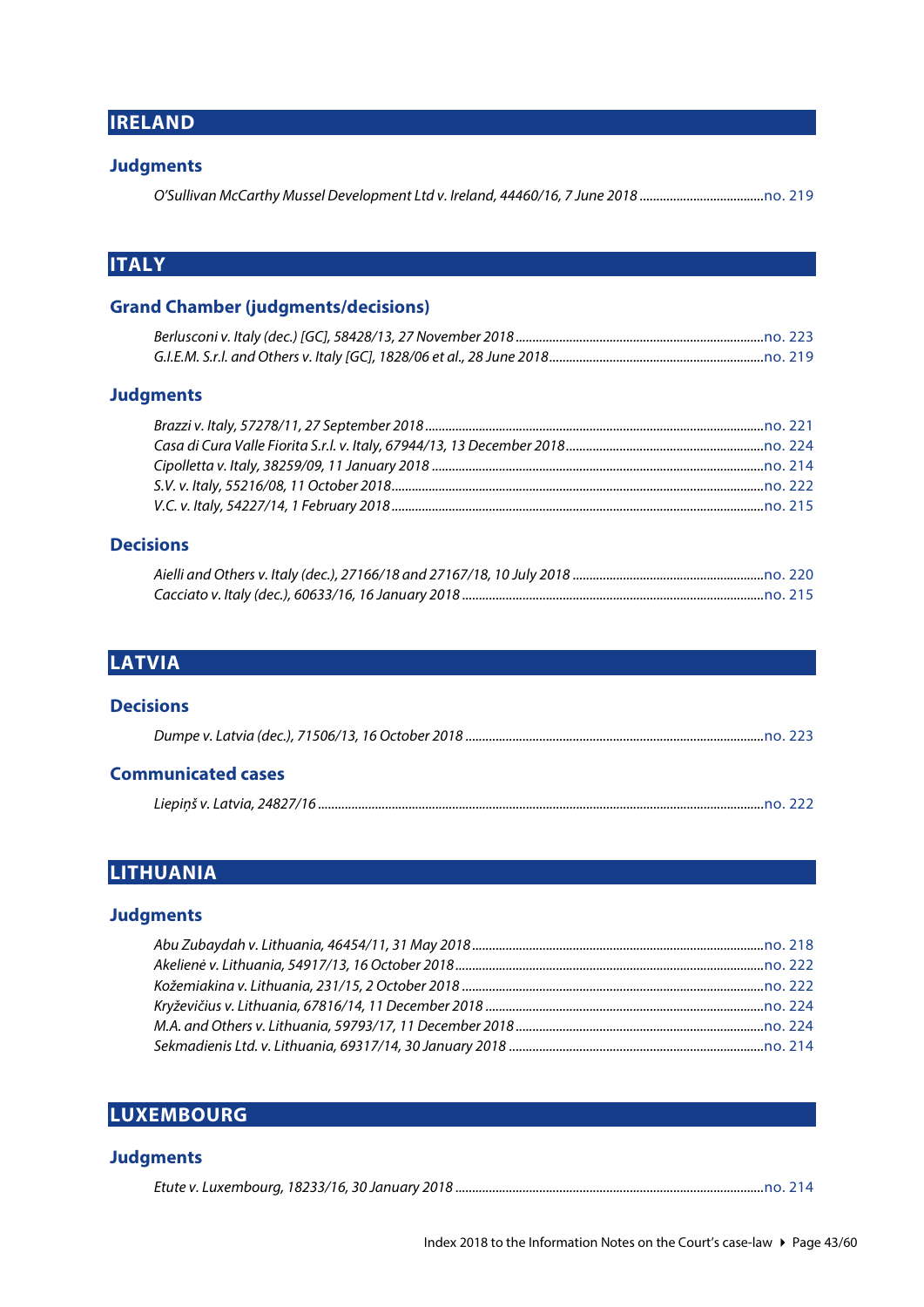# <span id="page-43-0"></span>**MALTA**

### **Judgments**

### **Decisions**

# <span id="page-43-1"></span>**REPUBLIC OF MOLDOVA**

#### **Communicated cases**

|--|--|--|

# <span id="page-43-2"></span>**MONTENEGRO**

#### **Judgments**

|--|--|

# <span id="page-43-3"></span>**NETHERLANDS**

#### **Judgments**

# <span id="page-43-4"></span>**NORWAY**

### **Grand Chamber (referrals/relinquishments)**

| Strand Lobben and Others v. Norway, 37283/13 (Chamber judgment of 30 November 2017 - |        |
|--------------------------------------------------------------------------------------|--------|
|                                                                                      | no.217 |
| <b>Judgments</b>                                                                     |        |

#### *Mohamed Hasan v. Norway, 27496/15, 26 April 2018 .....................................................................................*[no. 217](http://www.echr.coe.int/Documents/CLIN_2018_04_217_ENG.pdf)

# <span id="page-43-5"></span>**POLAND**

# **Judgments**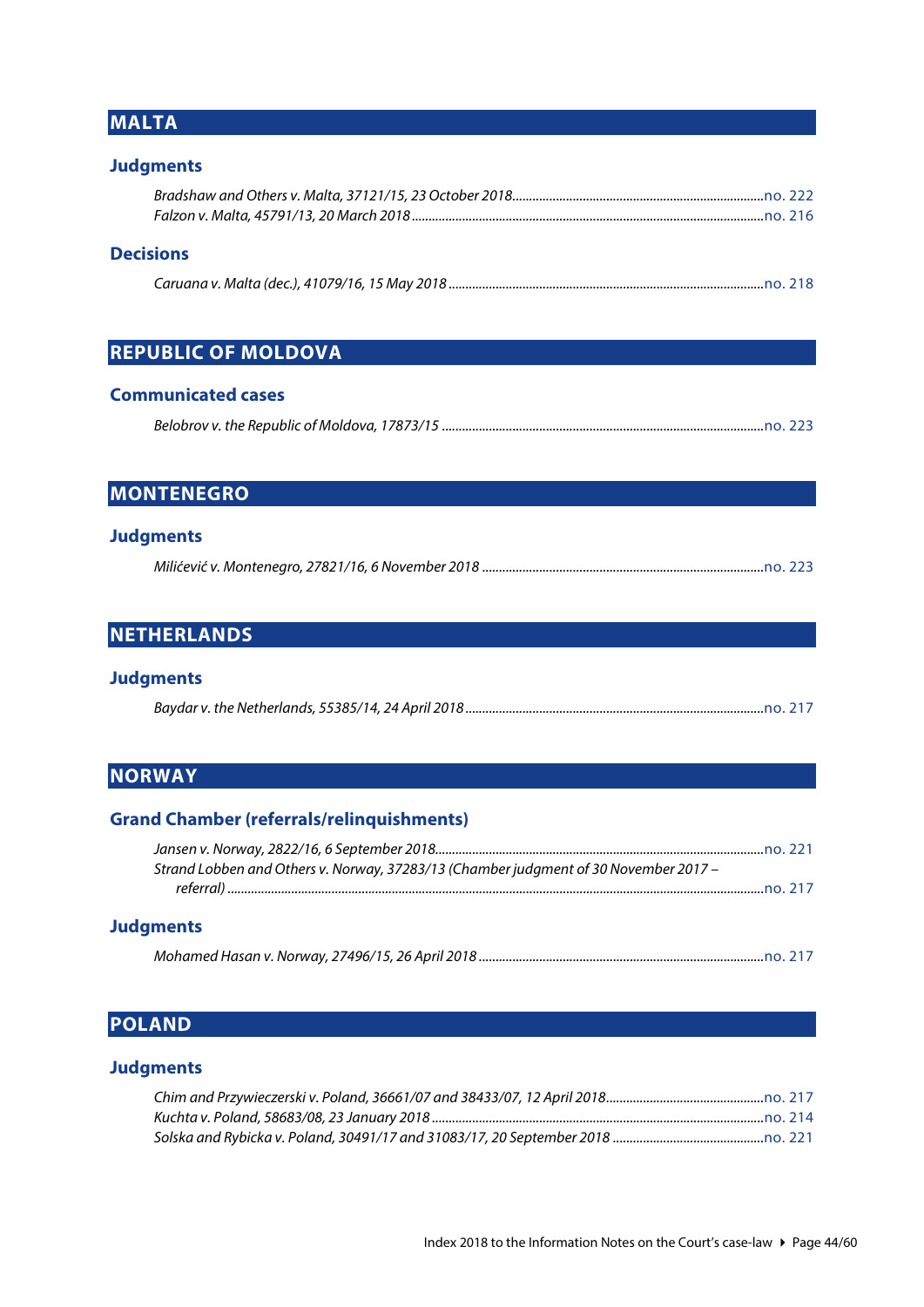### **Decisions**

# <span id="page-44-0"></span>**PORTUGAL**

### **Grand Chamber (judgments/decisions)**

# <span id="page-44-1"></span>**ROMANIA**

#### **Grand Chamber (referrals/relinquishments)**

|--|--|--|

#### **Judgments**

### **Decisions**

|--|--|

#### **Communicated cases**

<span id="page-44-2"></span>

|--|

# **RUSSIA**

### **Grand Chamber (judgments/decisions)**

### **Grand Chamber (referrals/relinquishments)**

# **Judgments**

|--|--|--|--|--|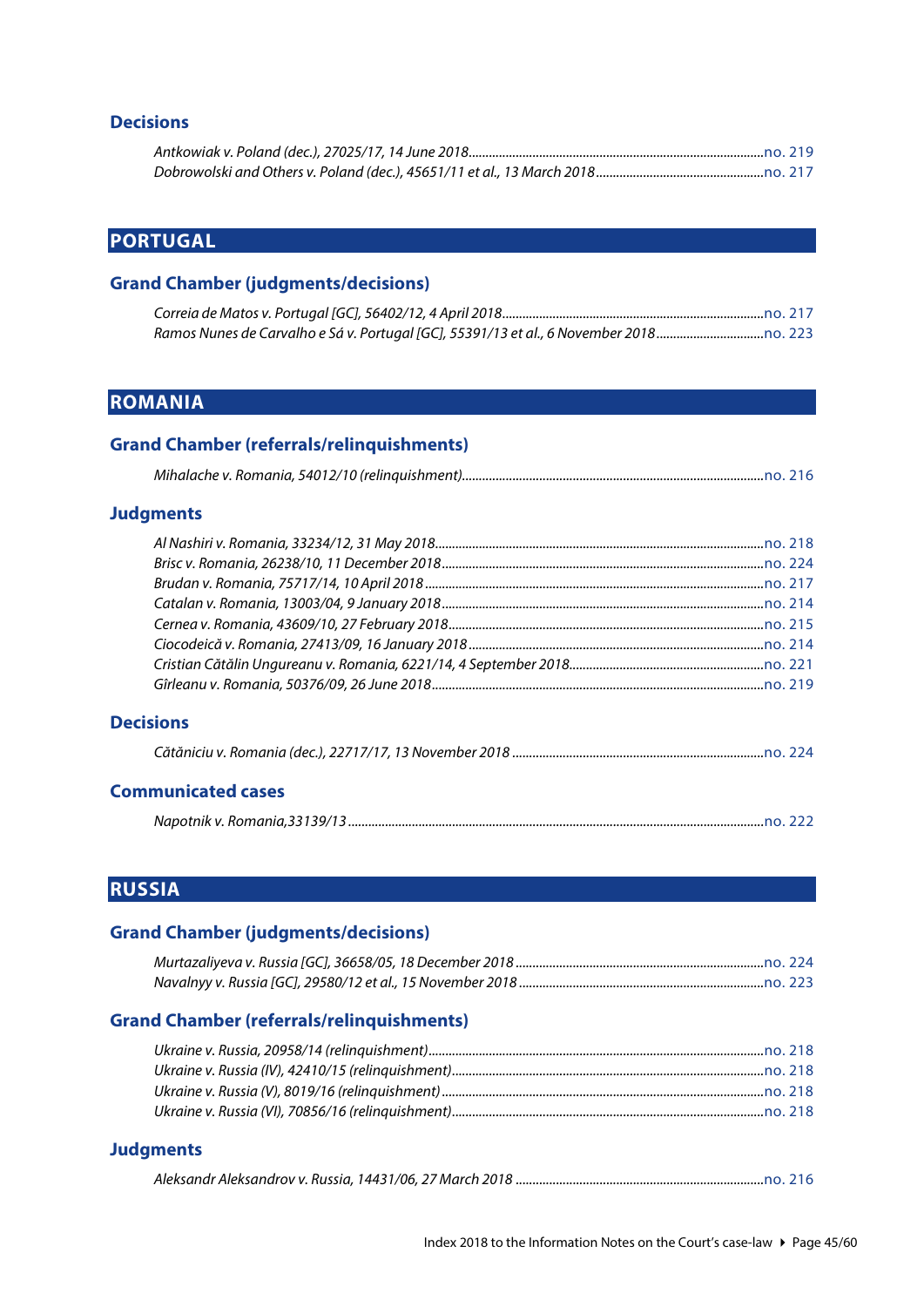#### **Decisions**

#### **Communicated cases**

# <span id="page-45-0"></span>**SLOVAKIA**

#### **Judgments**

# <span id="page-45-1"></span>**SLOVENIA**

# **Grand Chamber (judgments/decisions)** *Lekić v. Slovenia [GC], 36480/07, 11 December 2018 .......................................................................................*[no. 224](http://www.echr.coe.int/Documents/CLIN_2018_12_224_ENG.pdf) **Judgments** *Benedik v. Slovenia, 62357/14, 24 April 2018 .....................................................................................................*[no. 217](http://www.echr.coe.int/Documents/CLIN_2018_04_217_ENG.pdf)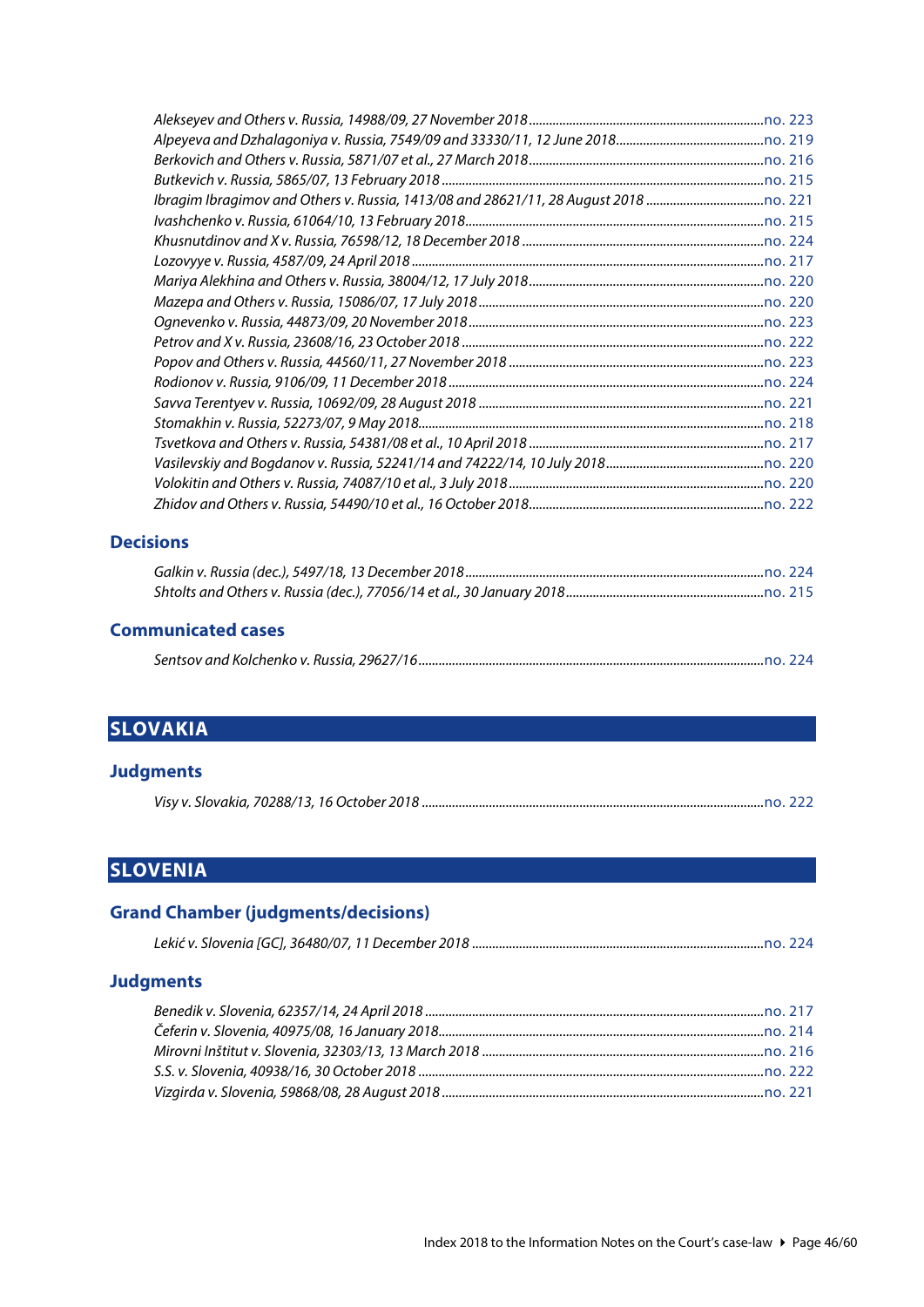# <span id="page-46-0"></span>**SPAIN**

### **Grand Chamber (referrals/relinquishments)**

| López Ribalda and Others v. Spain, 1874/13 and 8567/13 (Chamber judgment of                        |  |
|----------------------------------------------------------------------------------------------------|--|
|                                                                                                    |  |
| N.D. and N.T. v. Spain, 8675/15 and 8697/15 (Chamber judgment of 3 October 2017 - referral)no. 214 |  |

#### **Judgments**

# <span id="page-46-1"></span>**SWEDEN**

#### **Judgments**

|--|--|

# <span id="page-46-2"></span>**SWITZERLAND**

### **Grand Chamber (judgments/decisions)**

|--|--|--|--|

#### **Judgments**

| GRA Stiftung gegen Rassismus und Antisemitismus v. Switzerland, 18597/13, 9 January 2018 |  |
|------------------------------------------------------------------------------------------|--|
|                                                                                          |  |
|                                                                                          |  |
|                                                                                          |  |

#### **Decisions**

#### **Communicated cases**

|--|

# <span id="page-46-3"></span>**THE FORMER YUGOSLAV REPUBLIC OF MACEDONIA**

#### **Judgments**

*Ljatifi v. the former Yugoslav Republic of Macedonia, 19017/16, 17 May 2018..........................................*[no. 218](http://www.echr.coe.int/Documents/CLIN_2018_05_218_ENG.pdf)

#### **Communicated cases**

|--|--|--|--|--|--|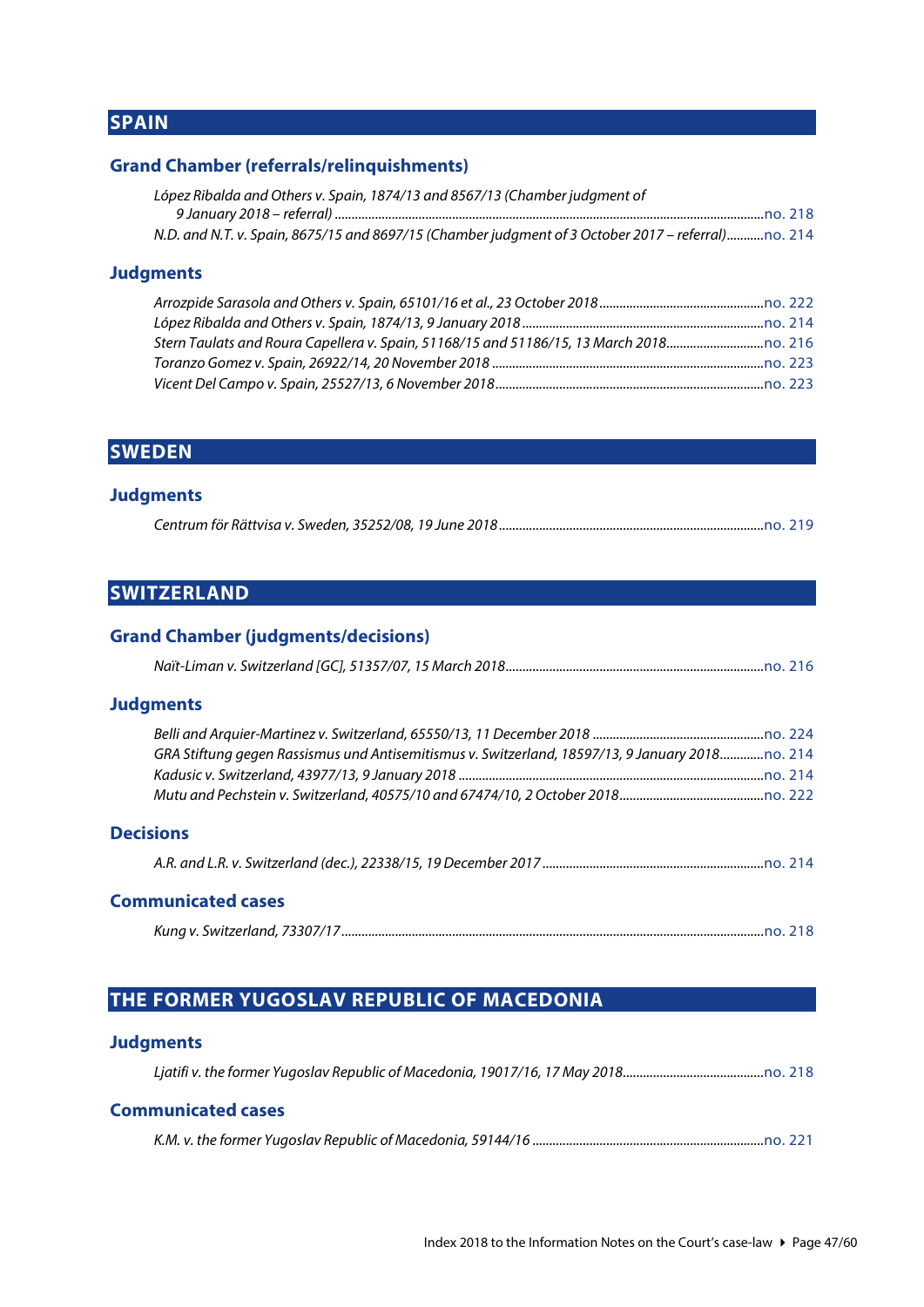# <span id="page-47-0"></span>**TURKEY**

# **Judgments**

| Aydoğan and Dara Radyo Televizyon Yayıncılık Anonim Şirketi v. Turkey, 12261/06, |  |
|----------------------------------------------------------------------------------|--|
|                                                                                  |  |
|                                                                                  |  |
|                                                                                  |  |
|                                                                                  |  |
|                                                                                  |  |
|                                                                                  |  |
|                                                                                  |  |
|                                                                                  |  |
|                                                                                  |  |
|                                                                                  |  |
|                                                                                  |  |
|                                                                                  |  |
|                                                                                  |  |
|                                                                                  |  |
|                                                                                  |  |
|                                                                                  |  |
|                                                                                  |  |
|                                                                                  |  |

### **Decisions**

# **Communicated cases**

# <span id="page-47-1"></span>**UKRAINE**

# **Grand Chamber (judgments/decisions)**

### **Judgments**

| Industrial Financial Consortium Investment Metallurgical Union v. Ukraine, 10640/05, |  |
|--------------------------------------------------------------------------------------|--|
|                                                                                      |  |
|                                                                                      |  |
|                                                                                      |  |
|                                                                                      |  |
|                                                                                      |  |
|                                                                                      |  |
|                                                                                      |  |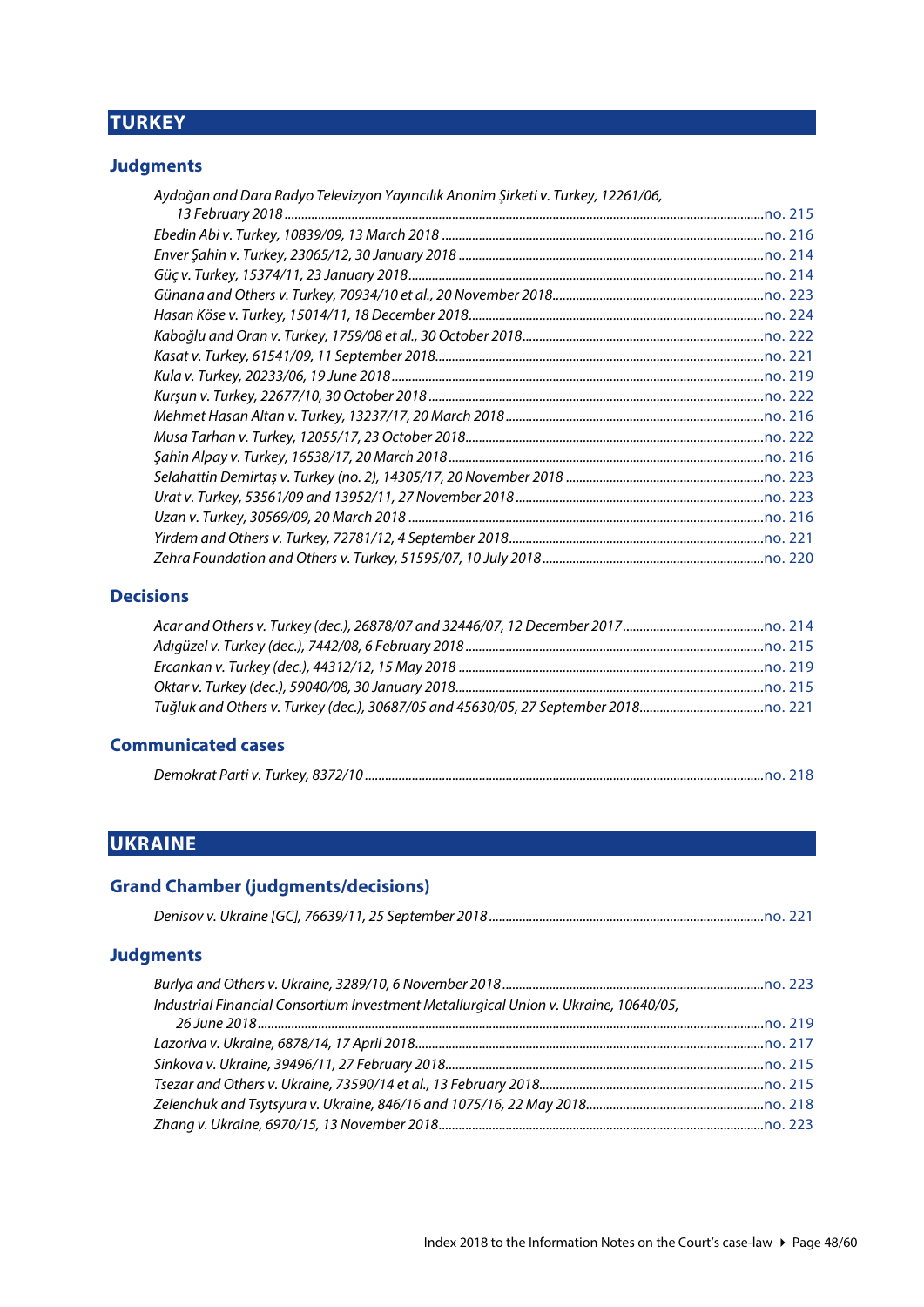# **Communicated cases**

# <span id="page-48-0"></span>**UNITED KINGDOM**

# **Judgments**

| Big Brother Watch and Others v. the United Kingdom, 58170/13 et al., 13 September 2018 |  |
|----------------------------------------------------------------------------------------|--|
|                                                                                        |  |

#### **Decisions**

#### **Communicated cases**

|--|--|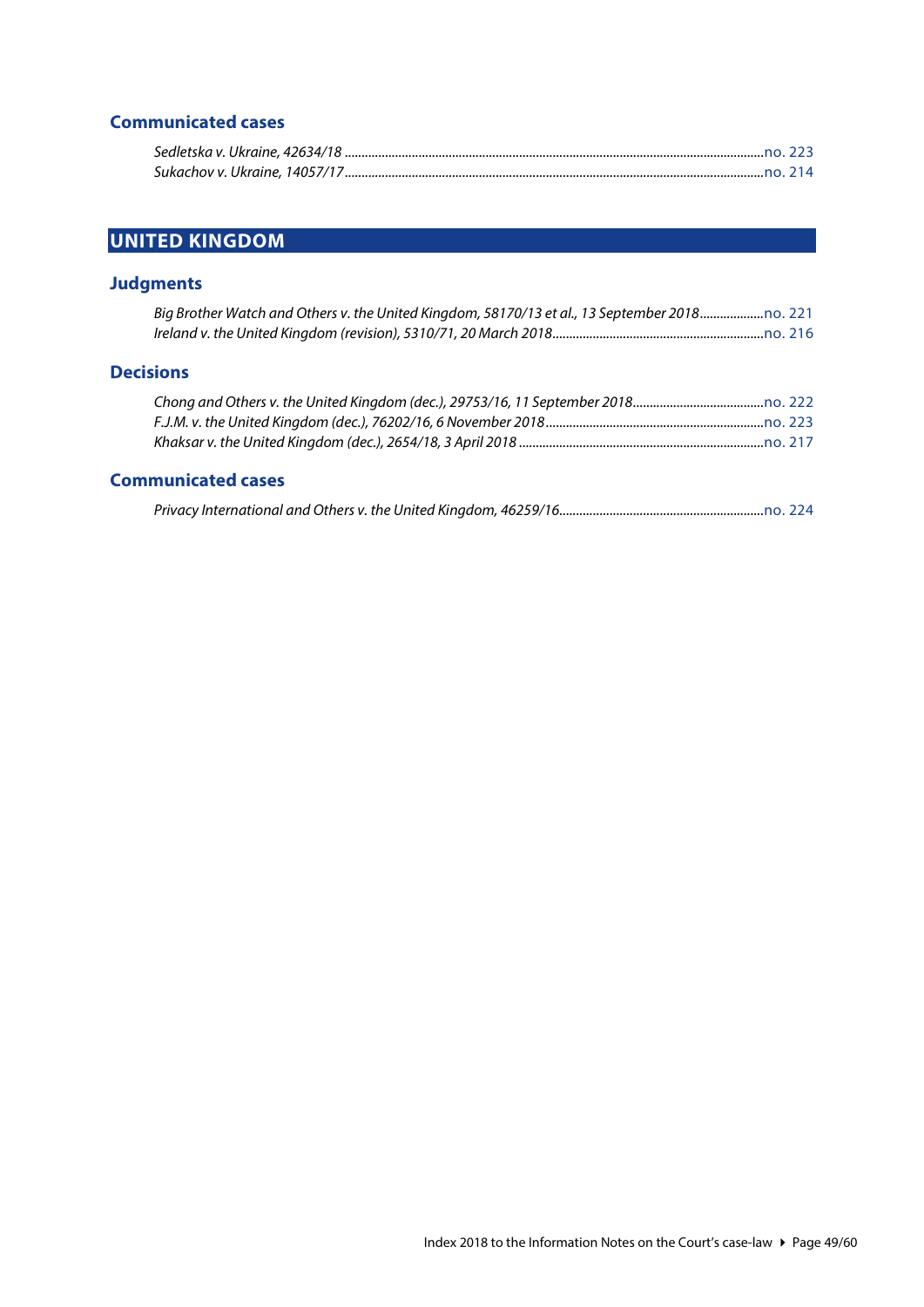# <span id="page-49-0"></span>**CASES LISTED ALPHABETICALLY BY APPLICANT**

# <span id="page-49-1"></span>**A**

| Aydoğan and Dara Radyo Televizyon Yayıncılık Anonim Şirketi v. Turkey, 12261/06, |  |
|----------------------------------------------------------------------------------|--|
|                                                                                  |  |
|                                                                                  |  |

# <span id="page-49-2"></span>**B**

| Big Brother Watch and Others v. the United Kingdom, 58170/13 et al., 13 September 2018 |  |
|----------------------------------------------------------------------------------------|--|
|                                                                                        |  |
|                                                                                        |  |
|                                                                                        |  |
|                                                                                        |  |
|                                                                                        |  |
|                                                                                        |  |
|                                                                                        |  |
|                                                                                        |  |

# <span id="page-49-3"></span>**C**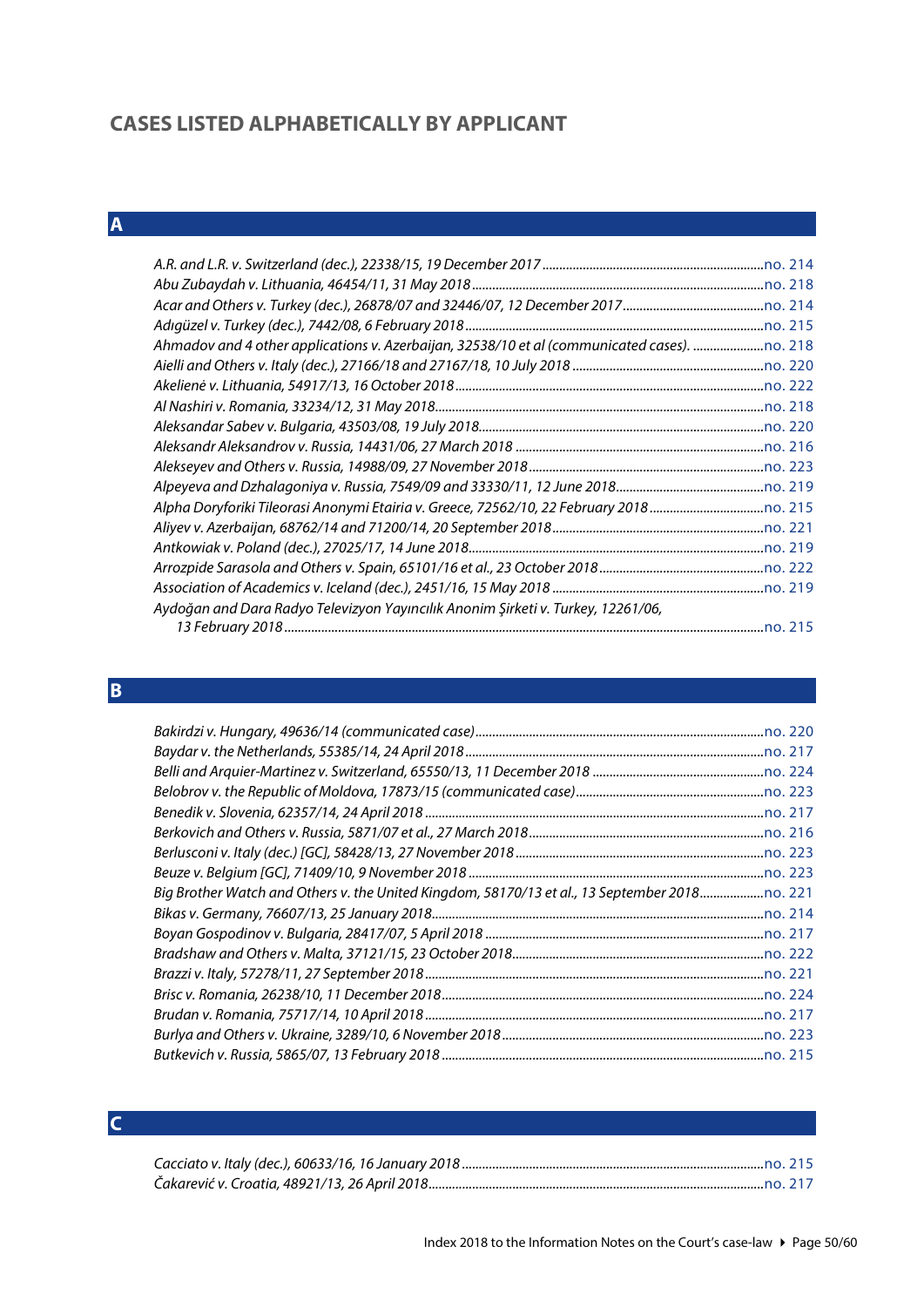#### <span id="page-50-0"></span>**D**

# <span id="page-50-1"></span>**E**

#### <span id="page-50-2"></span>**F**

# <span id="page-50-3"></span>**G**

| Gestur Jónsson and Ragnar Halldór Hall v. Iceland, 68273/14 and 68271/14, 30 October 2018no. 222 |  |
|--------------------------------------------------------------------------------------------------|--|
|                                                                                                  |  |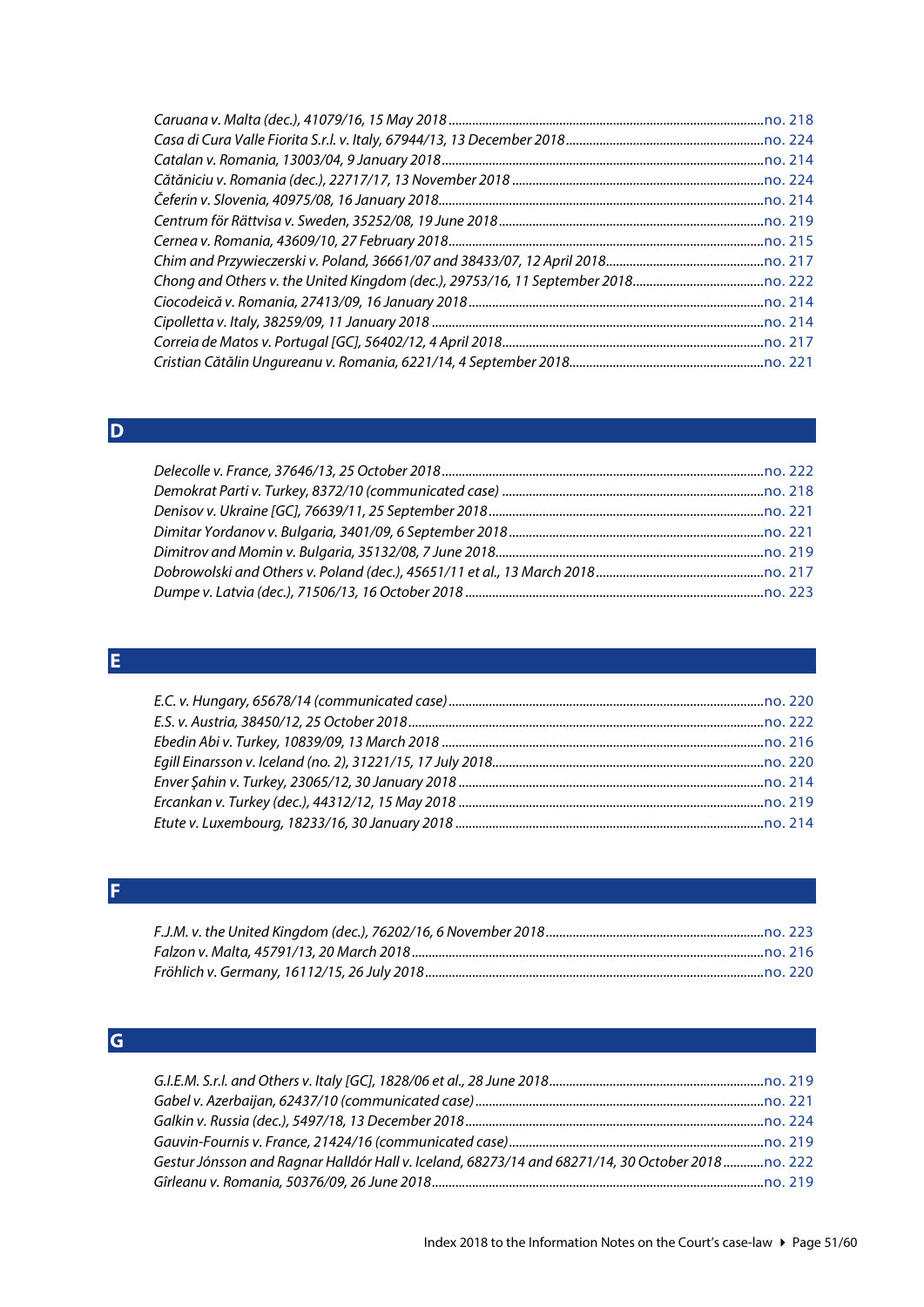| GRA Stiftung gegen Rassismus und Antisemitismus v. Switzerland, 18597/13, 9 January 2018no. 214 |  |
|-------------------------------------------------------------------------------------------------|--|
|                                                                                                 |  |
|                                                                                                 |  |

## <span id="page-51-0"></span>**H**

| Hôpital local Saint-Pierre d'Oléron and Others v. France, 18096/12 et al., 8 November 2018 no. 223 |  |
|----------------------------------------------------------------------------------------------------|--|
|                                                                                                    |  |
|                                                                                                    |  |

#### <span id="page-51-1"></span>**I**

| Industrial Financial Consortium Investment Metallurgical Union v. Ukraine, 10640/05, |  |
|--------------------------------------------------------------------------------------|--|
|                                                                                      |  |
|                                                                                      |  |
|                                                                                      |  |

# <span id="page-51-2"></span>**J**

# <span id="page-51-3"></span>**K**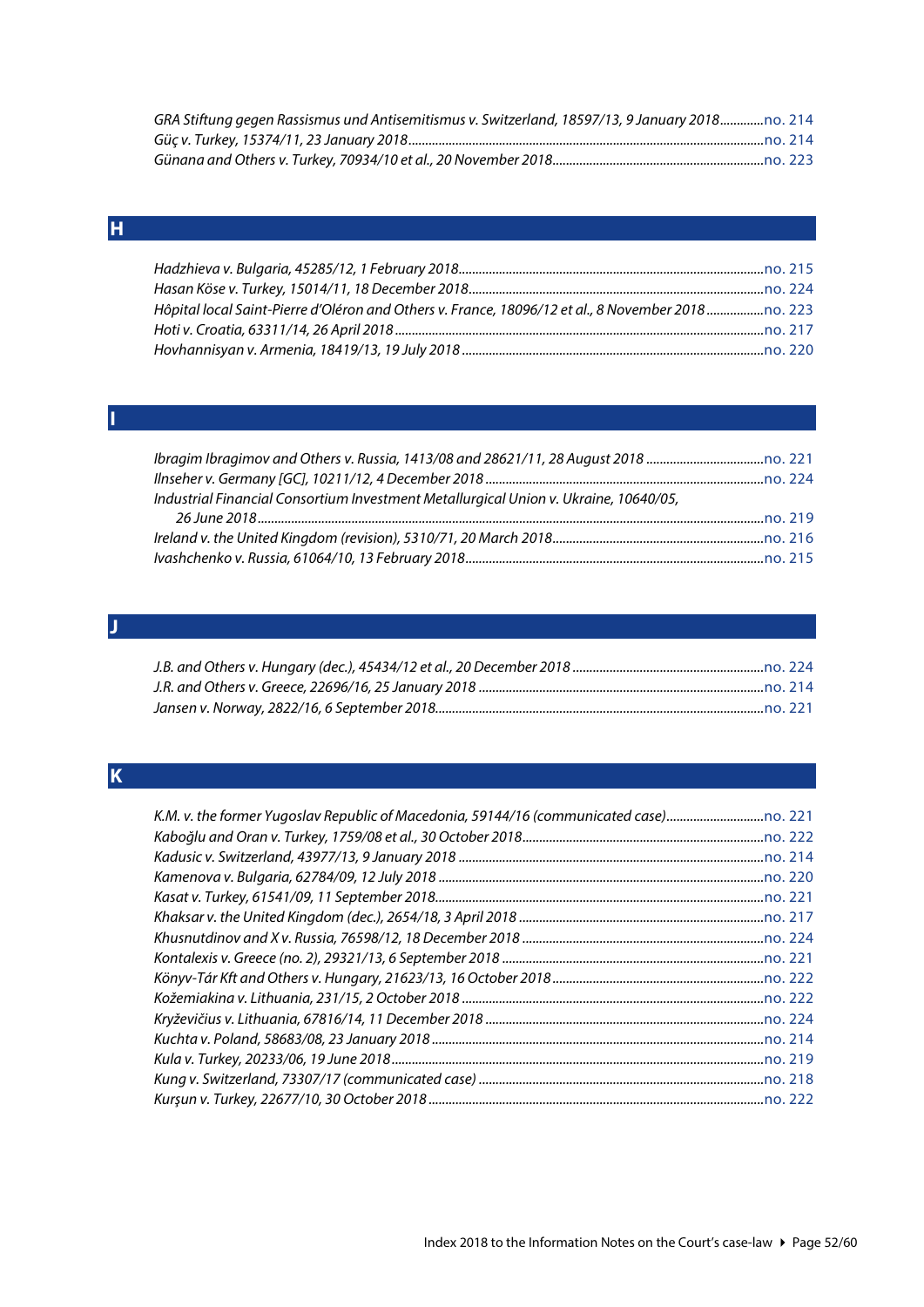### <span id="page-52-0"></span>**L**

| López Ribalda and Others v. Spain, 1874/13 and 8567/13 (Chamber judgment of |  |
|-----------------------------------------------------------------------------|--|
|                                                                             |  |
|                                                                             |  |

# <span id="page-52-1"></span>**M**

| Magyar Kétfarkú Kutya Párt v. Hungary, 201/17 (Chamber judgment of 23 January |  |
|-------------------------------------------------------------------------------|--|
|                                                                               |  |
|                                                                               |  |
|                                                                               |  |
|                                                                               |  |
|                                                                               |  |
|                                                                               |  |
|                                                                               |  |
|                                                                               |  |
|                                                                               |  |
|                                                                               |  |
|                                                                               |  |
|                                                                               |  |
|                                                                               |  |
|                                                                               |  |
|                                                                               |  |
|                                                                               |  |
|                                                                               |  |

# <span id="page-52-2"></span>**N**

| N.D. and N.T. v. Spain, 8675/15 and 8697/15 (Chamber judgment of 3 October 2017 – referral)no. 214 |  |
|----------------------------------------------------------------------------------------------------|--|
|                                                                                                    |  |
|                                                                                                    |  |
|                                                                                                    |  |
|                                                                                                    |  |
|                                                                                                    |  |
| National Federation of Sportspersons' Associations and Unions (FNASS) and Others v. France,        |  |
|                                                                                                    |  |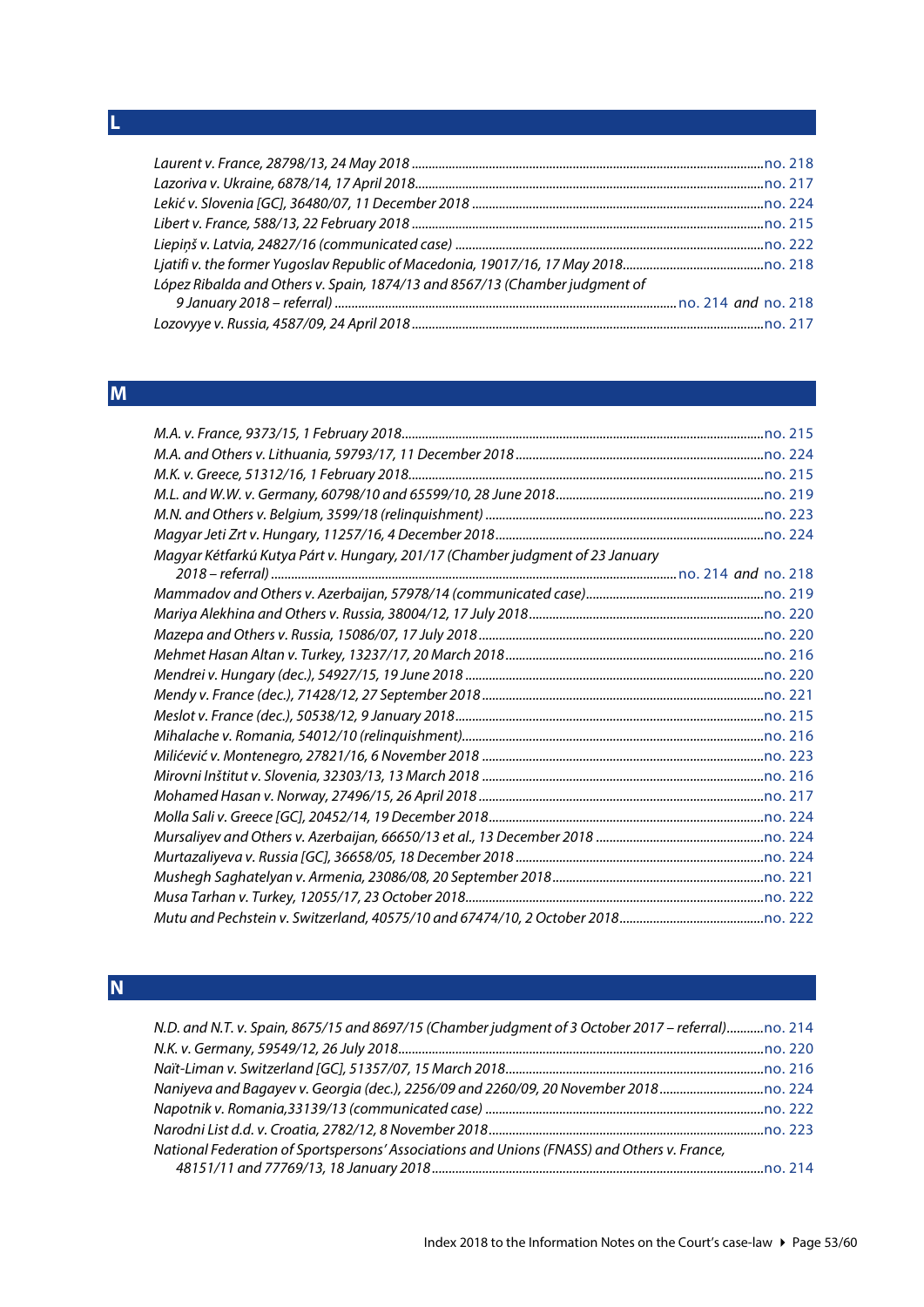# <span id="page-53-0"></span>**O**

# <span id="page-53-1"></span>**P**

| Privacy International and Others v. the United Kingdom, 46259/167 (communicated case) |  |
|---------------------------------------------------------------------------------------|--|

# <span id="page-53-2"></span>**R**

| Rustavi 2 Broadcasting Company Ltd and Others v. Georgia, 16812/17 (communicated case)no. 214 |  |
|-----------------------------------------------------------------------------------------------|--|

# <span id="page-53-3"></span>**S**

| S.M. v. Croatia, 60561/14 (Chamber judgment of 19 July 2018 - referral)  no. 220 and no. 224 |  |
|----------------------------------------------------------------------------------------------|--|
|                                                                                              |  |
|                                                                                              |  |
|                                                                                              |  |
|                                                                                              |  |
|                                                                                              |  |
|                                                                                              |  |
|                                                                                              |  |
|                                                                                              |  |
|                                                                                              |  |
|                                                                                              |  |
|                                                                                              |  |
|                                                                                              |  |
|                                                                                              |  |
|                                                                                              |  |
|                                                                                              |  |
|                                                                                              |  |
|                                                                                              |  |
|                                                                                              |  |
|                                                                                              |  |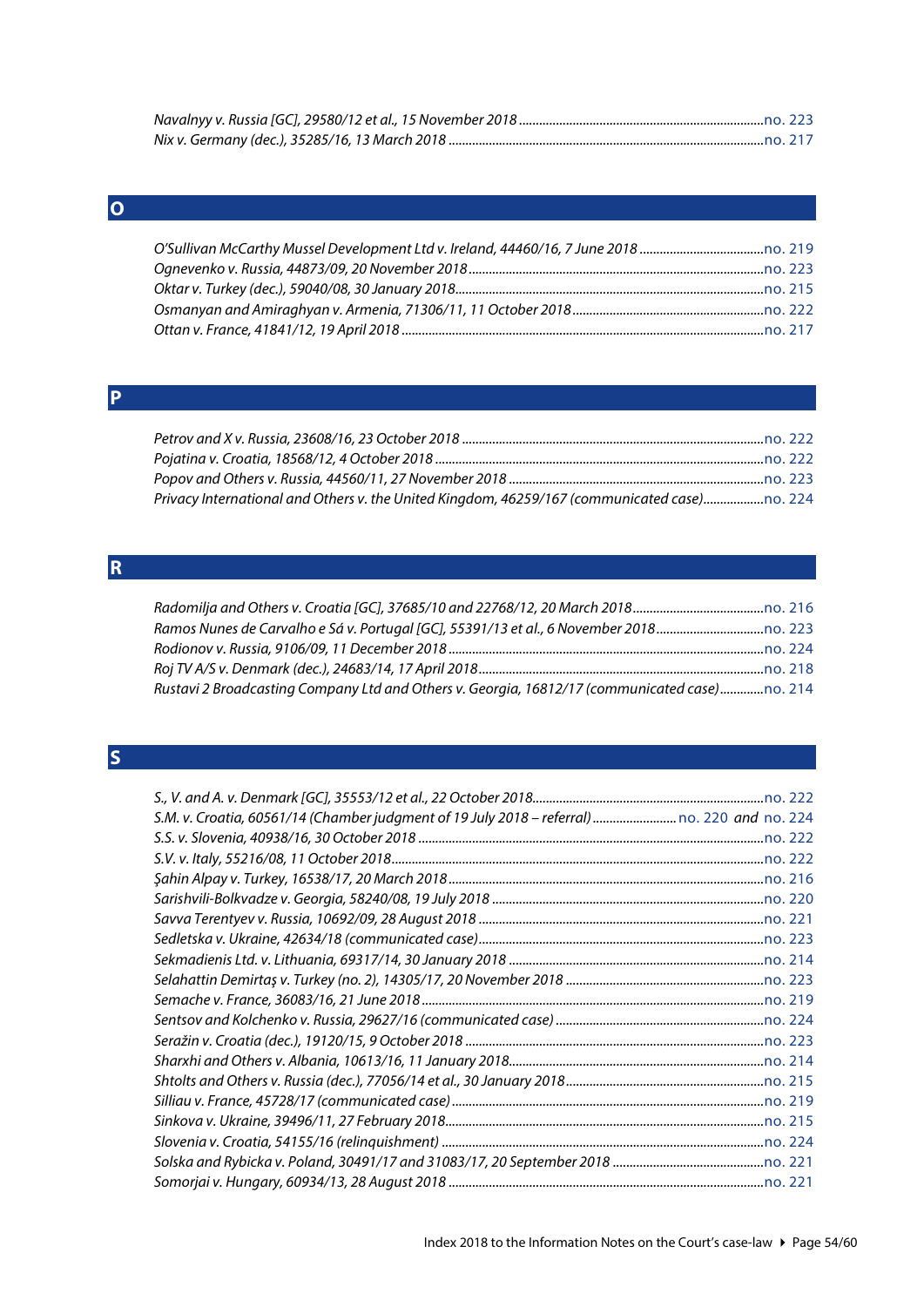| Strand Lobben and Others v. Norway, 37283/13 (Chamber judgment of 30 November 2017 – |  |
|--------------------------------------------------------------------------------------|--|
|                                                                                      |  |
|                                                                                      |  |

### <span id="page-54-0"></span>**T**

# <span id="page-54-1"></span>**U**

# <span id="page-54-2"></span>**V**

# <span id="page-54-3"></span>**W**

#### <span id="page-54-4"></span>**Y**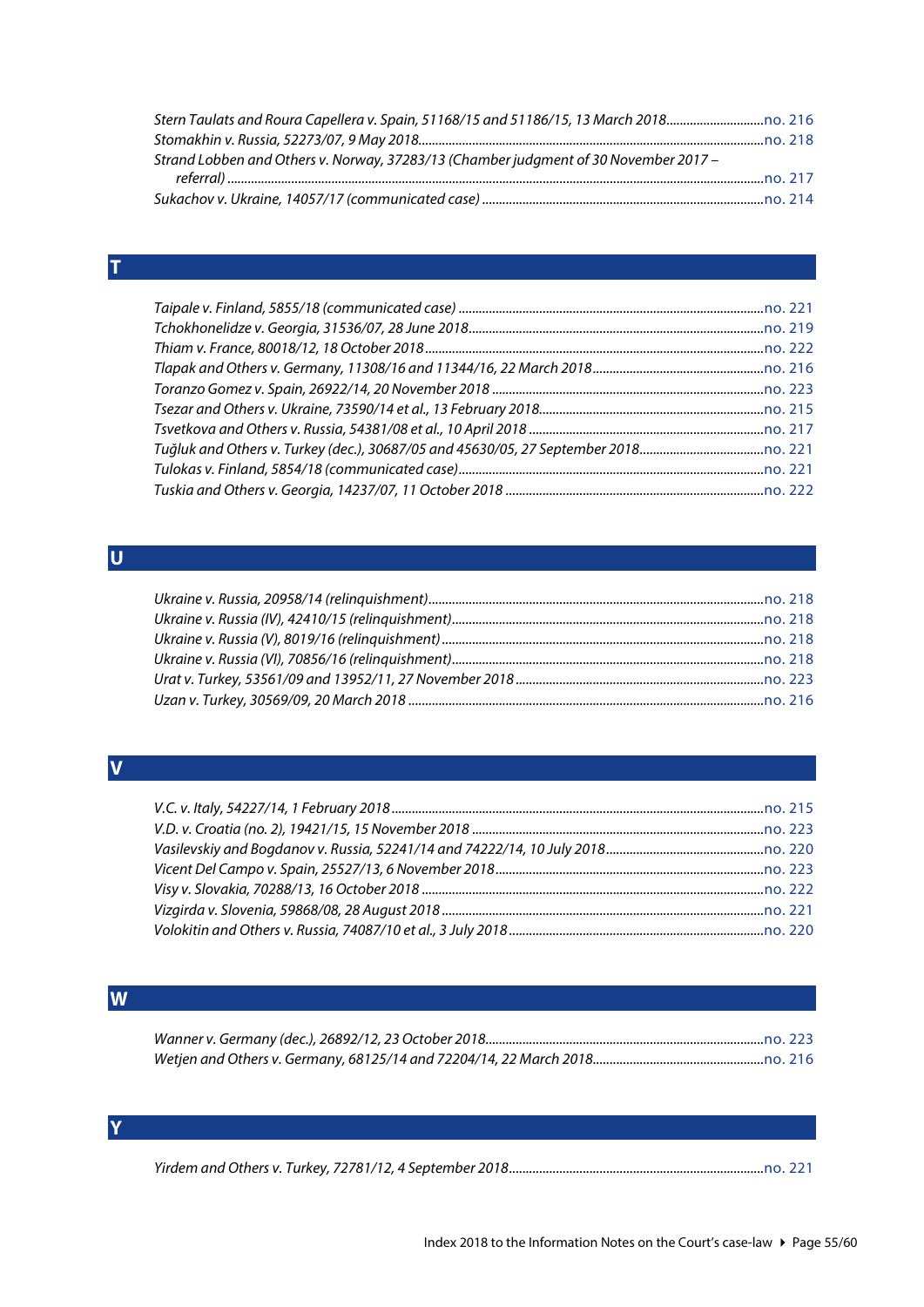<span id="page-55-0"></span>**Z**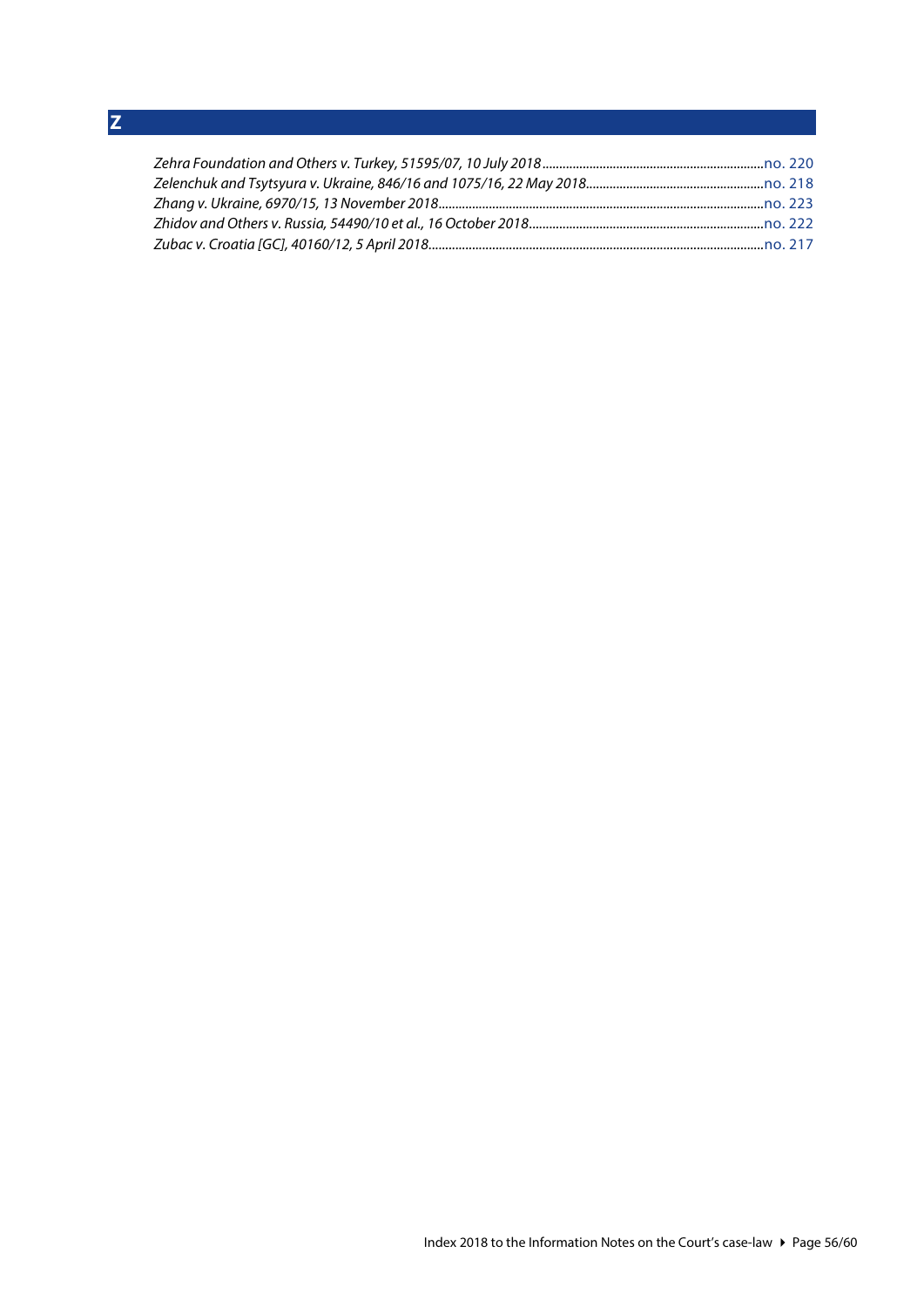# <span id="page-56-1"></span><span id="page-56-0"></span>**AFRICAN COMMISSION ON HUMAN AND PEOPLES' RIGHTS**

*Hossam Ezzat and Rania Enayet v. Egypt, 355/07, decision on the merits 17 February 2016, made public 28 April 2018...........................................................................................................................................................................*[no. 218](http://www.echr.coe.int/Documents/CLIN_2018_05_218_ENG.pdf)

<span id="page-56-2"></span>Inability to register religion not recognised by the State on identity documents

### **EUROPEAN COMMITTEE OF SOCIAL RIGHTS**

| Mental Disability Advocacy Center (MDAC) v. Belgium, 109/2014, decision on admissibility and the merits<br>No quarantee on the right to inclusive education in ordinary schools for children suffering<br>from an intellectual disability |  |
|-------------------------------------------------------------------------------------------------------------------------------------------------------------------------------------------------------------------------------------------|--|
| European Roma and Travellers Forum (ERTF) v. France, 119/2015, decision on the merits 5 December 2017,                                                                                                                                    |  |

Schooling of Roma children jeopardised through frequent evictions

# <span id="page-56-3"></span>**EUROPEAN UNION – COURT OF JUSTICE (CJEU) AND GENERAL COURT**

| Associação Sindical dos Juízes Portugueses v. Tribunal de Contas, C-64/16, 27 February 2018                                                                                                                                                                                                                                                 |
|---------------------------------------------------------------------------------------------------------------------------------------------------------------------------------------------------------------------------------------------------------------------------------------------------------------------------------------------|
| Temporary lowering of judges' salaries, within the framework of austerity measures, no<br>impact on their independence                                                                                                                                                                                                                      |
| Enzo Di Puma v. Consob and Consob v. Antonio Zecca, C-596/16 and C-597/16, 20 March 2018 (CJEU,                                                                                                                                                                                                                                             |
| Ne bis in idem principle: proportionality of addition of administrative and criminal penalties;<br>res judicata of acquittal by criminal court                                                                                                                                                                                              |
| Use of psychological tests to assess reality of asylum seeker's alleged homosexuality                                                                                                                                                                                                                                                       |
| Framework agreement on fixed-term work does not preclude national legislation providing<br>for the compulsory reinstatement of permanent public servants in the event of wrongful<br>dismissal but a choice between reinstatement or mere compensation in the case of<br>temporary workers employed by public authorities                   |
| Garlsson Real Estate SA et al. v. Commissione Nazionale per le Società e la Borsa (Consob), C-537/16,                                                                                                                                                                                                                                       |
| Ne bis in idem principle: proportionality of addition of administrative and criminal penalties;<br>res judicata of acquittal by criminal court                                                                                                                                                                                              |
| Generalstaatsanwaltschaft (Conditions of detention in Hungary), C-220/18 PPU, 25 July 2018 (CJEU)no. 220<br>$\sim$ . The set of the set of the set of the set of the set of the set of the set of the set of the set of the set of the set of the set of the set of the set of the set of the set of the set of the set of the set of the s |

Assessment, by the executing judicial authority, of a real risk of inhuman or degrading treatment in the member State issuing a European arrest warrant, even where there is a remedy by which to challenge detention conditions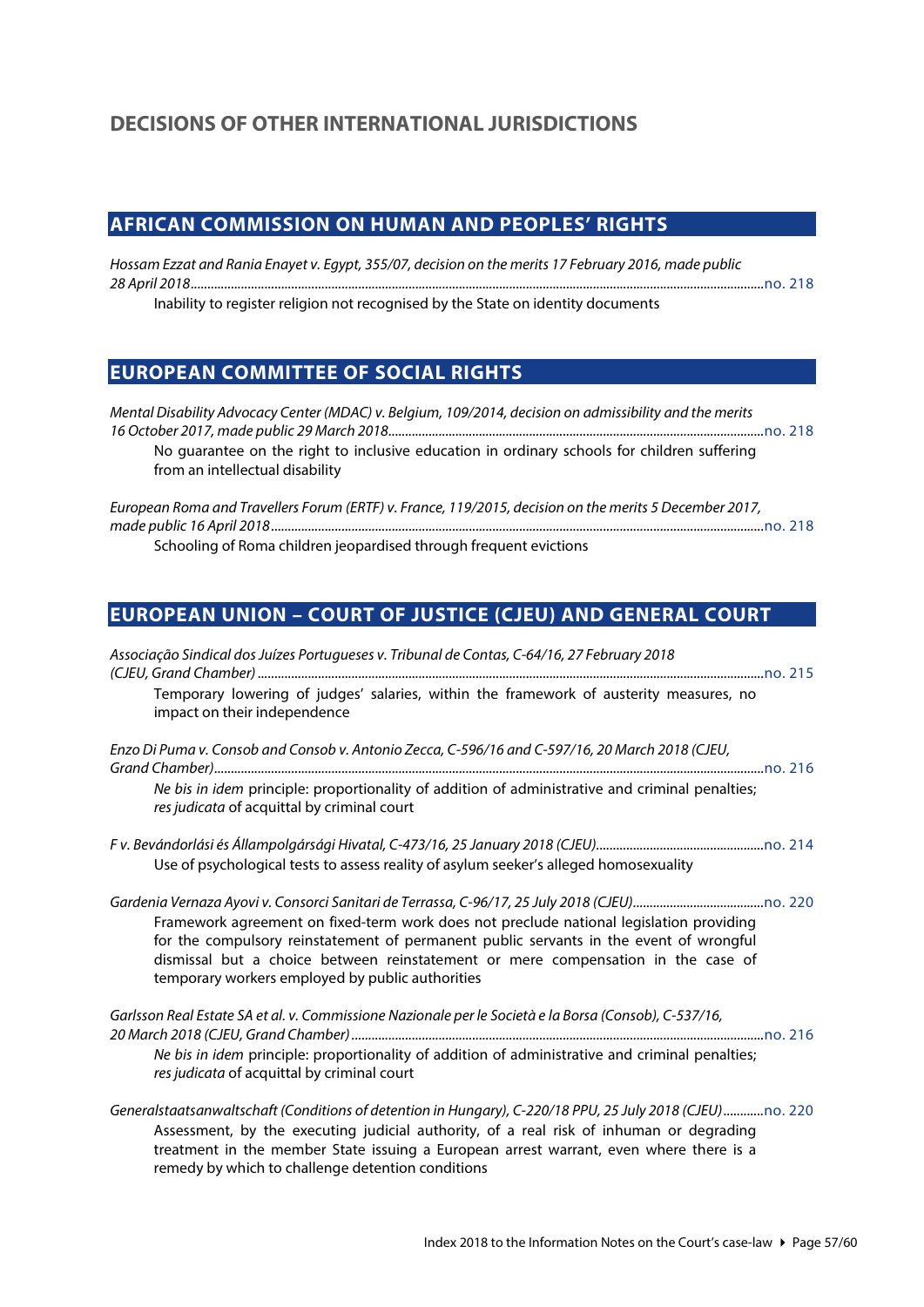Assessment, by the executing judicial authority, of the actual and precise conditions of detention only in the prisons in which it was likely that the person concerned would be detained, including on a temporary or transitional basis, in the member State issuing a European arrest warrant

| No reasons provided for the dismissal by a Catholic hospital of a Catholic Chief Medical<br>Officer for remarrying after his divorce                                                                                   |
|------------------------------------------------------------------------------------------------------------------------------------------------------------------------------------------------------------------------|
| Janusz Korwin-Mikke v. European Parliament, T-770/16, 31 May 2018 (General Court)<br>Sanctions imposed on an MEP for using offensive language in Parliament                                                            |
| K. v. Staatssecretaris van Veiligheid en Justitie and H.F. v. Belgische Staat, C-331/16 and C-366/16, 2 May<br>Assessment of the necessity of a restriction on freedom of movement and residence in                    |
| respect of an EU citizen or member of his family, on suspicion of having taken part in war<br>crimes                                                                                                                   |
| Request for family reunification by third-country national subject to entry ban                                                                                                                                        |
| Ne bis in idem principle: proportionality of addition of administrative and criminal penalties;<br>res judicata of acquittal by criminal court                                                                         |
| Prohibition on requiring the annulment of any marriage preceding the change of gender in<br>order to obtain a retirement pension at the age laid down for persons of the acquired gender                               |
| Eligibility criteria for subsidiary protection for a non-EU national suffering from the psycho-<br>logical after-effects of previous torture which might be aggravated if he were returned to his<br>country of origin |
| Minister for Justice and Equality v. LM (Deficiencies in the system of justice), C-216/18 PPU, 25 July 2018                                                                                                            |
| Exceptional refusal of executing judicial authority to give effect to European arrest warrant<br>where there are deficiencies in terms of the independence of the issuing member State's<br>judiciary                  |
|                                                                                                                                                                                                                        |
| Fight against crime, even when not particularly serious, justifying access to data enabling the<br>owners of SIM cards activated with a stolen mobile telephone to be identified                                       |
| Relu Adrian Coman and Others v. Inspectoratul General pentru Imigrări and Ministerul Afacerilor Interne,                                                                                                               |
| Obligation to recognise a homosexual marriage concluded in another member State of the<br>EU for the sole purpose of obtaining a derived right of residence for a third-country national                               |
|                                                                                                                                                                                                                        |
| Requirement of an effective remedy with automatic suspensory effect before a judicial body<br>to challenge the rejection of an application for international protection                                                |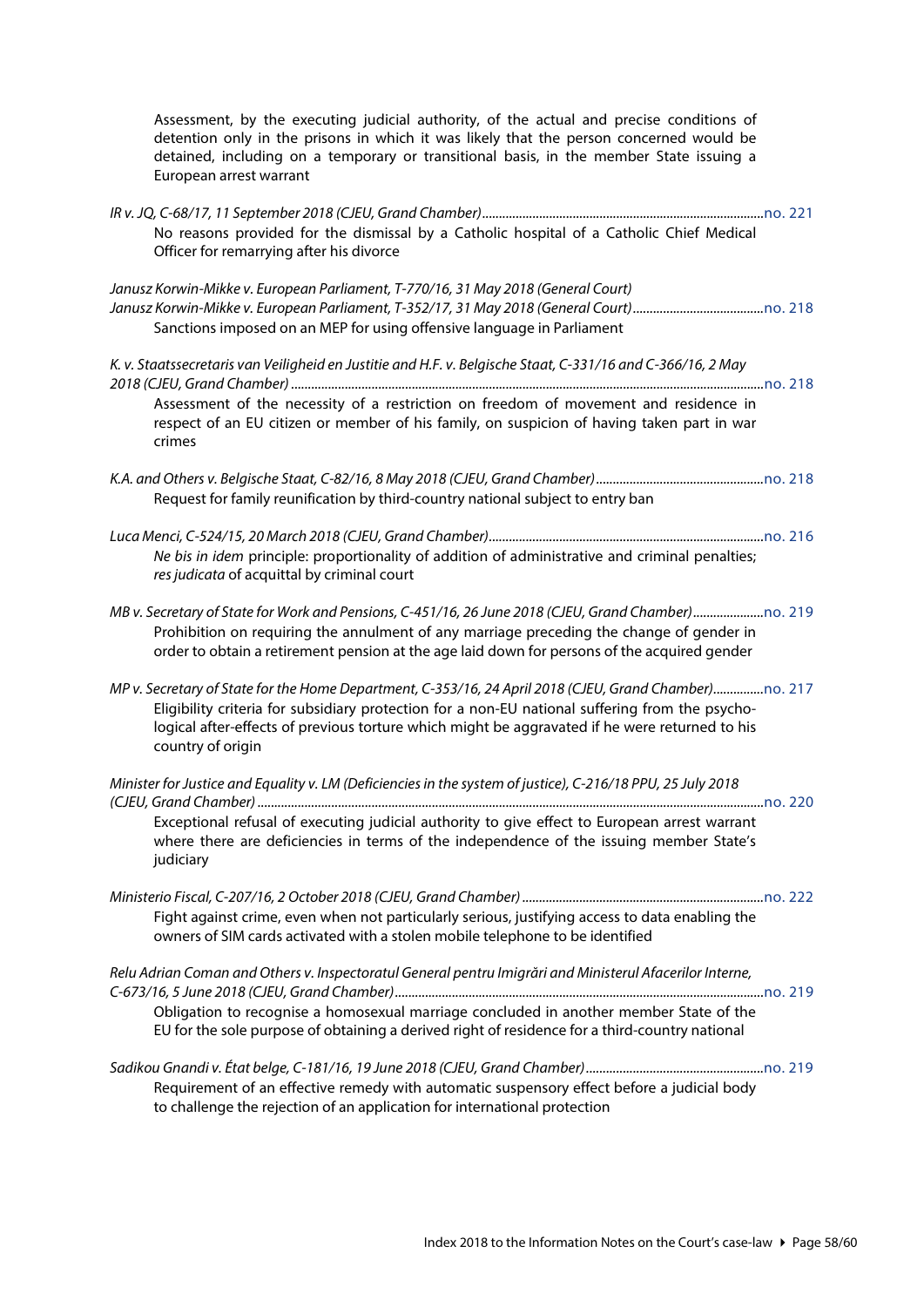*Secretary of State for the Home Department v. Rozanne Banger, C-89/17, 12 July 2018 (CJEU)..........................*[no. 220](http://www.echr.coe.int/Documents/CLIN_2018_07_220_ENG.pdf) Obligation to confer a residence advantage on a third-country national, in an unregistered durable relationship with an EU citizen returning to his State of origin after exercising his right of freedom of movement

| Tietosuojavaltuutettu/Jehovan todistajat - uskonnollinen yhdyskunta, C-25/17, 10 July 2018 (CJEU, Grand                                       |
|-----------------------------------------------------------------------------------------------------------------------------------------------|
| $\ldots$ no. 220                                                                                                                              |
| Obligation for a religious community to comply with EU law when processing personal data<br>collected in the course of door-to-door preaching |
| Vera Egenberger v. Evangelisches Werk für Diakonie und Entwicklung eV, C-414/16, 17 April 2018                                                |

*(CJEU, Grand Chamber) .......................................................................................................................................................*[no. 217](http://www.echr.coe.int/Documents/CLIN_2018_04_217_ENG.pdf) Need for effective judicial review to assess the necessity of making membership of a denomination a requirement for employment by the church

# <span id="page-58-0"></span>**INTER-AMERICAN COURT OF HUMAN RIGHTS (IACTHR)**

| State environmental obligations to ensure the right to life and personal integrity                                                                                                                                                           |  |
|----------------------------------------------------------------------------------------------------------------------------------------------------------------------------------------------------------------------------------------------|--|
| State obligations with respect to change of name and gender identity                                                                                                                                                                         |  |
| State obligations to ensure equality and non-discrimination with regard to same-sex couples                                                                                                                                                  |  |
|                                                                                                                                                                                                                                              |  |
| Asylum as a human right and the applicability of the principle of non-refoulement in em-<br>bassies                                                                                                                                          |  |
| $-000-$                                                                                                                                                                                                                                      |  |
| State obligations with respect to the right to health, life, personal integrity, fair trial, judicial<br>protection, non-discrimination, and the progressive development of Economic, Social, Cul-<br>tural and Environmental Rights (ESCER) |  |
| Investigation and prosecution of torture and death of journalist in custody; crimes against<br>humanity                                                                                                                                      |  |
| State Obligations with respect to the right to health and life of older persons                                                                                                                                                              |  |
| Arbitrary separation of a family and irregularities during international adoption procedures                                                                                                                                                 |  |
| Obligation for a religious community to comply with EU law when processing personal data<br>collected in the course of door-to-door preaching                                                                                                |  |
|                                                                                                                                                                                                                                              |  |
| Reinforced duty of due diligence for child victims of sexual violence and jury trials                                                                                                                                                        |  |